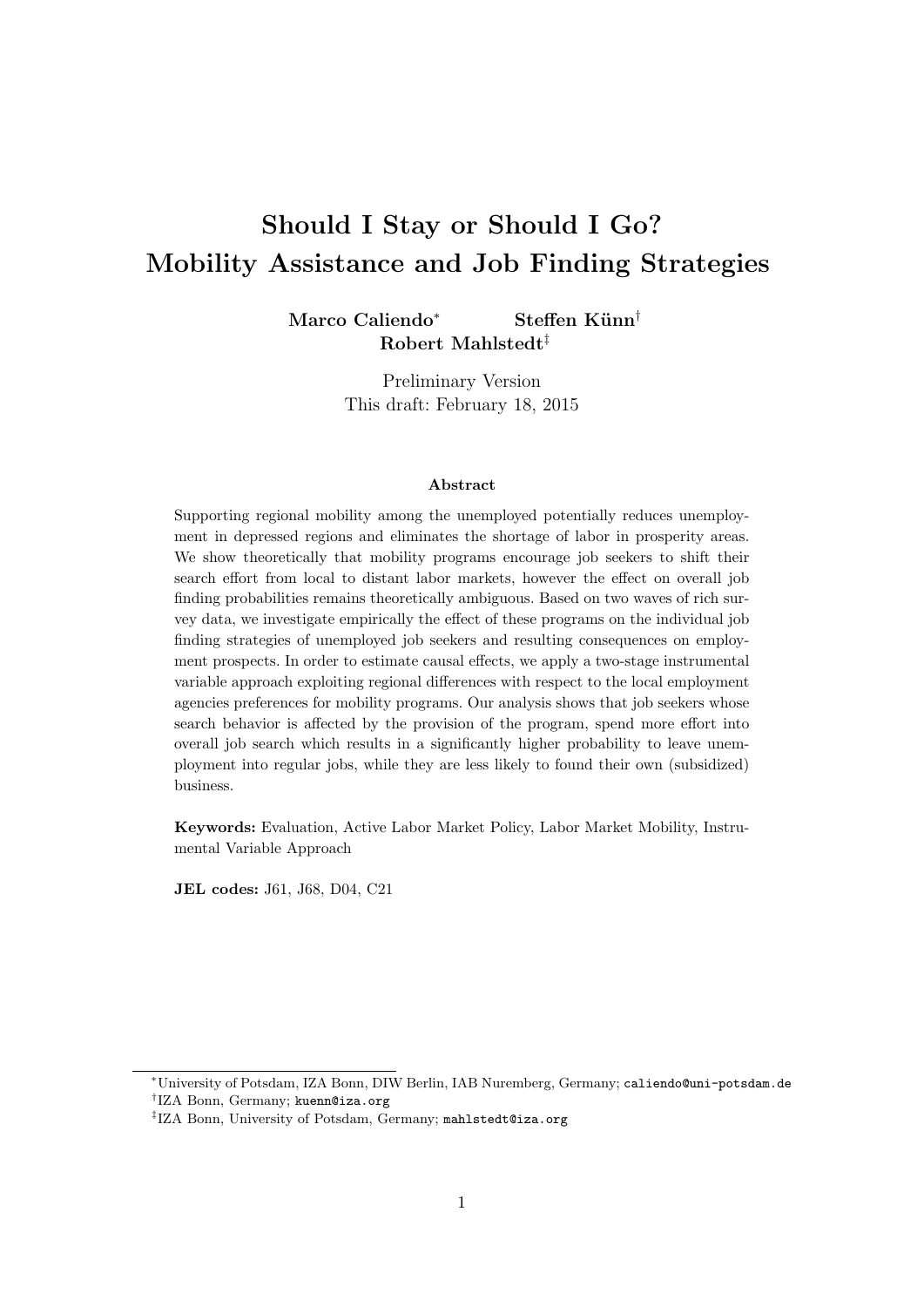## 1 Introduction

In many economic models regional labor market mobility is seen as one of the most efficient adjustment mechanisms to equalize regional disparities in terms of unemployment (e.g. Borjas, 2006), especially caused by macroeconomic shocks (e.g. Blanchard et al., 1992). Besides differences in real wages and labor productivity across regions, regional disparities in unemployment rates can be particularly attributed to regional labor market tightness and a mismatch of vacancies and skills on a regional level (Taylor and Bradley, 1997; Giannetti, 2002). Given these theoretical predictions and existing regional disparities in terms of unemployment rates within (and between) many European countries, it is surprising that labor market mobility among unemployed job seekers is very low compared to the US (e.g. Puhani, 2001; Decressin and Fatás, 1995). Therefore, the public support of unemployed job seekers when searching for distant jobs seems to be promising strategy in order to utilize the existing adjustment mechanism more efficiently. The German Social Security Code provides several measures, the so called mobility assistance, which should increase the labor market mobility of the unemployed by supporting e.g. the traveling to distant job interviews, the daily commuting to work or the relocation to a new working place.<sup>1</sup>

In economic models of migration the decision to move can be integrated in some broader form of human-capital or job-search theory. Early models of migration - following the seminal work by Sjaastad (1962) - model the decision within a framework of utility maximization. Moving entails benefits (e.g. higher wages or expectations about future employment prospects) and pecuniary costs and individuals decide to migrate if the expected net present value of moving is positive. In later models expectations about future employment prospects and non-pecuniary moving costs were included (e.g. Harris and Todaro, 1983). In search models of migration individuals migrate in order to search for a new job ('speculative migration') or because they have already found a new job ('contracted migration', Pekkala and Tervo, 2002). In most cases it is assumed that search precedes migration or that migration precedes search. The latter is especially true if individuals know the wage distribution in their current location, but need to move to another location to get to know the wage distribution there (Topel, 1986).

<sup>1</sup>See our previous study for an evaluation of the relocation assistance and consequences for postrelocation outcomes (Caliendo et al., 2014).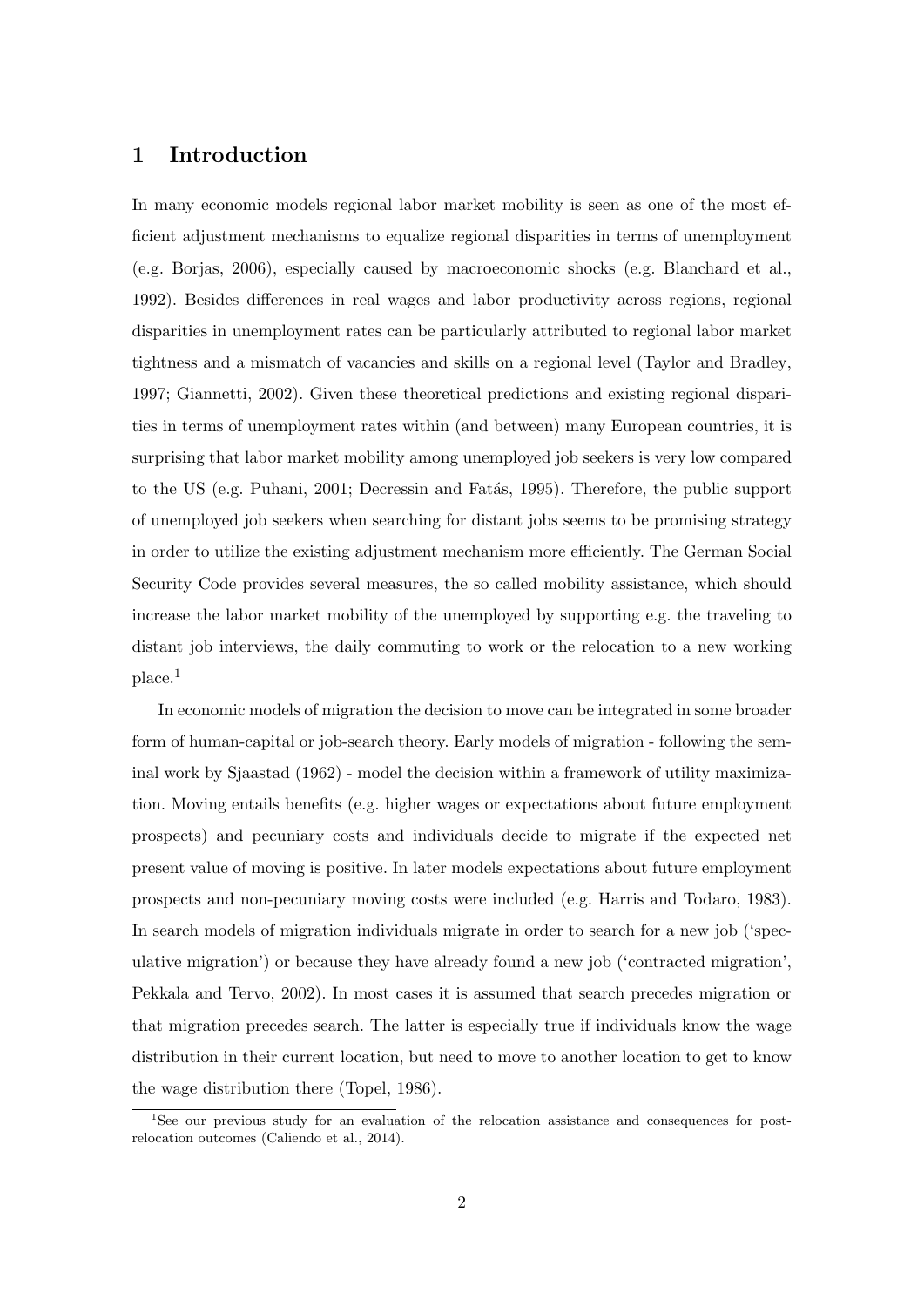Following more recent studies by Damm and Rosholm (2003) and Arntz (2005), we allow for parallel job search in two different labor markets —within, respectively outside commuting time—, including different search costs and additional costs of accepting distant job offers. Job seekers chose the effort spend into local and distant job search in order to equalize the marginal return from local and distant job search and accept any wage offer which exceeds their reservation wage. Within this framework, paying a mobility assistance reduces the marginal costs of distant job search, respectively the costs of accepting a distant job offer, which encourage job seekers to spend more effort into nationwide job search activities. However, the consequences for local job search remain theoretically unclear, as job seekers might substitute local for distant job search. Moreover, due to the increasing number of job offers unemployed individuals become more picky with respect to choice of their new employment. Therefore, our empirical exercise investigates the consequences on employment prospects in different types of jobs for a group of individuals whose search behavior is actually affected by the availability of the mobility programs.

Previous empirical evidence with respect to the migration decision mostly focuses on the determinants of migration (e.g. Dustmann and Preston, 2007; Zaiceva and Zimmermann, 2008) or labor market outcomes, like wages or employment prospects, in the post-migration period (e.g. Yankow, 2003; Lehmer and Ludsteck, 2011). However, above all, the willingness to move in order to find a new employment is likely to affect the initial job finding probability. When evaluating the effect of regional mobility on job finding probabilities or unemployment durations, previous studies face the problem that the moving decision, at least within a country, is highly correlated with the overall probability to find an employment. Typically, job-seekers just move only if they already found a new job. However, using the IZA Evaluation Dataset we are able to observe the individual job search behavior, including the willingness to move in order to find a new employment, for unemployed job-seekers in Germany in a very detailed way. This allows us to examine the importance of a variety of non-standard individual characteristics for determine the unemployeds willingness to apply for distant vacancies and the actual moving decision, as well as potential differences between both decisions.

In order to estimate the causal effect of searching for distant jobs on the job finding probability we apply an instrumental variable strategy. In the first stage we estimate the willingness to move for a new employment using regional variations with respect to the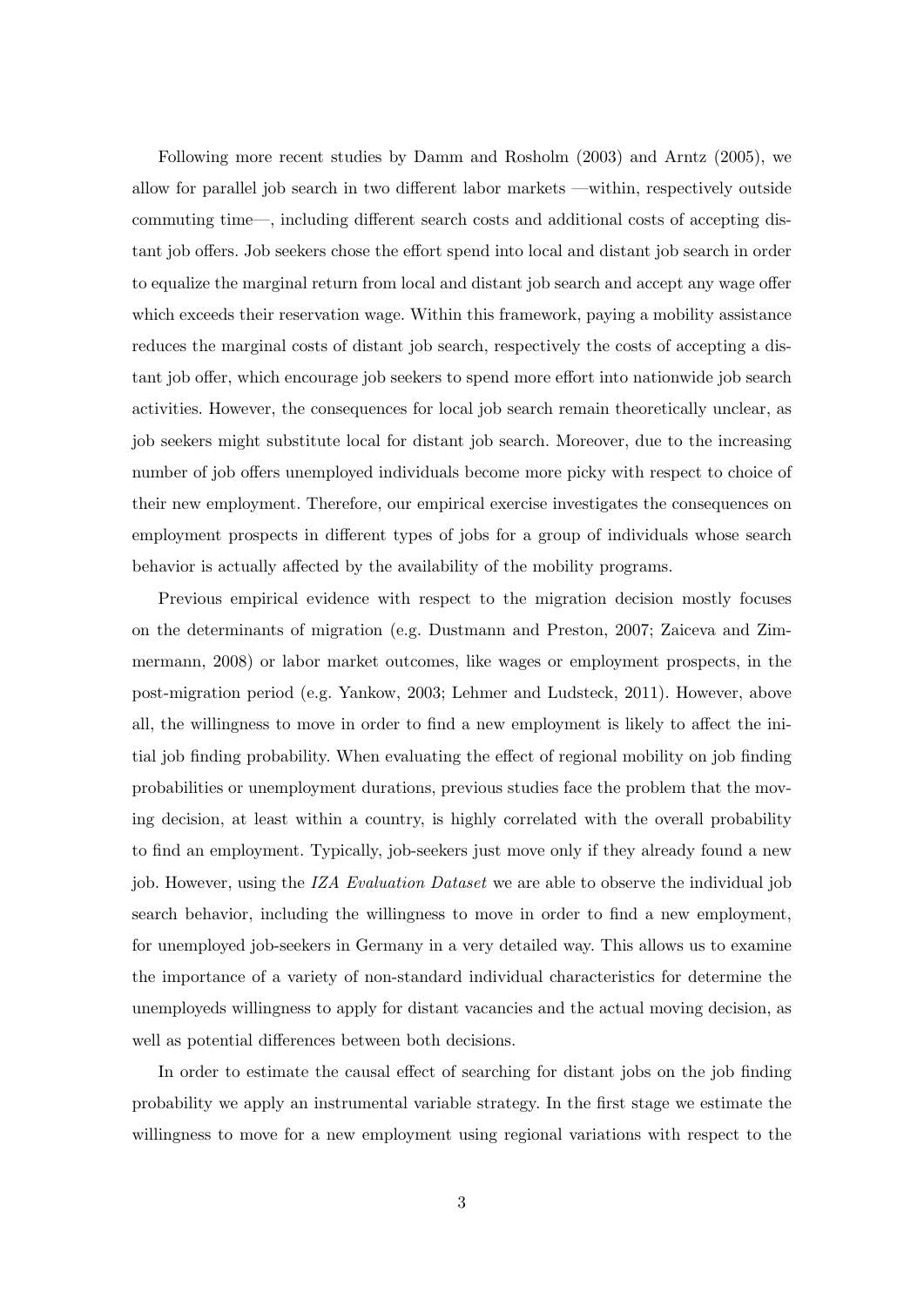local employment agencies (LEA) preferences for mobility programs as an instrumental variable. Therefore, we define the local treatment intensity as the lagged ratio of total entries into mobility assistance programs and the stock of unemployed in each agency district. As each LEA receives a yearly fixed budget for ALMP programs (based on the local labor market conditions) and decides at the beginning of each year which share of this budget to spend on which ALMP program, i.e., each agency creates an agencyspecific policy mix, the instrument is expected to represent the preference of the LEA towards mobility programs. The idea is that unemployed individuals living in a LEA district characterized by a high treatment intensity face a higher probability to receive knowledge about the existence of the mobility assistance which is expected to increase their willingness to apply for vacancies which involves a relocation. As the unemployed individual has no influence on the agency-specific policy mix, the instrument is expected to generate exogenous variation with respect to the search behavior. In the second stage we use these exogenous differences with respect to the individual search behavior to estimate the effect on employment probabilities local and distant regular employment, respectively self-employment. Following Imbens and Angrist (1994), this two-step procedure yields the local average treatment effect (LATE) on those job-seekers whose search behavior is actually affected by the availability of the mobility assistance.<sup>2</sup>

The rest of the paper is organized as follows. The next Section presents the institutional and theoretical background, as well as the IZA Evaluation Dataset in more detail. Section 3 presents the identification strategy of the causal effects, Section 4 shows the estimation results, while Section 5 concludes.

# 2 Institutional Settings, Data and Theoretical Background 2.1 Institutional Settings in Germany

The mobility assistances, which combines programs designed to encourage the interregional and general labor market mobility among unemployed job seekers have been introduced in 1998 in Germany, whereby the use of these programs increased with the

<sup>&</sup>lt;sup>2</sup>Germany is a good example to study the effects of such a policy as its labor market is characterized by high regional disparities in terms of unemployment rates and wage levels (e.g. Lehmer and Ludsteck, 2011) while —until now— the inter-regional mobility among unemployed workers is rather low. For instance, 68.5% of the prime-age population in Germany still lived in the same federal state in 2008 as where they have grown up (Source: European Value Survey, own calculations). Moreover, (Bonin et al., 2008) report that the share of the population that has moved their place residence within Germany (compared to the year before) is relatively low and constant at about 1.3% within the period 1995-2006.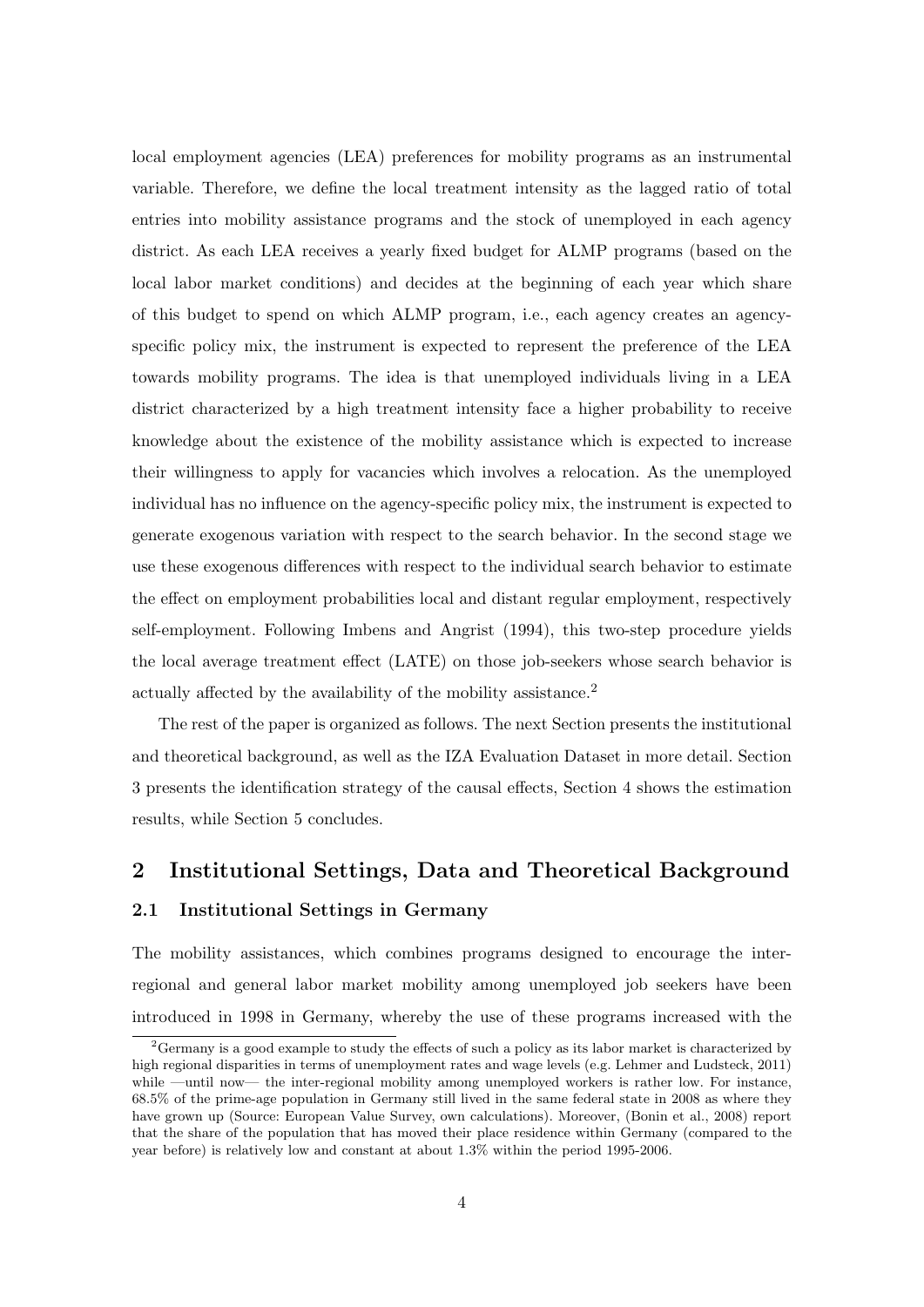implementation of the major labor market reform in Germany between 2003 and 2005, the so-called "Hartz-Reform". In its current version, the program offers unemployed job seekers a wide range of support, starting from subsidies which are not related to the regional mobility of the unemployed like equipment assistance, over reimbursement of travel expenses for distant job interviews, up to financial support of commuting costs or full coverage of transportation costs.

In this study, we are interested in the effect of these subsidies on a job seekers willingness to become regional mobile in order to find a new employment and the resulting effect on the job finding probability. Overall, the German Social Security Code contains six types of subsidies under the name of mobility assistance. Two of these, the equipment and the transition assistance are not related to the inter-regional mobility at all, but aim to increase a job seeker's overall flexibility. The equipment assistance supports the acquisition of work clothes and tools up to an amount of  $\epsilon \leq 260$  given that the employer is not legally responsible to provide the equipment. The transition assistance contains an interest-free loan up to  $\epsilon$  1,000, in order to cover the costs of subsistence until the first wage payment of the new job.

The other four types of mobility programs are directly designed to increase the interregional mobility of unemployed job-seekers. The travel cost assistance supports travel expenses for distant job interviews up to an amount of  $\epsilon$  300 which is expected to reduce to costs of job search. The commuting assistance supports the daily commuting to work for a distant job with 20 cent per kilometer. The subsidy can be paid for maximal 6 months after the beginning of the new employment. The separation assistance provides financial support for the costs associated with a temporary move in order to find employment. The subsidy covers a monthly payment of  $\epsilon \leq 260$  for a period of maximal 6 months. There is no subsidy if the employer provides an accommodation. The relocation assistance provides full coverage of the transportation costs (with a maximum of  $\epsilon$ 4,500) associated to a permanent move to the new workplace. The applicant has to provide three cost estimates to find the most cost-efficient offer and the subsidy is paid directly to the removalists. Alternatively, also the costs of a rental car can be taken on. The permanent relocation has to occur at least two years after the beginning of the new employment. For both subsidies, separation and relocation assistance, it is required that the daily commuting time from the current location to the location of the new job would exceed 2.5 hours. Commuting,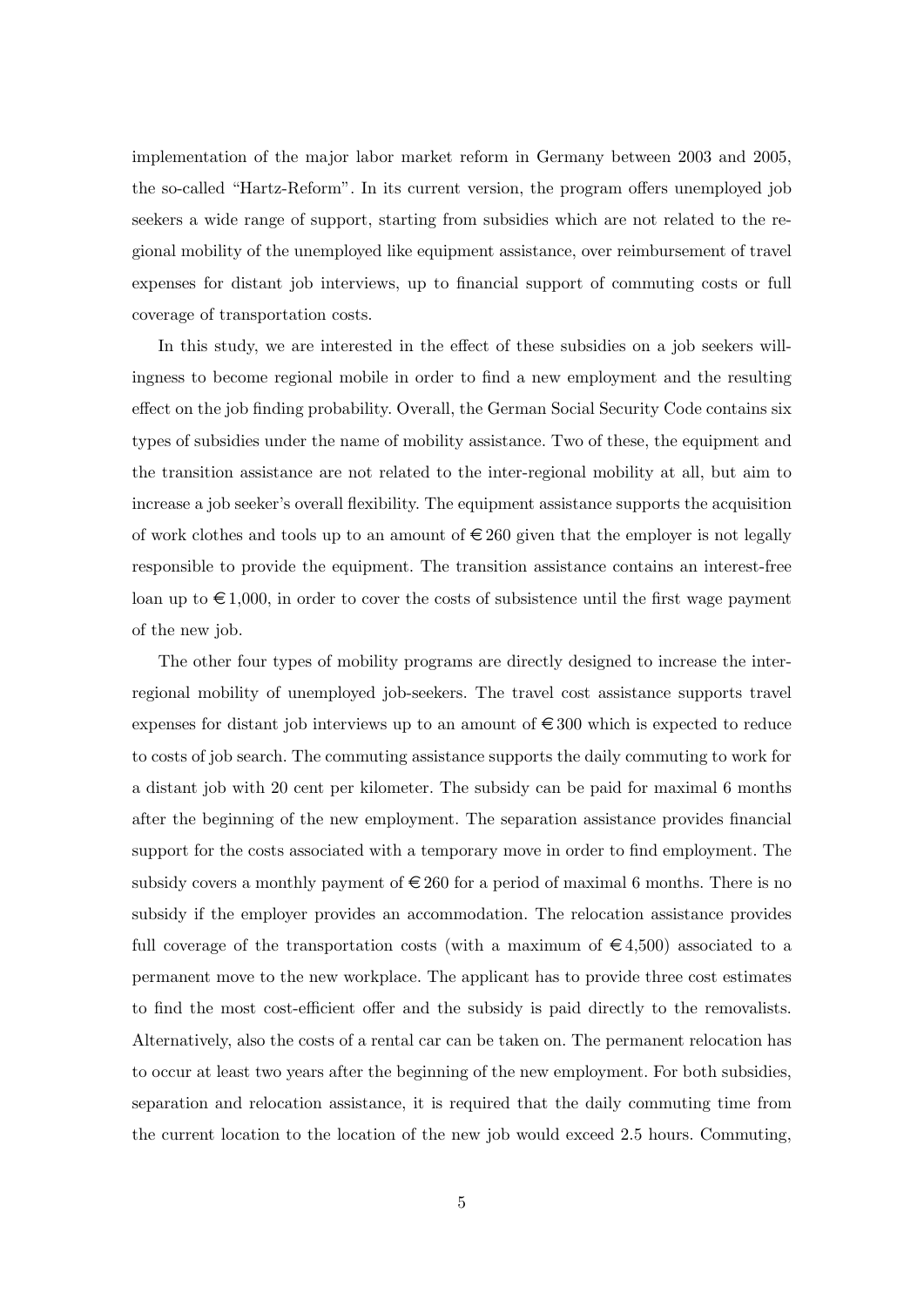separation and relocation assistance require the beginning of a new employment and reduce the associated costs.

The application for all subsidies has to be submitted —when necessary, together with the employment contract— to the LEA before the founding event of the subsidy takes place.<sup>3</sup> The final decision about the permission of the relocation assistance is taken by the caseworker based on the individual labor market situation of the applicant and the available budget of the local employment agency for mobility assistance programs.

#### 2.2 Mobility Assistance in a Spatial Job Search Model

We assume that any unemployed job-seeker searches sequentially for a job in a stationary environment. Similar to job search models by Hosios (1990) and Acemoglu (2001), who allow for simultaneous job search in different sectors, or Damm and Rosholm (2003) and Arntz (2005) who allow for job search different geographical labor markets, we distinguish between two types of jobs: 1) local jobs which can be reached by a job seeker within commuting time, i.e. these jobs do not require a residential relocation of the job seeker, and 2) distant jobs which require a job-seeker to move in order to take up the employment.<sup>4</sup> We assume that each job-seeker spends different amounts of effort into job search for both types of jobs, where  $e_l$  describes the effort spend in local and  $e_d$  in distant job search activities. The varying amounts of search effort imply different job offer arrival rates for local jobs  $\alpha_l(e_l)$  and for distant jobs  $\alpha_d(e_d)$  with increasing marginal returns, i.e.  $\frac{\partial \alpha_l}{\partial e_l} > 0$ and  $\frac{\partial \alpha_d}{\partial e_d} > 0$  (see for example Mortensen, 1986; Smith and Zenou, 2003, for job search models involving varying search effort). Job offers are drawn from the wage distributions  $F_l(w_l)$  (for local jobs) and  $F_d(w_d)$  (for distant jobs) which are known by the job-seekers, while each unemployed receives unemployment benefits b. When receiving a job offer, a job-seeker must decide whether to accept the offer or to reject it and search further. Accepting a distant job offer causes costs  $\kappa$ , while search costs are denoted by  $c(e_l, \lambda e_d)$ depending on the effort spend in both types of job search, with  $\lambda \geq 1$  characterizing the larger marginal costs of distant job search. Search cost are increasing with respect to both types of effort, i.e.  $\frac{\partial c}{\partial e_l} > 0$ ,  $\frac{\partial c}{\partial e_d} > 0$ . When a job offer is accepted employment contracts

 $3$ This is either the buying of the work equipment, the job interview, the beginning of the commuting or the relocation.

<sup>4</sup>Following Rogers (1997) it would be also plausible to assume that each job is related to a continuous distant measure, however due the data structure the binary distinction between local and distant jobs seems to be more appropriate.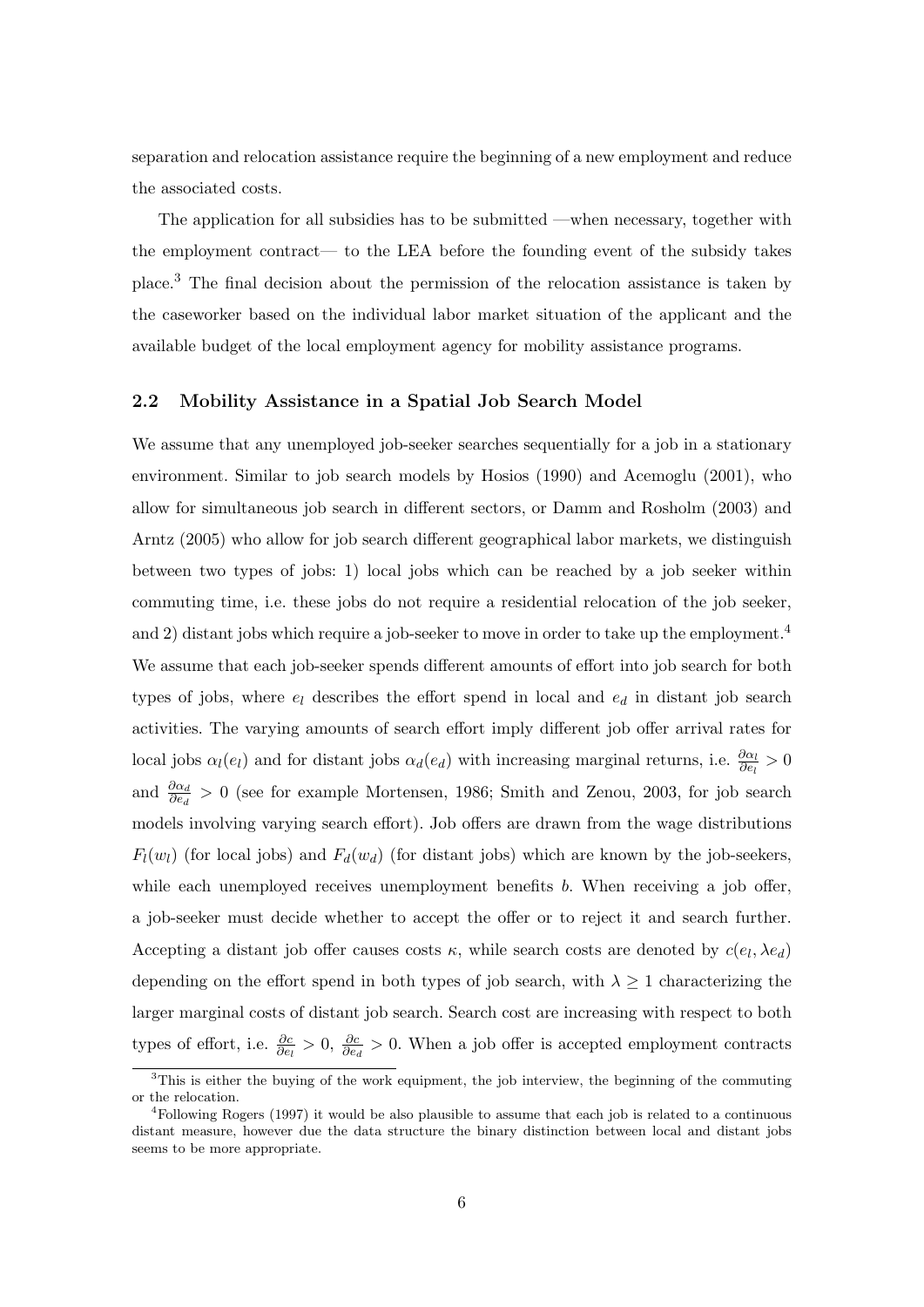will be terminated with differing job destruction rates  $q_l$ , for local jobs, and  $q_d$ , for distant jobs.

The optimal search strategy is to accept any wage offer with a net wage that exceeds the individual reservation wage x and reject any offer with a net wage that is below x. The reservation wage is defined as the lowest net wage at which the job seeker is indifferent between accepting the job offer and remaining unemployed. For a given discount factor  $r$ , the inter-temporal value of accepting a job is defined as the actual net wage plus the expected value of a change with respect to the employment status in the future. Hence, we can denote the value functions of accepting a job as

$$
rV_l = w_l + q_l \{V_u - V_l(w_l)\}, \quad \text{for local jobs, and} \tag{1}
$$

$$
rV_d = w_d - \kappa + q_d \{ V_u - V_d(w_d) \} \quad \text{for distant jobs.} \tag{2}
$$

The net wage of a local is simply given as  $w_l$ , while the wage of distant is reduced by the cost associated to the relocation and the chance of a subsequent unemployment occurs with the job destruction rate. Furthermore, the value of staying unemployed is given as the income during the unemployment spell  $b$  reduced by the job search costs  $c$  during the unemployment plus the expected utility from accepting a local or a distant job offer in the future.

$$
rV_u = b - c(e_l, \lambda e_d) + \alpha_l(e_l) \int_0^\infty \{V_l(w_l) - V_u\} dF_l(w_l)
$$

$$
+ \alpha_d(e_d) \int_0^\infty \{V_d(w_d) - V_u\} dF_d(w_d)
$$
(3)

By definition the reservation wage is equal to the inter-temporal utility of unemployment  $\phi = rV_u$ . Equalizing the expected utility from accepting a local or distant job offer and remaining unemployed yields the reservation wage as (e.g. Rogerson et al., 2005)

$$
\phi = b - c(e_l, \lambda e_d) + \frac{\alpha_l(e_l)}{r + q_l} \int_{\phi}^{+\infty} \{w_l - \phi\} dF_l(w_l)
$$

$$
+ \frac{\alpha_d(e_d)}{r + q_d} \int_{\phi + \kappa}^{+\infty} \{w_d - (\phi + \kappa)\} dF_d(w_d). \tag{4}
$$

Given the job offer rates, the cost function and the wage distribution a job seeker chooses the optimal level of effort on local and distant job search in order to maximizes his intertemporal utility:  $\frac{\partial \phi}{\partial e_l} = \frac{\partial \phi}{\partial e_o}$  $\frac{\partial \phi}{\partial e_d} = 0$ . Hence, the equilibrium condition can be characterized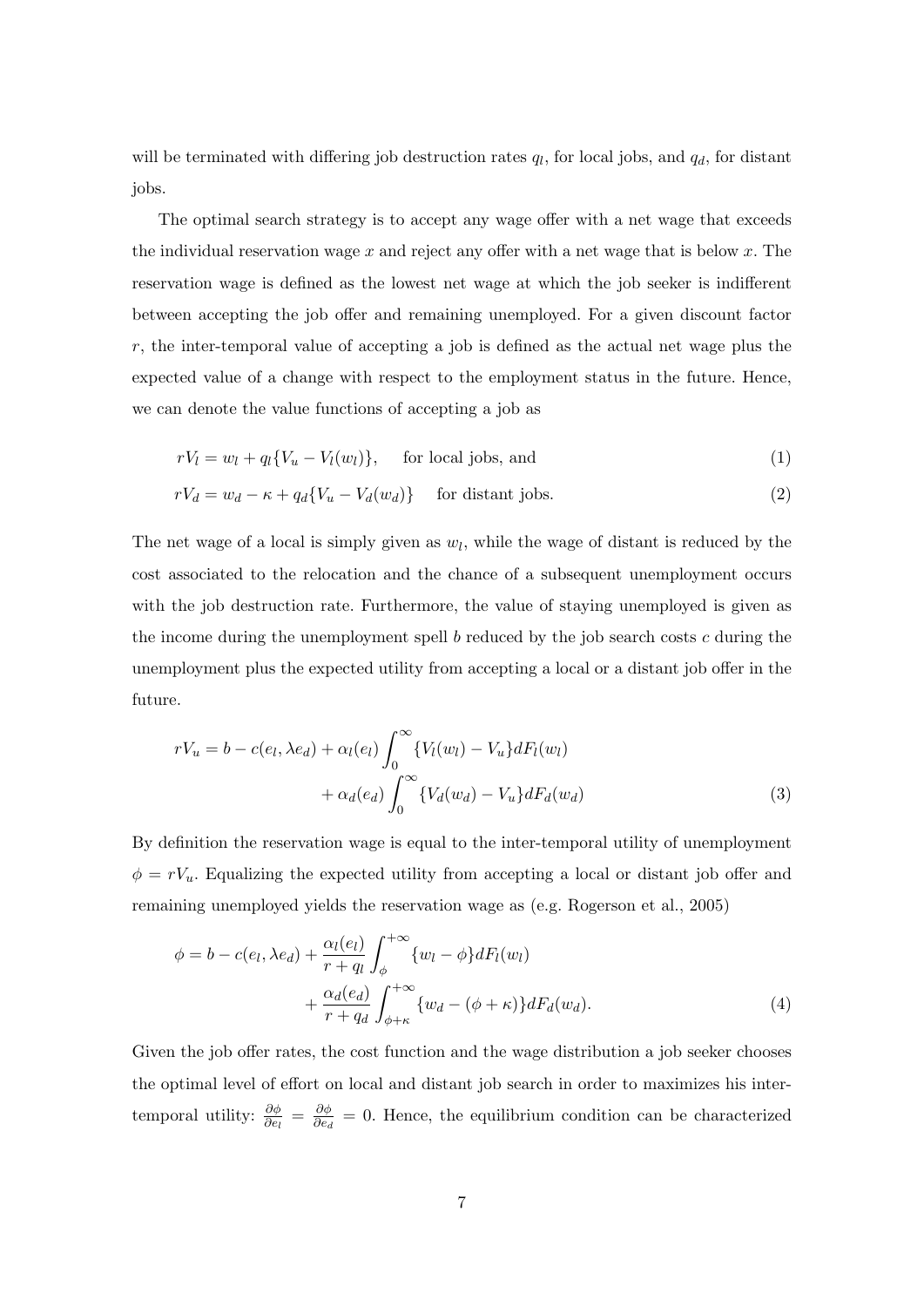by,

$$
\frac{1}{r+q_d} \frac{\partial \alpha_d}{\partial e_d} \int_{\phi+\kappa}^{+\infty} \{w_d - (\phi+\kappa)\} dF_d(w_d) - \lambda \frac{\partial c}{\partial e_d} \n= \frac{1}{r+q_l} \frac{\partial \alpha_l}{\partial e_l} \int_{\phi}^{+\infty} \{w_l - \phi\} dF_l(w_l) - \frac{\partial c}{\partial e_l},
$$
\n(5)

where he equalizes the marginal utility with respect to both types of job search, determined by the cost function of job search, the job offer arrival rates and the wage distribution of local and distant jobs.

Since a job-seeker becomes employed when he or she receives a local job offer that exceeds his or her reservation or a distant job that exceeds the reservation wage plus the costs of accepting the offer, the overall hazard rate from unemployment can be defined as the sum of the hazard rate in local and distant jobs:

$$
h = h_l + h_d = \alpha_l(e_l)(1 - F_l(w_l)) + \alpha_d(e_d)(1 - F_d(w_d - \kappa))
$$
\n(6)

In order to identify the effect of the mobility programs on exit rates, respectively employment probabilities,  $\frac{1}{10}$  in other words the effectiveness of the program— it is necessary determine the effect on a job seekers effort spend into local and distant job search. For the ease of notation we assume that  $R_d = \frac{1}{r+1}$  $\frac{1}{r+q_d} \int_{\phi+\kappa}^{+\infty} \{w_d - (\phi+\kappa)\} dF_d(w_d)$  and  $R_l = \frac{1}{r+1}$  $\frac{1}{r+q_l} \int_{\phi}^{+\infty} \{w_l - \phi\} dF_l(w_l)$ . Starting with the transition and equipment assistance, both subsidies reduces the overall costs of accepting a job offer, but have no influence on the relative costs and returns of distant, respectively local, job search. Hence, these mobility programs encourage job seekers to spend more effort into both types of job search, which has a positive effect on the hazard rate, but do affect the importance of distant job search relative to job search in the local labor market.

The travel cost assistance has a direct effect on the search behavior by reducing the marginal costs of distant job search  $\lambda$ . This causes the job seeker to increase the effort spend on distant job search  $e_d$  and leads to a higher job offer arrival rate of distant jobs  $\alpha_d(d)$  which increases the hazard rate into distant jobs. However, the consequences on the search effort spend into local jobs is less clear. Decreasing the costs of distant job search allows the job seeker to spend more time, respectively effort, into job search activities. This endowment effect has a positive influence on both types of job search. However, local job search becomes more expensive relative to distant job search. This price effect reduces the level of local job search effort. The *separation* as well as the *relocation assistance*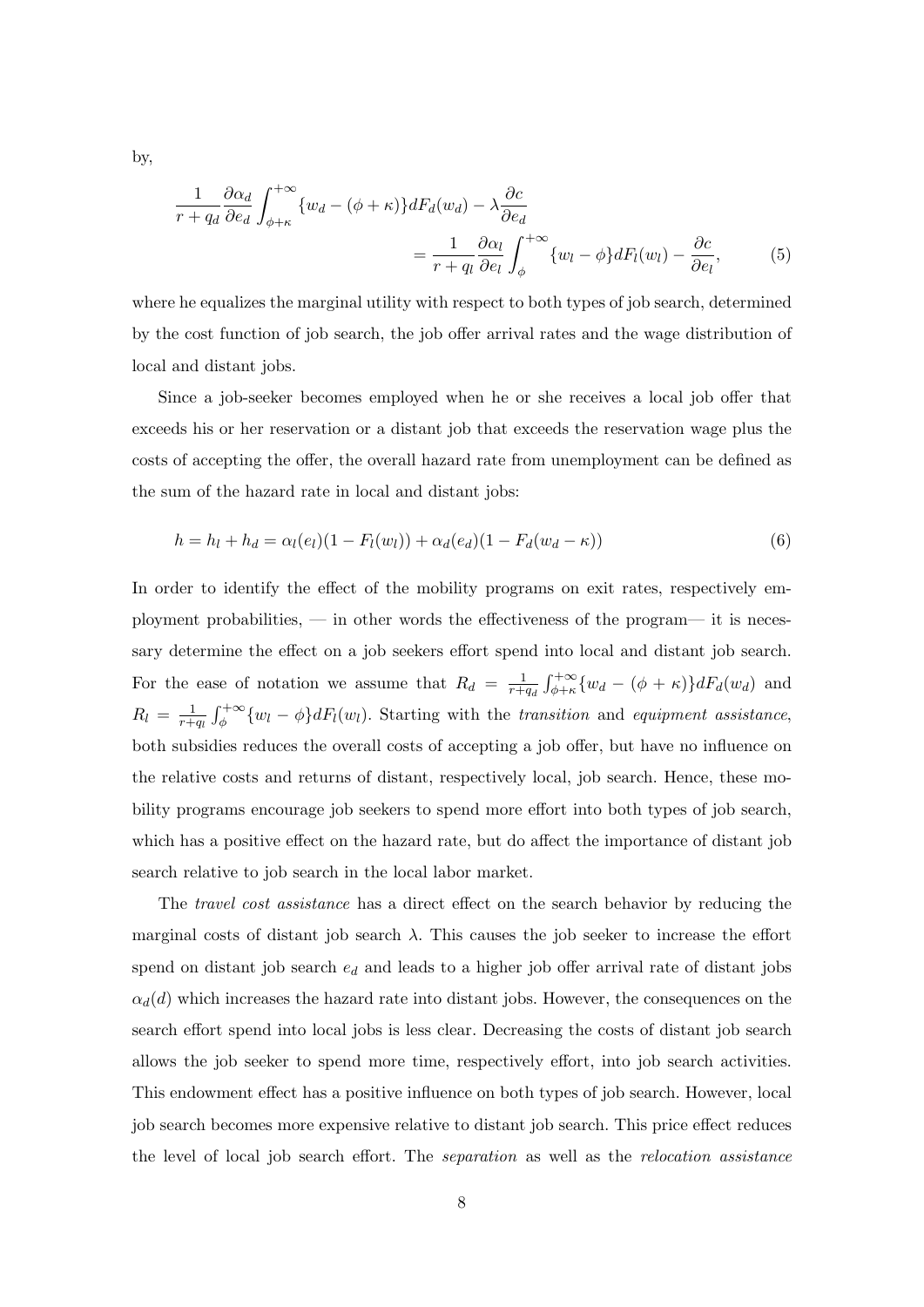eliminates (or reduces) the costs of accepting a distant job offer  $\kappa$  which increases the net wage for a given distant job offer. First of all, this directly increases the probability that a certain wage offer exceeds the reservation wage (see equation 6). Moreover, the increasing net wage of distant jobs makes these jobs more attractive and yields incentives to increase the effort spend into distant job search. On the other hand the effect on local search effort is likely to be negative, since the returns to distant job search increase relative to local job search, which would encourage job seeker's to shift their effort to distant job search.

**Proposition 1.** Assuming that  $\frac{\partial^2 \alpha_d}{\partial x^2}$  $\frac{\partial^2 \alpha_d}{\partial e_d^2} < 0$  and  $\frac{\partial^2 c}{\partial e_l \partial \alpha}$  $\frac{\partial^2 c}{\partial e_i \partial e_d} \gg \frac{\partial^2 c}{\partial e_d^2}$ , it follows that  $\frac{\partial e_d}{\partial \lambda} < 0$  and  $\frac{\partial e_d}{\partial \kappa}$  < 0. Hence, the travel cost, the separation and the relocation assistance increases a job seeker's effort spend into distant job search.

The first assumption simply describes decreasing marginal returns with respect to distant job search. Therefore, the effect is positive as long as increasing the level of distant search effort does not increases the marginal costs of local job search much stronger than those of distant job search. This is likely to be true, since the job seekers increasing preference for leisure and potential learning effects can be assumed to affect the marginal costs of local and distant job search in a similar way.

**Proposition 2.** Assuming that  $\frac{\partial^2 \alpha_i}{\partial x^2}$  $\frac{\partial^2 \alpha_l}{\partial e_l^2} < 0$  and  $\frac{\partial^2 c}{\partial e_l^2} > \lambda \frac{\partial^2 c}{\partial e_l \partial e_l}$  $\frac{\partial^2 c}{\partial e_l \partial e_d}$ , it follows that  $\frac{\partial e_l}{\partial \lambda} > 0$  and  $\frac{\partial e_l}{\partial \kappa} > 0$ . Hence, the travel cost, the separation and the relocation assistance reduces a job seeker's effort spend into local job search.

Again, the first assumption describes decreasing marginal returns to local job search. However, the second assumption is less likely to hold compared to 1, since  $\lambda > 1$ . This shows that the effect on the effort spend into local job search is much more likely to be ambiguous.

**Proposition 3.** The effect of the travel cost, the separation and the relocation assistance on the overall level of search effort is positive when:  $\frac{\partial e_d}{\partial \lambda} < 0$ , respectively  $\frac{\partial e_d}{\partial \kappa} < 0$ , and  $\frac{\partial e_l}{\partial \lambda} < 0$ , respectively  $R_d \frac{\partial^2 \alpha_d}{\partial e_1^2}$  $\frac{\partial^2 \alpha_d}{\partial e_d^2} - \lambda^2 \frac{\partial^2 c}{\partial e_d^2} > R_l \frac{\partial^2 \alpha_l}{\partial e_l^2}$  $\frac{\partial^2 \alpha_l}{\partial e_l^2} - \frac{\partial^2 c}{\partial e_l^2}.$ 

In order to create a positive effect on the overall level of search effort, the subsidies must either have a positive effect on both, the local and distant search effort, or the marginal net return with respect to distant search effort increases stronger than the marginal net return with respect to local search effort. Otherwise the reduction of local search effort exceeds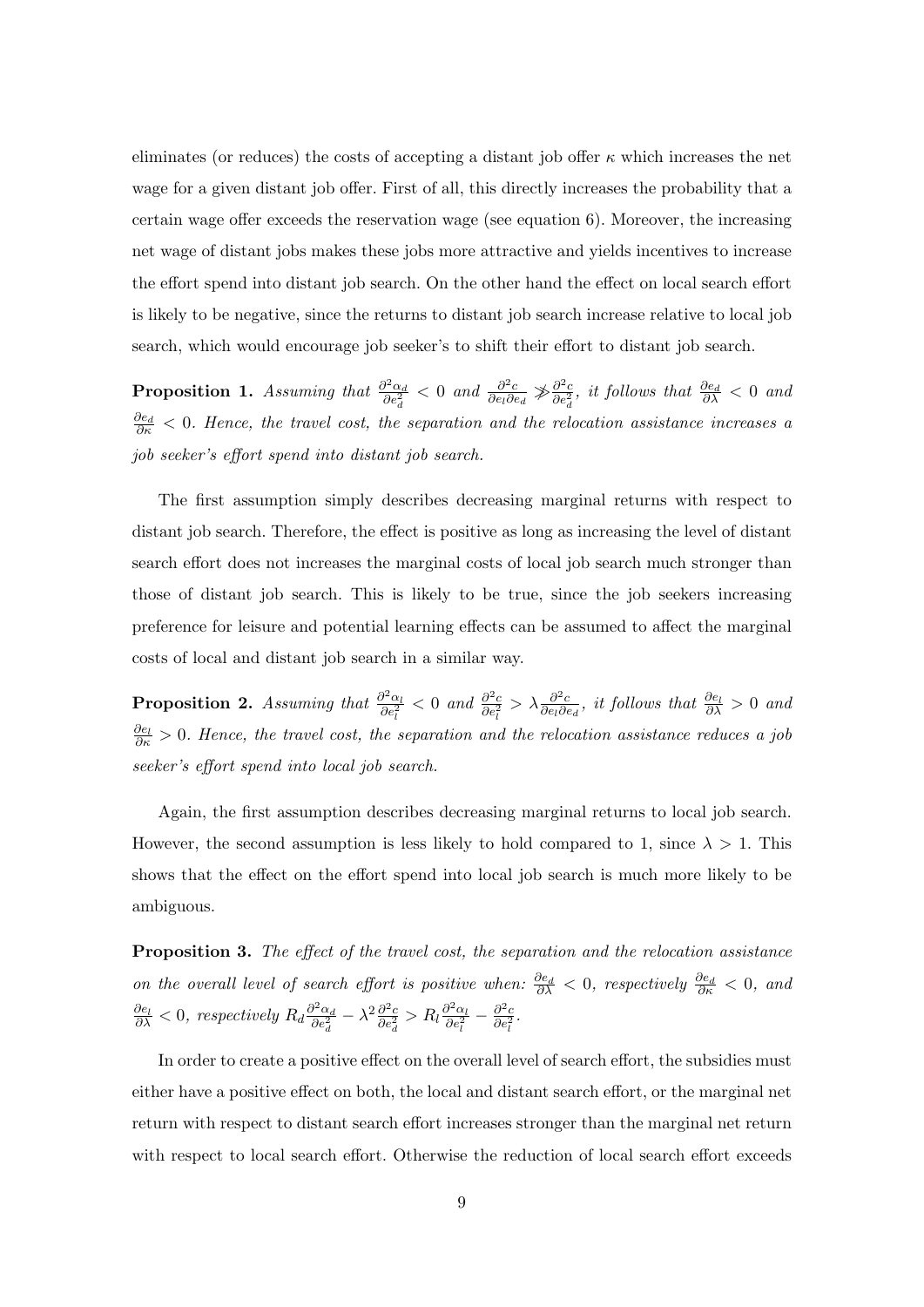the raise in distant search effort (see Technical Appendix for details). The commuting assistance in principle has the same effect as the separation and relocation assistance, however it does not affect the costs of accepting a distant job offer which involves a relocation, but only commuting. As we are interested in the effect of applying for vacancies involving a relocation, the commuting assistance is more likely to reduce the costs of accepting a local job offer (in the sense that it is within commuting distance), which increases the net wage for local jobs. However, the question, whether a given job offer involves a relocation or not, is very subjective and the job seekers assessment can changes once he accepted the offer. Therefore, the availability of a commuting assistance might simultaneously increases the net wage for both types of jobs.

#### 2.3 The IZA Evaluation Dataset

This study uses the IZA Evaluation Dataset, which was created by IZA with financial support of the Deutsche Post Foundation. The dataset consists of survey information on individuals who entered unemployment between June 2007 and May 2008 in Germany (see Caliendo et al., 2011). The dataset contains a 9% random sample, from the monthly unemployment inflows of approximately 206,000 individuals identified in the administrative records, which are selected for interview. From this gross sample of individuals aged between 16 and 54 years, representative samples of about 1,450 individuals are interviewed each month so that after one year twelve monthly cohorts were gathered.

The age restriction  $-16-54$  years at entry into unemployment – avoids any influence due to potential retirement decisions. Moreover, individuals who received unemployment benefit type II (subject to Social Code II, SGB II) at entry into unemployment are not included in the dataset, due to three reasons. First, unemployed individuals whose unemployment benefit type I entitlement elapses after being unemployed for a certain period (in most cases after 12 months) will be technically registered in the unemployment inflow statistic as an entry into unemployment benefit type II. In economic terms, however, this does not represent a new entry into unemployment and thus such individuals should be excluded from the sample. Second, the SGB II records are likely to be incomplete and third, individuals receiving unemployment benefit type II are not eligible to every active labor market program (ALMP). Therefore, excluding unemployment benefit type II recipients narrows the sample towards the specified target population.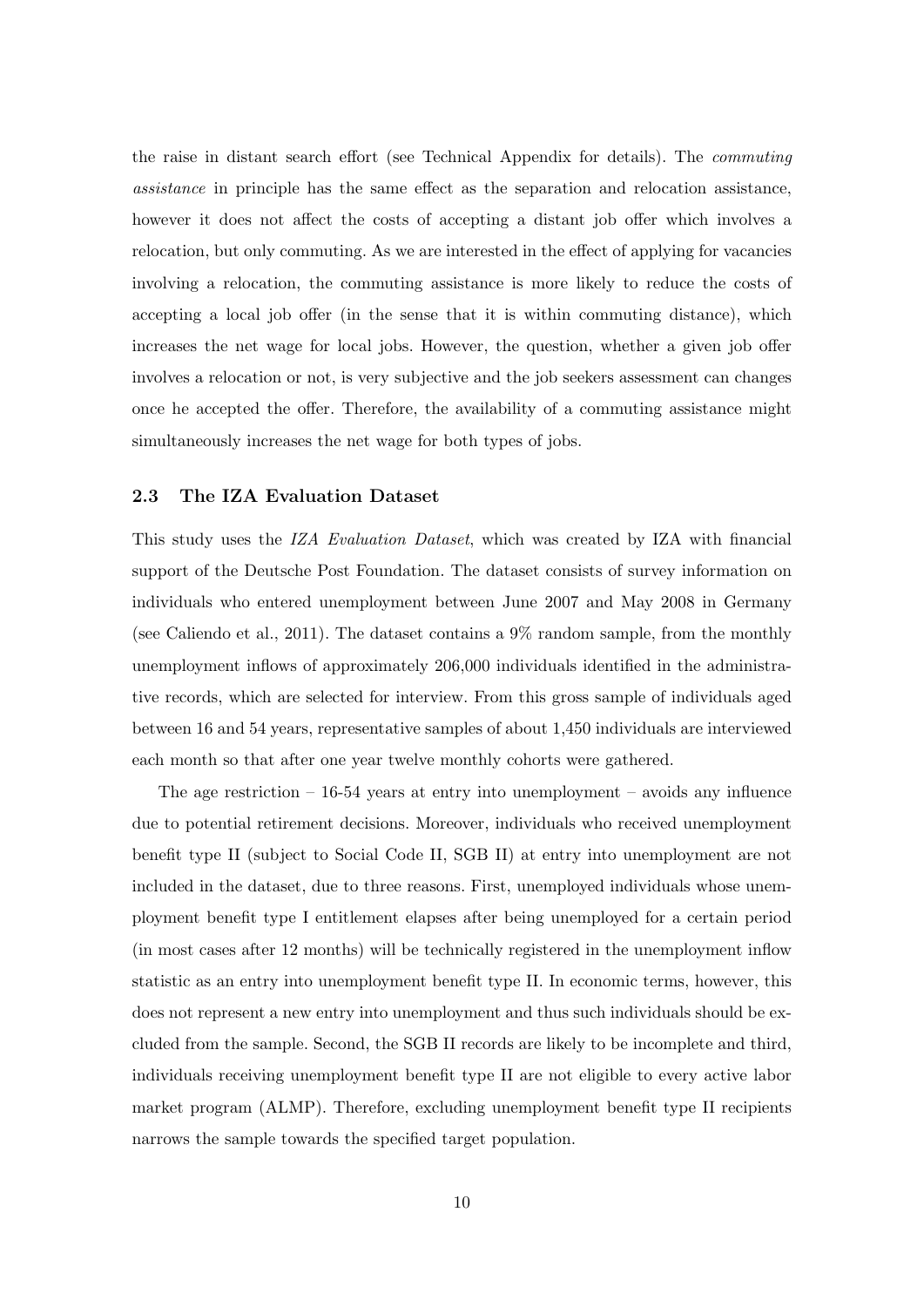The first wave of interviews takes place shortly after the entry into unemployment, in median 10 weeks after the registration. Besides the extensive set of individual-level characteristics and labor market outcomes, the individuals are asked a variety of nonstandard questions about search behavior, social networks, psychological factors, cognitive and non-cognitive skills, subjective assessments on future outcomes, and attitudes. One year later 8,915 individuals are interviewed again for the second wave of the Evaluation Dataset in order to gather information about the individual labor market performance since the last interview. Finally, the third wave of the interviews takes place 36 months after the initial entry into unemployment. For this third wave 5,786 individuals are interviewed again. Further details about the IZA ED Survey can be found in the user manual (Arni et al., 2013).

For the purpose of the study we further restrict our estimation sample to all individuals who report to search actively for a new employment. Since we are interested in the effect of a distant job search on the probability to find a new employment we divide the sample into two groups: 1) those individuals who state in the first wave that they applied for vacancies which they have to move (*distant job-seekers*) and 2) those individuals who search for a new employment only locally (*local job-seekers*). The estimation sample comprises 5,016 local and 1,823 distant job-seekers. In order to determine the effect of distant job search on the job finding prospect we consider several outcome variables generated by using information from the second wave of the survey. As shown in Table 3 distant job seekers are more likely to be regular employed (54% vs. 49%) as well as self-employed (9% vs. 7%) at wave 2. Moreover distant job seekers face significantly higher exit rates from unemployment into regular employment and self-employment.

#### [Insert Table 3 about here]

With respect to socio-demographic characteristics, distant job-seekers are better educated, a higher share has a upper secondary school leaving degree or an university degree, younger and are less likely to have family obligations. They spend less time in employment relative to their age and are more likely to live in East-Germany, respectively regions with higher unemployment rates. Moreover, there are differences with respect to the personality of distant and local job seekers. Distant job seekers tend to be more open, less neurotic and have an more internal locus of control, means that they are more likely to believe to control their life. Additionally, they expect better employment prospects and higher wages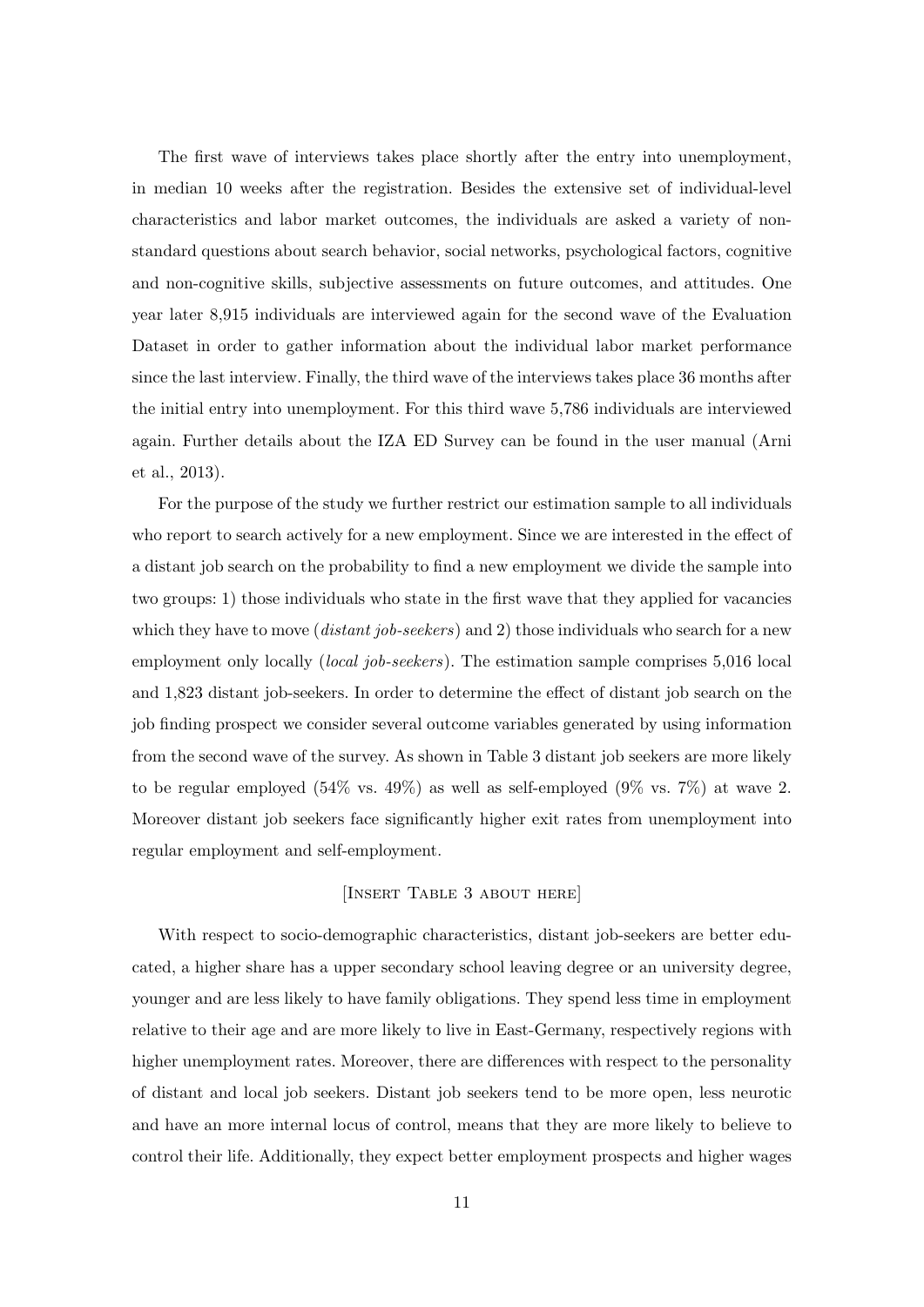in the future, are less likely to have home ownership and spend more effort into overall job search.

# 3 Estimation Strategy

#### 3.1 The Local Treatment Intensity as Instrumental Variable

As shown in Section 2.2 it is a priori unknown in which way the willingness to move, and especially the availability of mobility programs, affects the likelihood to leave unemployment and start a new employment. The major problem when estimating the effect of distant job search using non-experimental data is the simultaneous correlation of unobserved variables, like the motivation of a job-seeker, with the search behavior and the job finding probability. In order to estimate unbiased results, we use the local treatment intensity at the level of the local employment agency (LEA) as an instrumental variable which affects the probability to search for a distant job but not a job seeker's labor market prospects. The local treatment intensity is defined as the log of the ratio of entries into mobility assistance programs (as presented in Section 2.1) and the average stock of unemployed in each LEA district  $j$ :

$$
Z_j = \log\left[\frac{N_j^{ma}}{N_j^{ue}} \times 100\right],\tag{7}
$$

where  $N_j^{ma}$  denotes the number of recipients of mobility assistance and  $N_j^{ue}$  denotes the average stock of unemployed in the LEA district  $j$ .<sup>5</sup> Both numbers are measured in the year before the considered entry window into unemployment. This ensures that our estimation sample will not contribute to the construction of the instrumental variable and timedependent regional differences will have no influence on our estimation results. In the following we refer to this as the lagged treatment intensity. Hence, the system of equations is given by:

$$
Y_i = \beta_1 D_i + \beta_2 X_i + v_i \tag{8}
$$

$$
D_i = \gamma_1 Z_j + \gamma_2 X_i + u_i,\tag{9}
$$

where  $Y_i$  denotes the potential outcome variable, i.e. a dummy variable which indicates an exit from unemployment within a certain period or the employment probability,  $D_i$  is a

<sup>&</sup>lt;sup>5</sup>Similar regional variations are used as instrumental variables for instance by Briggs and Kuhn (2008), Frölich and Lechner (2010) and Card and Krueger (1993).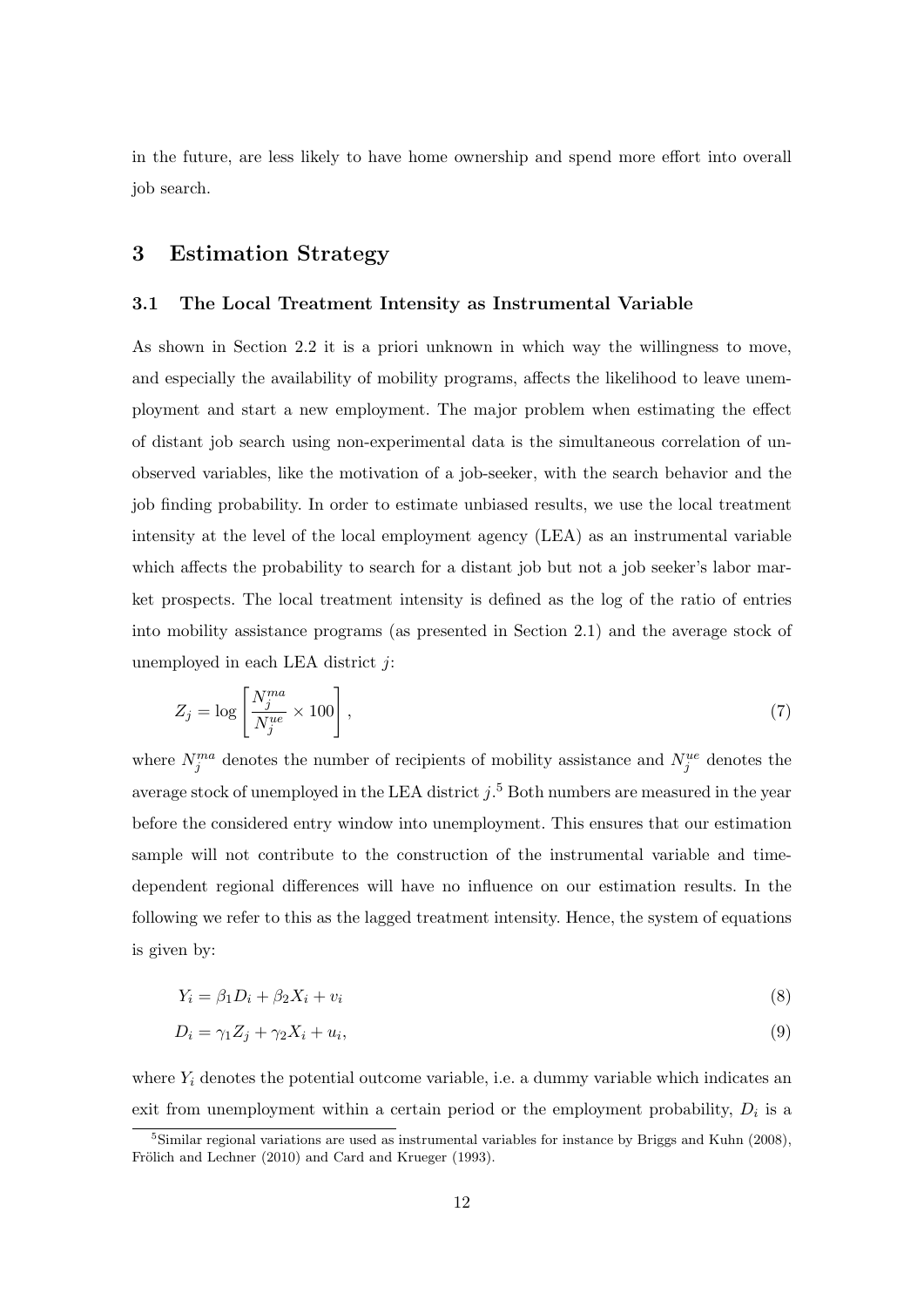dummy which indicates distant job search and  $Z_j$  is the instrumental variable characterizing the local employment agencies preferences for mobility programs, while  $X_i$  contains control variables on the individual and regional level.

As discussed in Imbens and Angrist (1994), an instrumental variable has to fulfill two conditions in order to estimate causal effects. First, the instrument has to be relevant, which means that the instrument has to be correlated with the endogenous variable. Within the IV literature, usually a F-statistic of larger than 10 is considered to suggest sufficiently strong instruments (Staiger and Stock, 1997). As shown in the next section, this condition is fulfilled for all of our specifications in order that we do not face a weak instrument problem.

The second condition requires that the instrument is uncorrelated with the error term. Since this assumption is not directly testable, we argue that lagged treatment intensity is a measure for the LEA's preferences for mobility programs(see Caliendo et al., 2014, for details). However, apart from exogenous differences caused by preferences, the treatment intensity is likely to depend on regional labor market characteristics and differences with respect to the stock of unemployed job-seekers between the LEA districts. Therefore, we include several regional characteristics, like the unemployment rate, GDP, vacancy rate, industry structure and population size as control variables. Moreover, we construct three different instruments based on the different types of mobility programs (see Table 4). The type I instrument is defined as the treatment intensity among all types of mobility assistance. The type II instrument is defined as the intensity through all types, except for relocation and separation assistance. The idea is that these two subsidies are most likely to affect a job-seekers willingness to apply for vacancies which involve a relocation. Hence, unobserved variables which affects the treatment intensity and the willingness to move simultaneously are most likely to be caused by these two programs. Similar, the type III instrument defined as the treatment intensity only through equipment and transition assistance, which are not associated to participants regional mobility at all. Excluding those programs from the construction of the instrument eliminates, respectively reduces, potential bias due to unobserved heterogeneity.<sup>6</sup>

Additionally, as shown in Table 2, our estimation procedure includes a variety of nonstandard information on personality traits, socio-cultural characteristics, expectations and

 $6$ We provide further evidence for the satisfaction of the exogeneity assumption in Appendix A.2.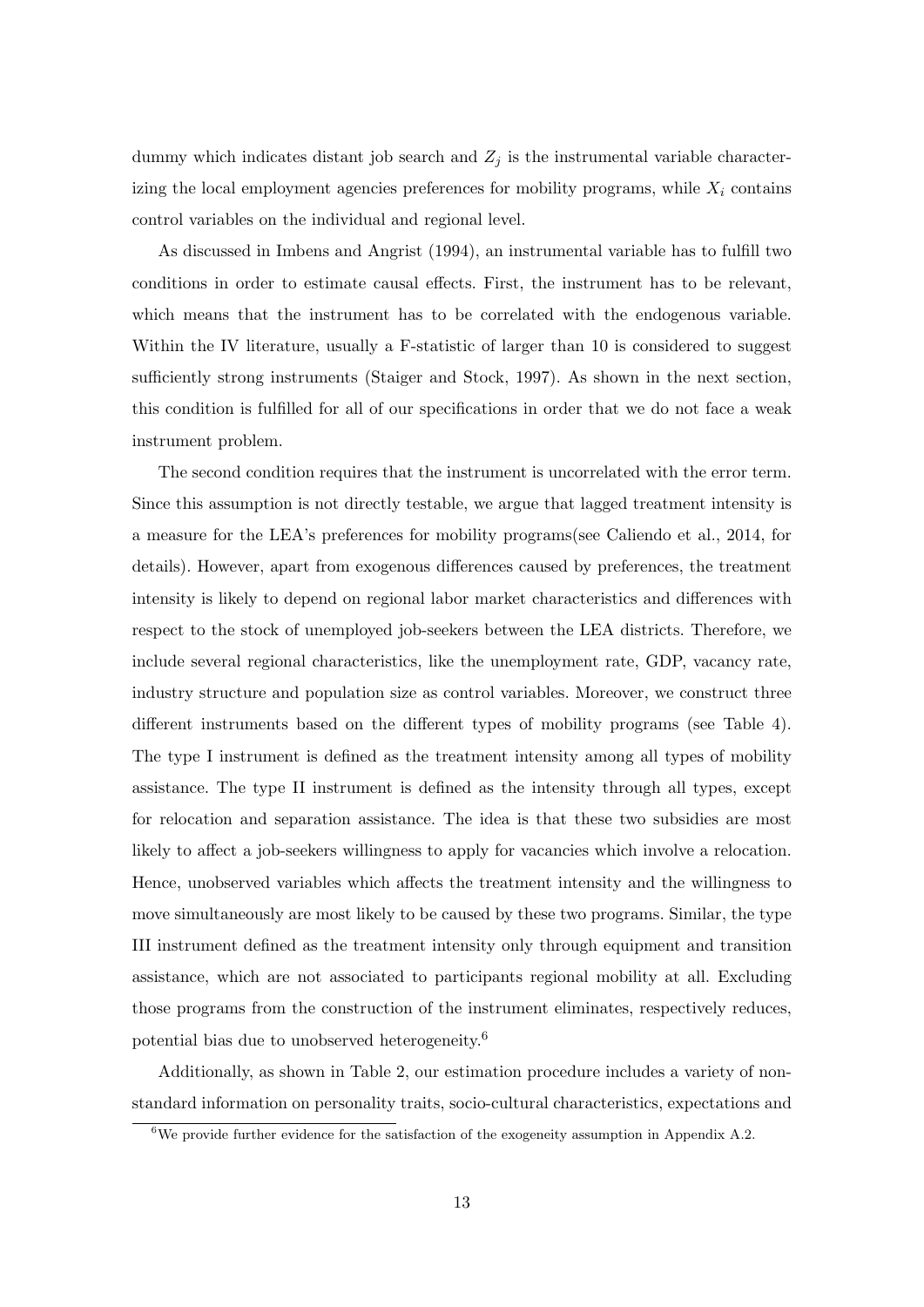job search behavior. Since the exogeneity condition requires the instrument to be independent of outcome variables conditioned on the set of control variables, this variety of conditioning variables reduces the likelihood of potential correlation between unobserved regional differences that influence the local demand for mobility assistance and labor market outcomes simultaneously. Furthermore, estimation results from our previous study (Caliendo et al., 2014), which allows to control for regional fixed effects, show that these unobserved region heterogeneity has only a small impact on the estimation results when evaluating the effect of the relocation, respectively separation assistance.

[Insert Table 4 about here]

#### 3.2 The Local Average Treatment Effect

Using instrumental variable methods have been widely used when evaluating the effect of social programs (e.g. Angrist, 1995), while recent work has discussed the interpretation of the IV estimates and heterogeneity among the population of interest (e.g. Angrist et al., 1996; Heckman, 1997; Heckman and Vytlacil, 2005). Imbens and Angrist (1994) state that in general an instrumental variable approach identifies only the treatment effect for individuals who react to a change of the instrument. This so called local average treatment effect (LATE) is the mean effect on the subpopulation of compliers, in our case, those jobseekers who search for distant jobs if the local treatment intensity is high but would search only locally if the treatment intensity is low. Most of the literature on LATE focusses on the case where the instrumental variable itself is exogenous which means no control variables are necessary, while Heckman and Vytlacil (1999) or Imbens (2001) discuss the LATE including covariates. Let  $P(Z)$  denote the probability that a job-seeker apply for distant jobs  $Pr(D = 1|X, Z)$ . Following Heckman and Vytlacil (1999), the LATE for individual i is defined as:

$$
\Delta^{LATE}(X, P(Z), P(Z')) = \frac{E(Y|X, P(Z)) - E(Y|X, P(Z'))}{P(Z) - P(Z')}.
$$
\n(10)

It yields the differences between the expected outcome given the actual realizations of X and Z and a counterfactual situation which is equivalent, apart from the fact that the instrument, in our case the treatment intensity, differs. Given the exclusion restriction holds, this would induce only a non-zero effect when the change of the treatment intensity is sufficient to induce a change of the individual job search radius. Regarding the construction of our instrument, the local treatment intensity, the LATE concept is highly useful when interpreting our estimation results. Using the LEA's preferences for the mobility assistance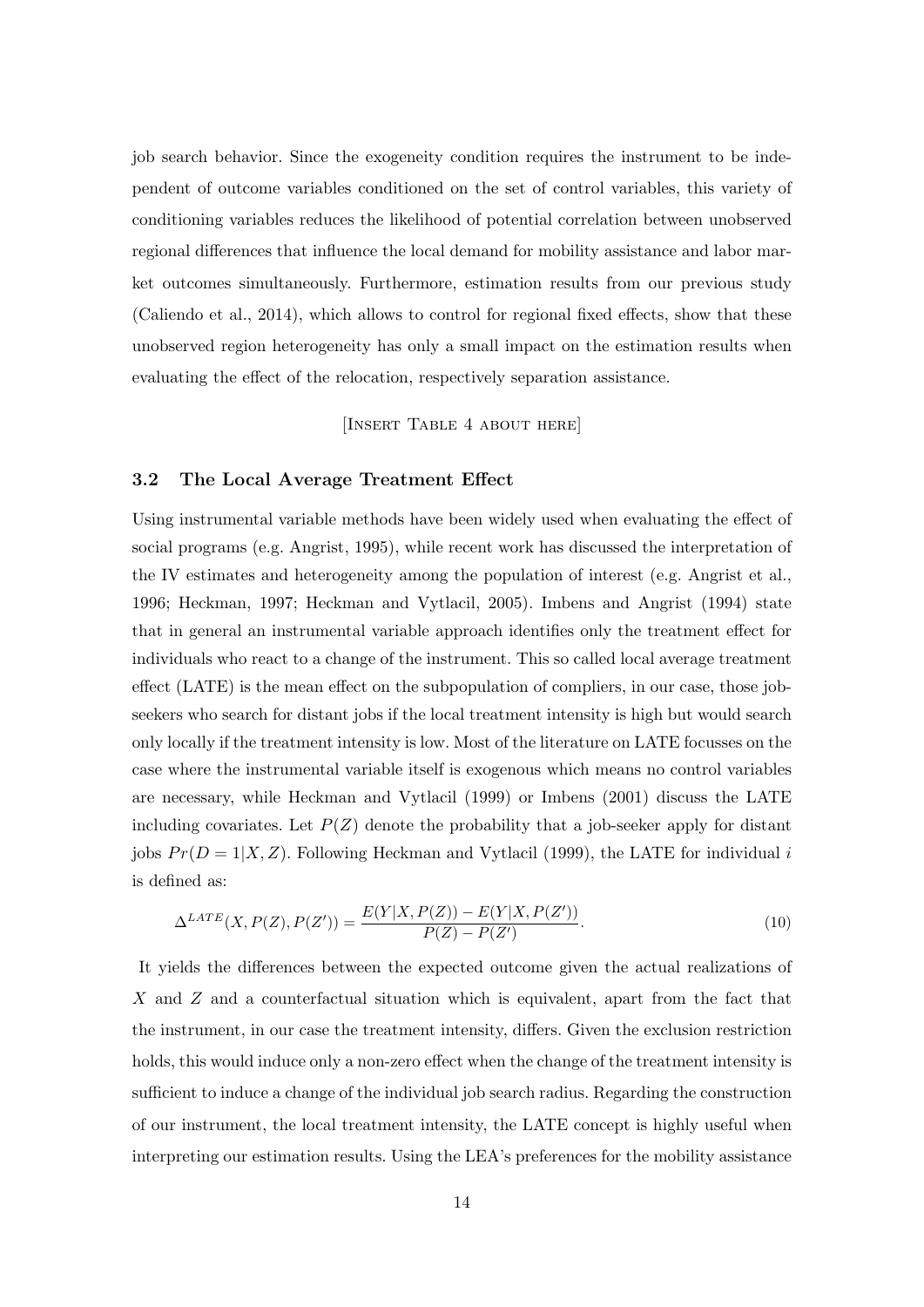as the instrumental variable and the individual job search behavior as the endogenous variable, rather than the actual participation in a program allows us to determine the effectiveness of the policy for a highly relevant subgroup of job-seekers, namely those who actually change their individual behavior due to the policy style of the employment agency.

# 4 Estimation Results

In order to show the relevance of the instrumental variable the upper part of Table 9 presents the first stage estimation results for the three different types of instrumental variables (see Table 4). As indicated by the F-statistic all types of treatment intensities are sufficient to not suffering a weak instrument problem. For example, considering the type I treatment intensity, including all programs, doubling the treatment intensity would increase the share of distant job-seekers about 4.1 percentage points. Unsurprisingly, the effects are slightly lower for the type II and type III instrument, but still statistically significant at the 1%-level. In order to test the robustness of our instrumental variable with respect to potentially time-invariant unobserved regional heterogeneity, we additionally show estimation results including federal state fixed effects. However, as shown in column 6-8, this has nearly no impact on the estimated effects.

### 4.1 Job Search Behavior

As discussed in Section 2.2 the subsidies might effect the search effort spend into distant and local jobs differently. Since we have information on the job-seekers number of job applications for all types of jobs, as well as for jobs which involve a relocation, we can directly test the effect of the mobility programs on the job search behavior using the average weekly number of job applications between the entry into unemployment and the interview. Unsurprisingly, our results show a statistically significant higher number of distant job applications for both OLS and 2SLS. However, the main interest should lie on the effect on the effort spend on local job search as a potential substitution effect from local to distant job search should mirror into a negative effect on this variable. While the purely descriptive comparison shows no difference between local and distant job seekers, we find a negative and significant effect when we include control variables. This effect becomes even larger when we apply the instrumental variable strategy, while the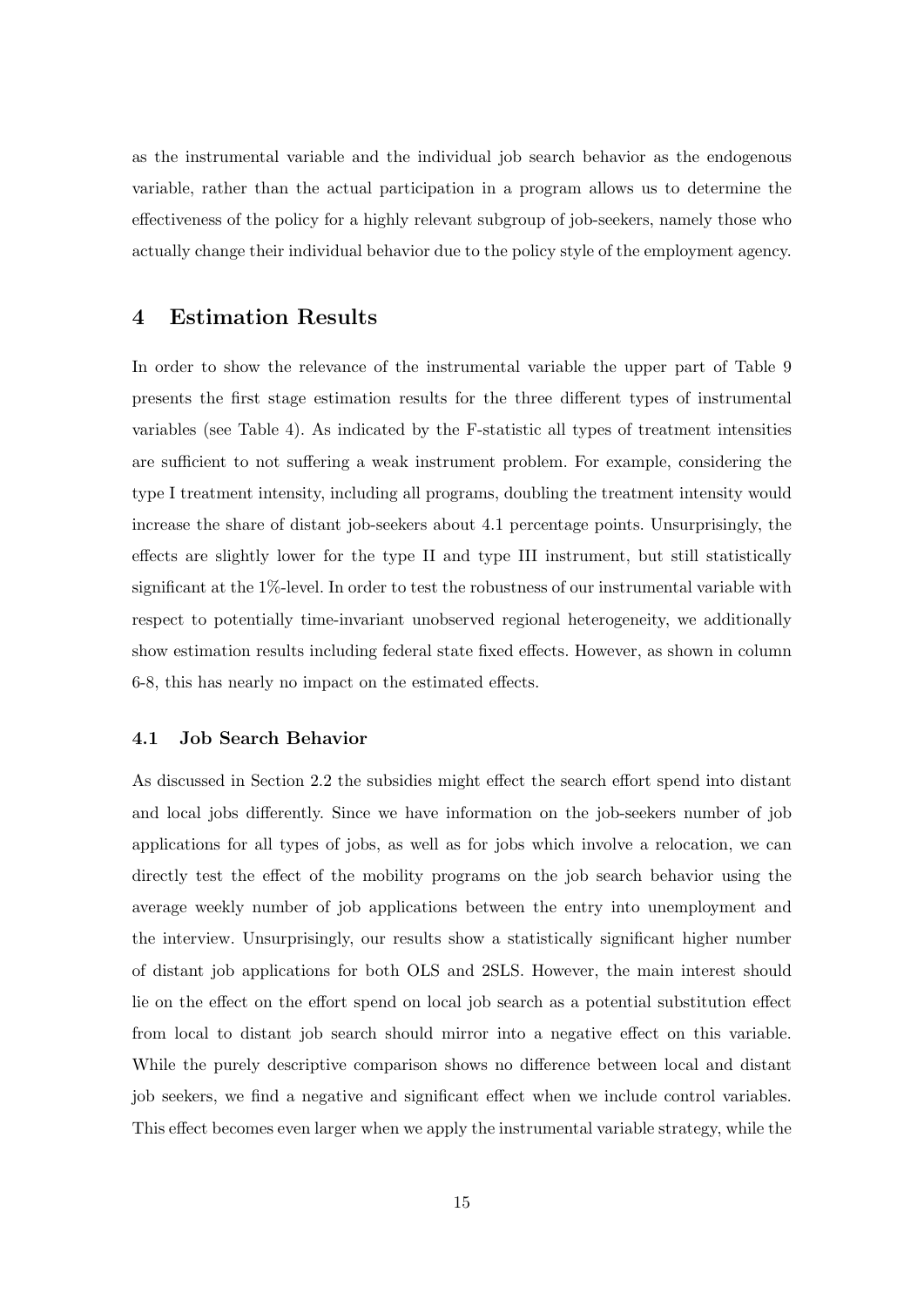reduction of local job applications is about one third of the rise in distant job applications. Overall, the availability of the mobility programs leads to one more job application per week, significant at the 1%-level.

#### 4.2 Labor Market Outcomes

However, the pure number of job applications can only proxy the effective job search effort. For example, the availability of the mobility programs might increase the quantity, but might lower the quality of job applications. To analyze the consequences of these behavioral changes we estimate the effects on different employment probabilities, namely for regular employment, marginal employment and subsidized, respectively unsubsidized self-employment, separately. The idea is that job seekers are expected to search for distant jobs in order to start regular employment, while founding his/her own business or entering marginal employment might be an alternative strategy in order to avoid a relocation. The lower part of Table 9 presents the results for these employment probabilities at the second interview (12-15 months after the entry into unemployment). Column (1) shows the raw differences without controlling for any covariates. The distant job seekers face an about 5 percentage points higher probability of being regular employed, while the probability of being marginal employed is reduced by nearly the same amount. With respect to selfemployment, we find small positive effects for both, subsidized and unsubsidized selfemployment. However, including control variables (see column 2) causal all these significant differences to vanish.

Applying the instrumental variable strategy changes the estimation results substantially. As stated in the previous section this estimation procedure generates the LATE on the subpopulation of compliers, which are —given the choice of our instrument— those job seekers who apply for distant jobs due to the policy of their local employment agency. Since the results are nearly constant among the different types instruments we only discuss the results for the type II instrument which we also use for further sensitivity analysis. With respect to the employment status in wave 2, distant job seekers have a 17.3 percentage points higher probability of being regular employed and a 15.4 percentage points higher probability to be marginal employed, both statistically significant at the 1%-level. With respect to self-employment, distant job search reduces the likelihood of using a start-up subsidy about 6.5 percentage points, statistically significant at the 5%-level, while there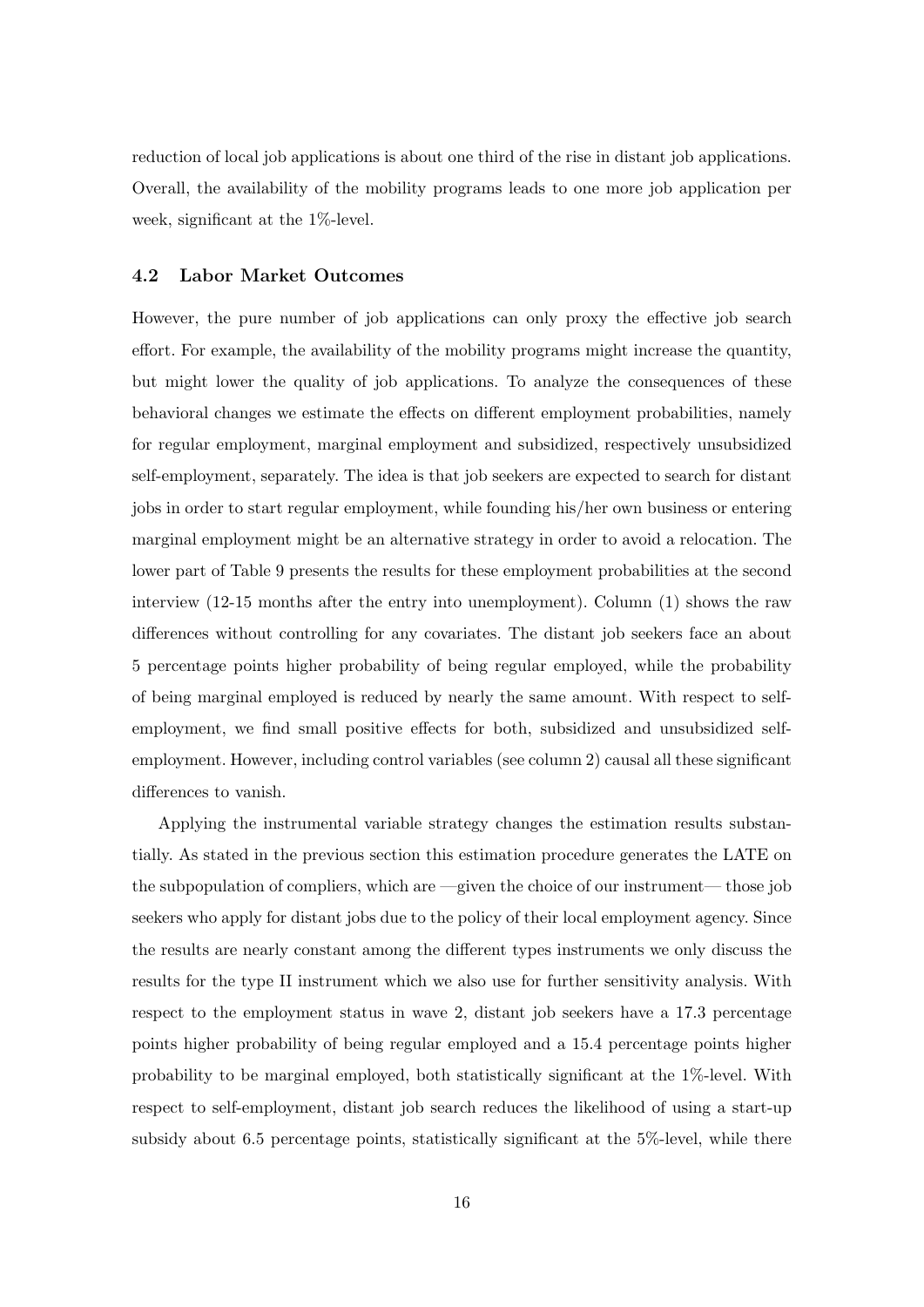is no effect unsubsidized self-employment.

#### [Insert Table 9 about here]

Linking the estimation results to the spatial job search model from Section 2.2, the availability of mobility programs increases the job seekers overall effort spend on job search, while the increase of distant search effort is about twice as large as corresponding reduction in local job search activities. These changes of the job search behavior result in higher overall employment probabilities in regular employment, but also marginal employment. The latter is somewhat surprising since job seekers are not expected to move in order to start a marginal employment whose gains are probably not sufficient to compensate for the high moving costs.<sup>7</sup> Hence, this result indicates that unemployed job seekers who search for distant jobs due to the availability of the program and fail to find a distant job, respectively those who decide not to accept a distant offer, are more likely to end up in marginal employment. This is likely to be induced by the reduction of effort spend into local job search. Moreover, we find a reduction in self-employment activities due to the mobility programs, which is about half of the magnitude of the positive effect on regular employment, while the major part of this effect can be attributed to a reduction of subsidized self-employment.

Moreover, we estimate the effect on the log of the monthly net household income in wave 2. While there is a significant negative effect using OLS the IV estimates show an about 27% higher income for households with a job seeker who applies for distant jobs due to the policy mix of the local employment agency. This is in line with our previous findings (see Caliendo et al., 2014), where we find a similar effect on the wage of recipients of the relocation assistance. However, examine the effect on household income instead of individual income shows that the positive wage effects of the relocation does not simultaneously involve a reduction of the partner's income.

#### 4.3 Job Finding Probabilities

So far, we focused only on employment probabilities, for different types of jobs, at the moment of the second interview. Hence, in order to control for potential duration dependence, we estimate the effect of distant job search on the monthly exit rates from unemployment

<sup>7</sup>Further analysis shows that the effect is completely driven by local marginal jobs, rather than distant marginal employment. Estimation results are available upon request by the authors.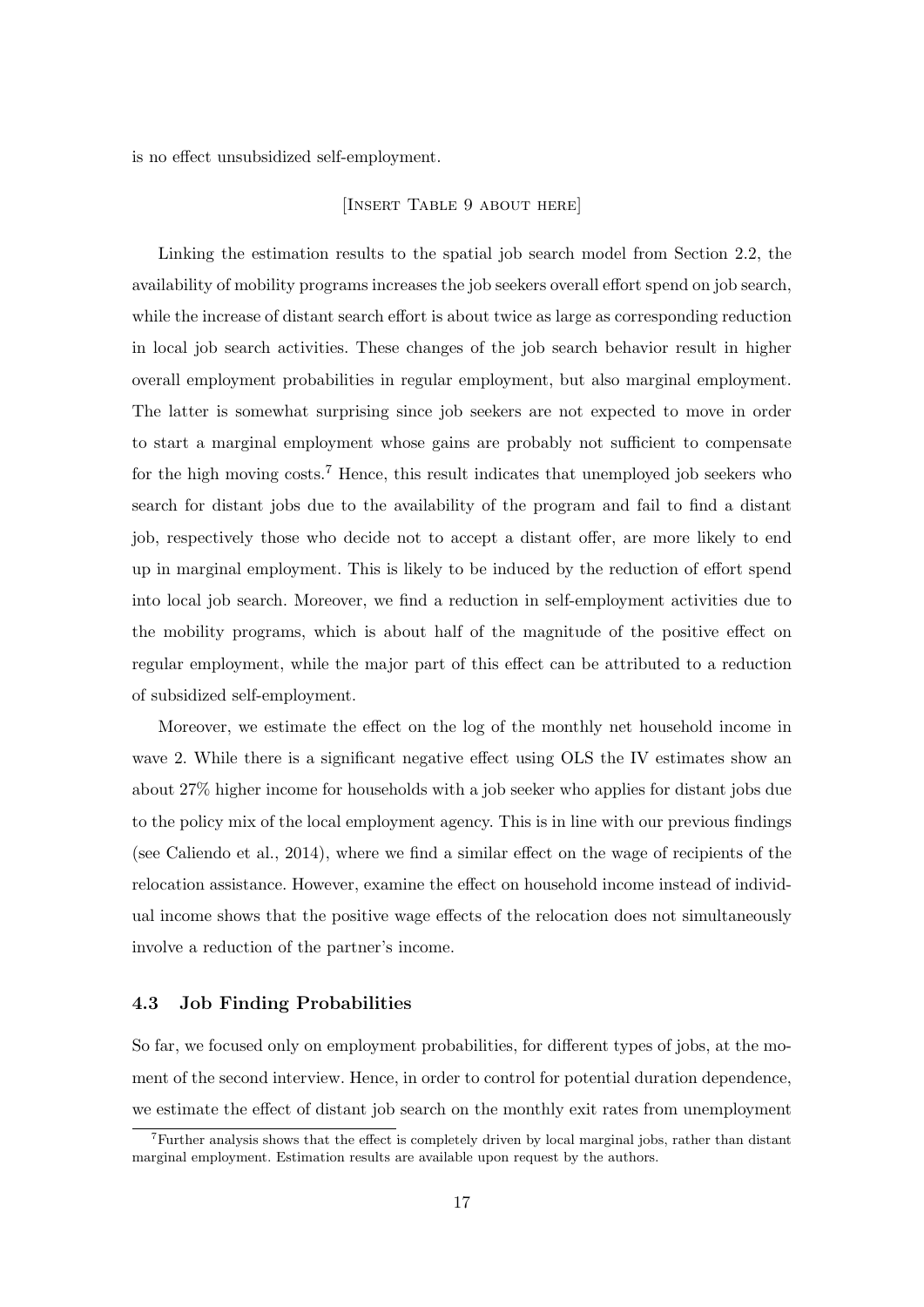between the entry and the second interview. We use a discrete time duration model, however in contrast to the standard literature —which uses a logit or complementary log-log specification— we specify this as a linear probability model in order to apply the 2SLS estimator which allows us to control for the endogeneity of the search behavior and can be interpreted as the LATE on job seekers who change their search behavior with respect to LEA's policy style.

The estimation results are presented in Table 6. As suggested by the effect on employment probabilities in wave 2, we find a higher exit rate for distant job seekers into regular jobs which is about 4 percentage points and lower exit rates into subsidized selfemployment which is about 0.5 percentage points, both statistically significant at the 5%-level. However, in contrast to our previous findings, there is no effect on the exit rate into marginal employment, which indicates that distant and local job seekers face the same likelihood to start a marginal job, but distant job seekers are more likely to stay in these jobs until the second interview. As for the baseline estimates there is no effect for unsubsidized self-employment. Moreover, this estimation strategy allows us to control in detailed way for participation in other active labor market policy programs during the time of the initial unemployment spell. This ensures that the overall allocation of programs within a LEA district does not effect the treatment intensity with respect to mobility programs and the job finding probabilities simultaneously. However, as shown in column 6 our estimation results are quite robust with respect to this potential source of endogeneity.

[Insert Table 6 about here]

#### 4.4 Heterogenous Effects wrt to Distant Search Effort

So far, we only compare those job seekers who stated that they applied for at least one job offer which would involve a relocation since they entered unemployment with those who did not apply for any distant job. However, as shown in Figure 1, the number of job applications differs substantially among job seekers. To take into account the differing effort levels with respect to distant job search we divide the distant job seekers with respect to the average weekly number of distant job applications. For individuals who send out only a few number of applications on distant vacancies it is not clear whether those job seekers are actually willing to move in order to start a new employment, while we assume that this is more likely to be the case for job seekers who send out a lot of applications to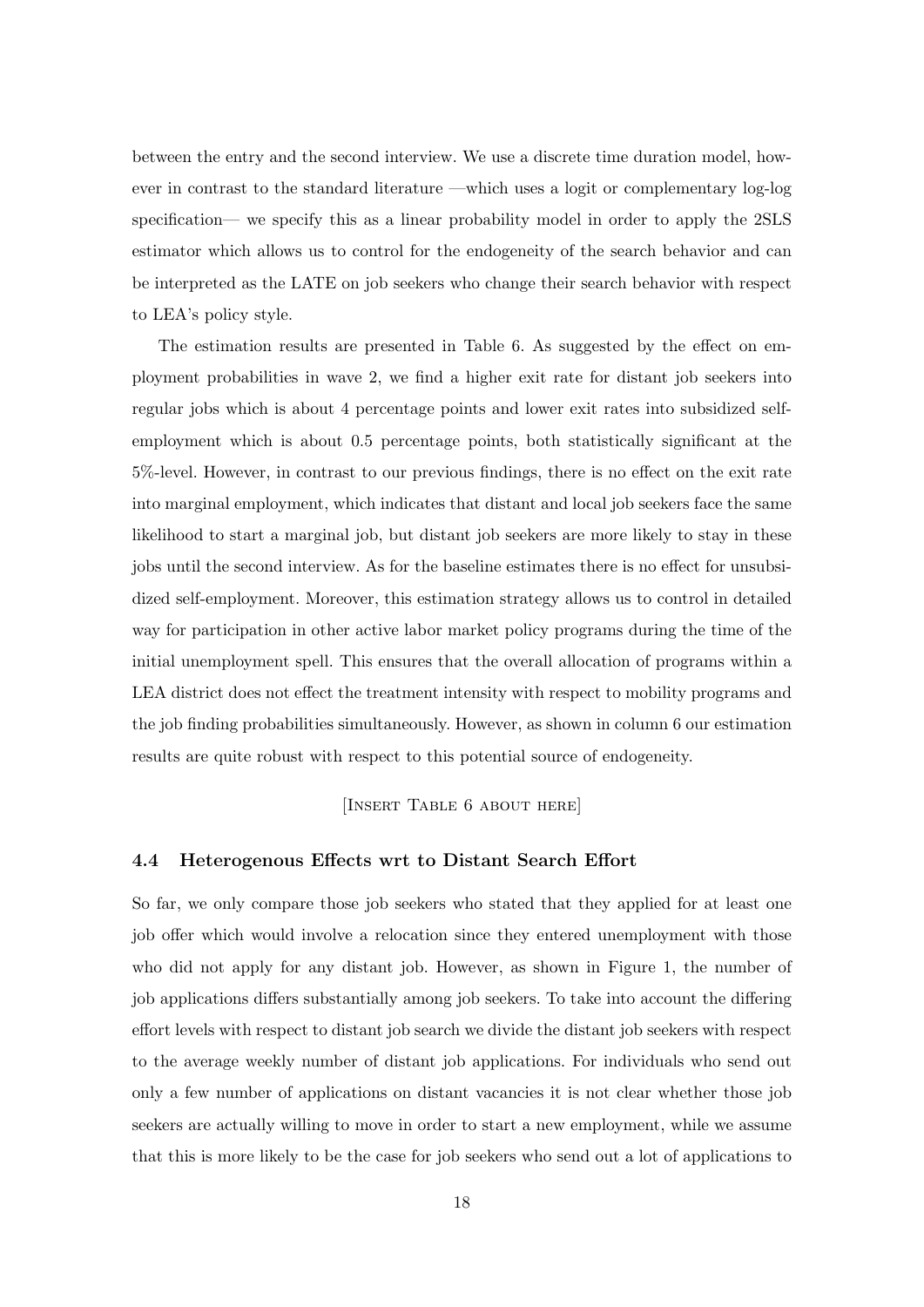distant firms.

#### [Insert Figure 1 about here]

Hence, Table 7 shows the estimation results using only distant job seekers in the upper quartile of the distant effort distribution (all distant job seekers to the left of the 75%-line are excluded), while Table 8 presents the results for the low effort distant job seekers (all distant job seekers to the right of the 75%-line are excluded). For high effort distant job seekers we find a substantially larger effect on the probability of being regular employer in wave 2 and the log household income, while there is nearly no effect on marginal employment. However, for low effort distant job seekers there is even a negative effect on regular employment but a substantially larger effect on marginal employment. Hence, it seems to be the case that distant job search is only efficient when the effort spend into these activities exceeds a certain threshold, in our case about 1 application which would involve a relocation per week. Otherwise, the effort spend into distant job search is not sufficient generate positive effects on employment prospects in distant labor markets, but the reduction in local job search activities has deleterious effects on the chances to find a regular job in the local labor market in order that low effort distant job seekers are more likely to end up in marginal jobs.<sup>8</sup> With respect to (subsidized and unsubsidized) selfemployment, we find no clear evidence for difference between low and high effort distant job seekers. The overall patterns are similar to the baseline results for both groups.

[Insert Table 7 and Table 8 about here]

## 5 Conclusion

The aim of the study is to investigate the effectiveness of the German system of mobility assistance with respect to the labor market prospects of unemployed job seekers. The mobility assistance comprises several subsidies which support the traveling to distant job interviews, the daily commuting to work and temporary, as well as permanent, changes of the place residence in order to start a new employment. Our theoretical model from Section 2.2 shows that under fairly weak assumptions travel cost, separation and relocation assistance reduces the marginal costs of distant job search, respectively increases the

<sup>&</sup>lt;sup>8</sup>However, as in the previous section, there is no difference with respect to the probability to find a marginal job, but to stay in marginal employment for a longer period.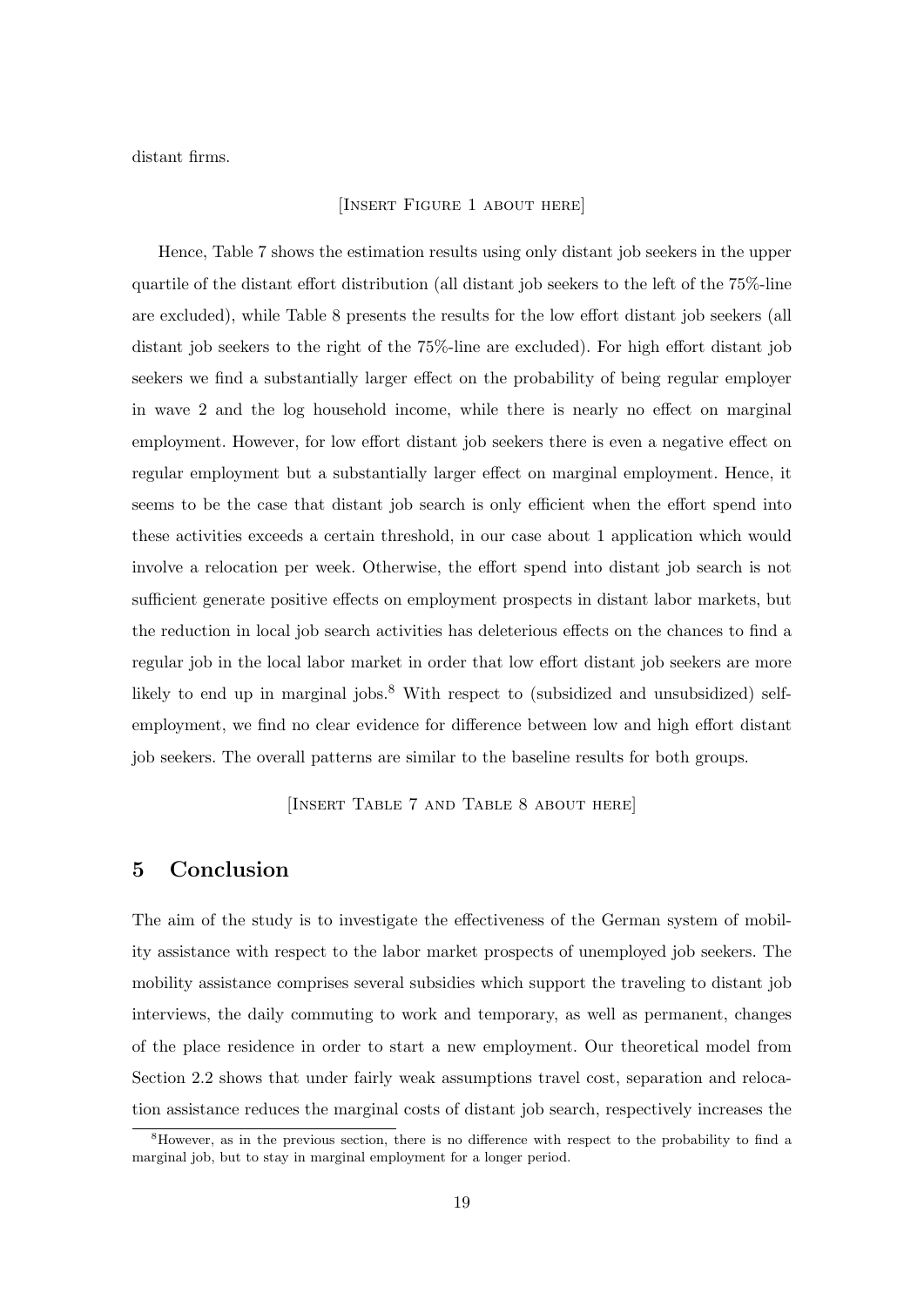marginal returns, which encourages job seekers to spend more effort into distant search activities and increases their chances to find a job that involves a relocation. However, this raise of distant search effort is likely to cause a decline in local job search activities in order that overall effect of the mobility programs remains ambiguous.

In contrast to most previous studies, our survey data contain very detailed information which allows us to determine the effect of the program on the individual job search behavior, especially search intensities, and consequences on job finding and employment prospects. The rich dataset allows us to control for variety of information are which typical for evaluation studies, like socio-demographic characteristics, labor market histories and regional information, but also a large set of usually unobserved variables, like personality traits, expectations and socio-cultural characteristics. However, to take into account unobserved heterogeneity with respect to the individual labor market mobility, we exploit regional differences with respect to local employment agencies preferences for mobility programs and apply an instrumental variable approach. The idea is that individuals, living in employment agency district with a high preferences for mobility programs, are more likely to be informed about the availability of the subsidies which encourages them to spend (more) effort into distant job search. This estimation procedure generates the local average treatment effect on those individuals who apply for distant vacancies due to the policy style of the responsible employment agency which is highly policy relevant.

Our estimation results show that those job seekers whose distant search activities are induced by the policy of the employment agency increase their overall search effort which results in higher exit and employment rates into regular employment, but negative effects on the probability to found an own business. Since the latter is only true for subsidized selfemployment, the subsidies seem to reduce the dependence of other forms of governmental support. Moreover, we find also positive effect of distant job search, induced by the mobility programs, on employment probabilities in marginal employment which is driven by those job seekers who spend relatively low effort into distant job search. This implies that the reduction in local job search activities has deleterious effects on the chances to find a regular job in the local labor market, but the small effort spend into distant job search is not sufficient to generate positive effects on distant employment prospects which forces them to spend more time in marginal employment.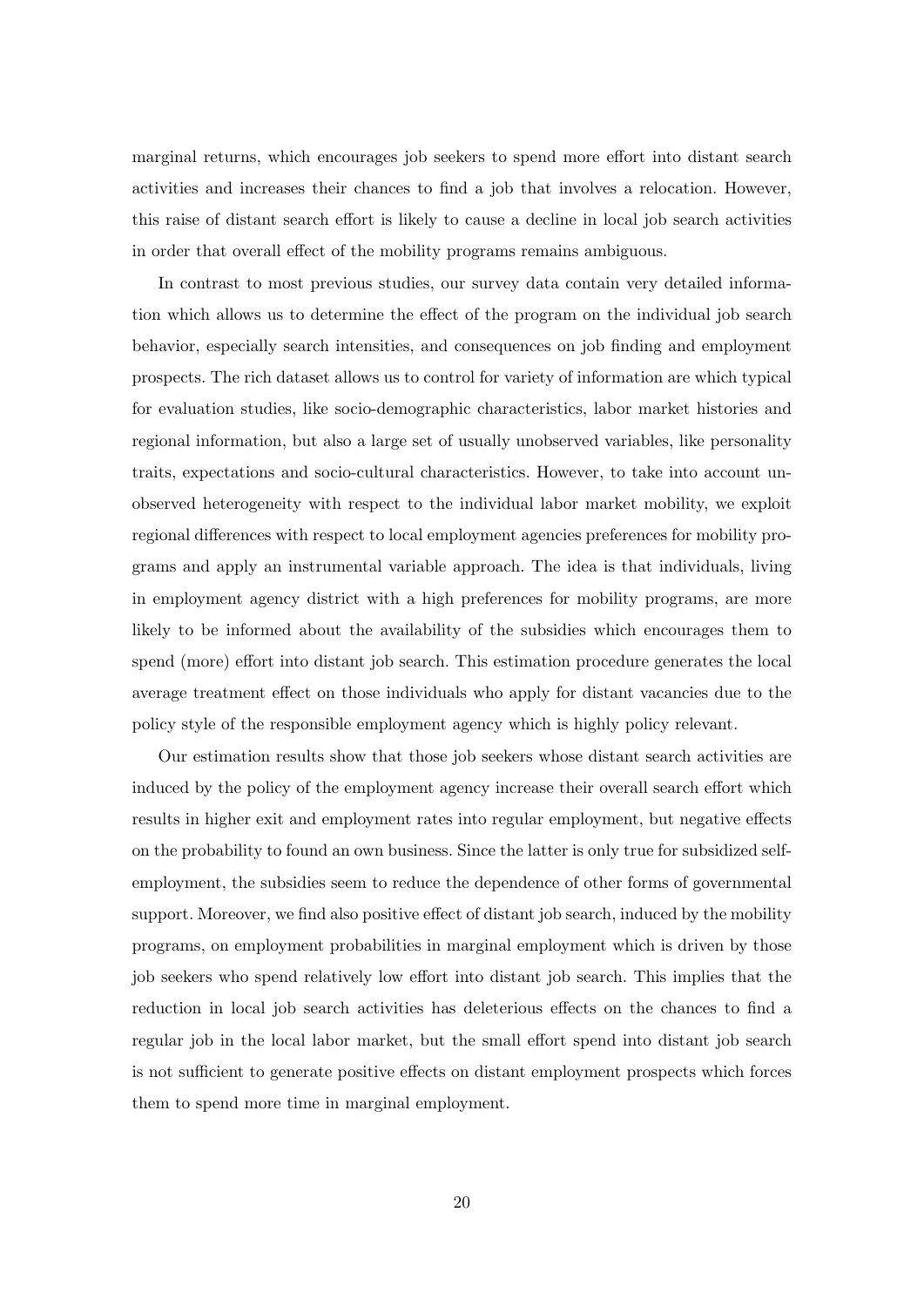# References

- Acemoglu, D. (2001): "Good jobs versus bad jobs," Journal of labor Economics, 19, 1–21.
- Altonji, J. G., T. E. Elder, and C. R. Taber (2005): "An evaluation of instrumental variable strategies for estimating the effects of catholic schooling," Journal of Human Resources, 40, 791–821.
- Angrist, J. D. (1995): "Introduction to the JBES symposium on program and policy evaluation," Journal of Business & Economic Statistics, 13, 133–136.
- Angrist, J. D., G. W. Imbens, and D. B. Rubin (1996): "Identification of causal effects using instrumental variables," Journal of the American statistical Association, 91, 444–455.
- ARNI, P., M. CALIENDO, S. KÜNN, AND K. F. ZIMMERMANN (2013): "User Manual IZA Evaluation Dataset Survey," Tech. rep., IZA Bonn.
- Arntz, M. (2005): "The geographical mobility of unemployed workers," ZEW-Centre for European Economic Research Discussion Paper.
- Blanchard, O. J., L. F. Katz, R. E. Hall, and B. Eichengreen (1992): "Regional evolutions," Brookings papers on economic activity, 1992, 1–75.
- BONIN, H., W. EICHHORST, C. FLORMAN, M. O. HANSEN, L. SKIÖLD, J. L. STUHler, K. Tatsiramos, H. Thomasen, and K. F. Zimmermann (2008): "Geographic Mobility in the European Union: Optimising its Economic and Social Benefits," IZA Research Report 19, Institute for the Study of Labor (IZA).
- BORJAS, G. J. (2006): "Native internal migration and the labor market impact of immigration," Journal of Human Resources, 41, 221–258.
- BRIGGS, B. AND P. KUHN (2008): "Paying for the Relocation of Welfare Recipients: Evidence from the Kentucky Relocation Assistance Program," University of Kentucky Center for Poverty Research Discussion Paper Series DP2008-01.
- Caliendo, M., A. Falk, L. Kaiser, H. Schneider, A. Uhlendorff, G. van den BERG, AND K. ZIMMERMANN (2011): "The IZA Evaluation Dataset: towards evidencebased labor policy making," International Journal of Manpower, 32, 731–752.
- CALIENDO, M., S. KÜNN, AND R. MAHLSTEDT  $(2014)$ : "The return to labor market mobility: An evaluation of relocation assistance for the unemployed," Working paper.
- Card, D. E. and A. B. Krueger (1993): "Minimum Wages and Employment: A Case Study of the Fast Food Industry in New Jersey and Pennsylvania," NBER Working Papers 4509, National Bureau of Economic Research, Inc.
- DAMM, A. AND M. ROSHOLM (2003): "Employment effects of dispersal policies on refugee immigrants, part I: Theory," Iza discussion paper no. 924.
- DECRESSIN, J. AND A. FATAS (1995): "Regional labor market dynamics in Europe," European Economic Review, 39, 1627–1655.
- Dustmann, C. and I. P. Preston (2007): "Racial and economic factors in attitudes to immigration," The BE Journal of Economic Analysis & Policy, 7.
- FRÖLICH, M. AND M. LECHNER (2010): "Exploiting Regional Treatment Intensity for the Evaluation of Labor Market Policies," Journal of the American Statistical Association, 105, 1014–1029.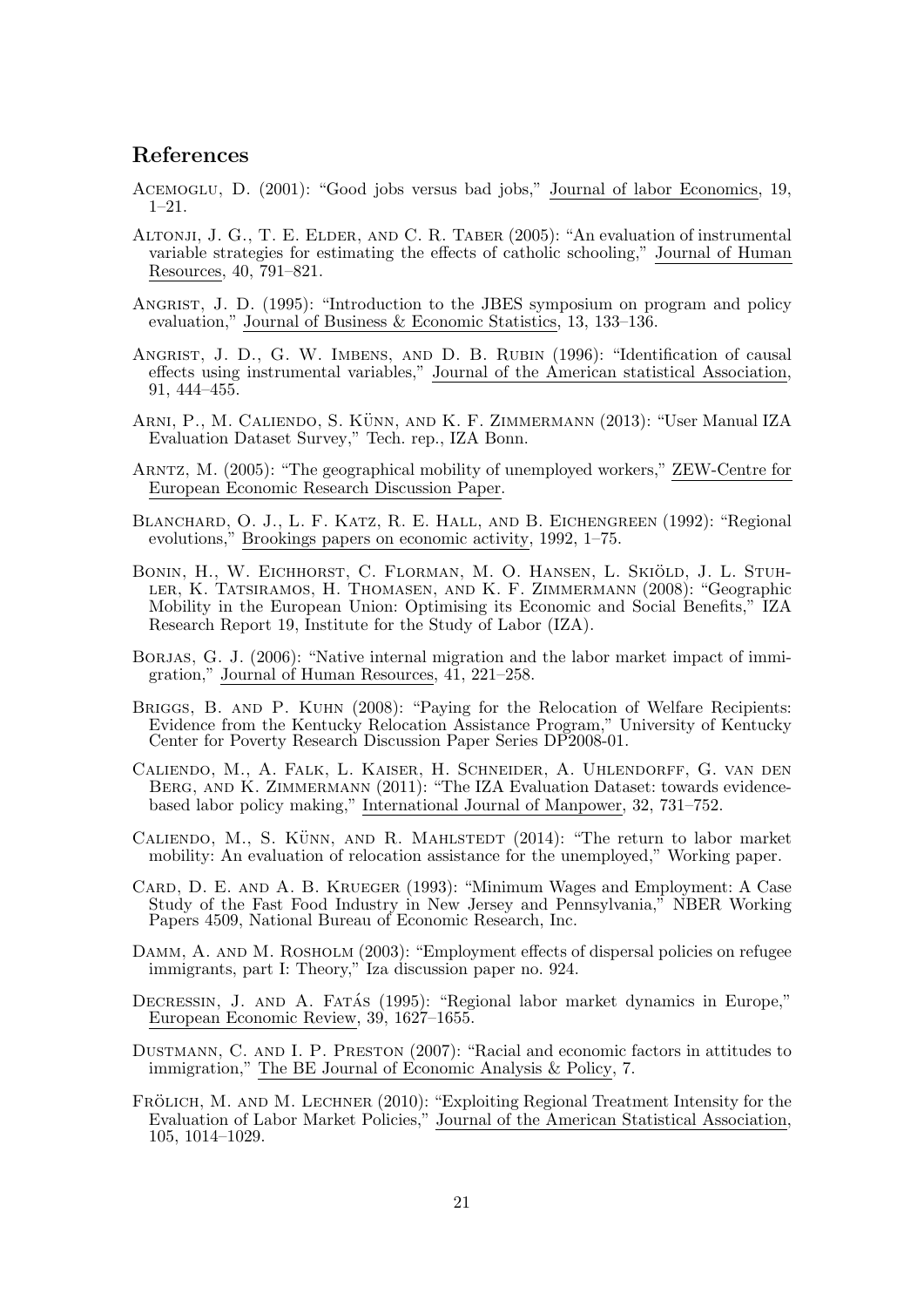- GIANNETTI, M. (2002): "The effects of integration on regional disparities: Convergence, divergence or both?" European Economic Review, 46, 539 – 567.
- HARRIS, J. R. AND M. P. TODARO (1983): "18. Migration, Unemployment and Development: A Two-Sector Analysis," The Struggle for Economic Development: Readings in Problems and Policies, 199.
- Heckman, J. (1997): "Instrumental Variables. A Study of Implicit Behavioral Assumptions Used In Making Program Evaluations." Journal of Human Resources, 32.
- HECKMAN, J. J. AND E. VYTLACIL (2005): "Structural equations, treatment effects, and econometric policy evaluation1," Econometrica, 73, 669–738.
- HECKMAN, J. J. AND E. J. VYTLACIL (1999): "Local instrumental variables and latent variable models for identifying and bounding treatment effects," Proceedings of the National Academy of Sciences, 96, 4730–4734.
- Hosios, A. J. (1990): "Factor market search and the structure of simple general equilibrium models," Journal of Political Economy, 98, 325–55.
- IMBENS, G. AND J. D. ANGRIST (1994): "Identification and Estimation of Local Average Treatment Effects," Econometrica, 62, 467–75.
- Imbens, G. W. (2001): "Some remarks on instrumental variables," in Econometric Evaluation of Labour Market Policies, Springer, 17–42.
- LEHMER, F. AND J. LUDSTECK  $(2011)$ : "The returns to job mobility and inter-regional migration: Evidence from Germany," Papers in Regional Science, 90, 549–571.
- Mortensen, D. T. (1986): "Job search and labor market analysis," in Handbook of Labor Economics, ed. by O. Ashenfelter and R. Layard, Elsevier, vol. 2, 849 – 919.
- PEKKALA, S. AND H. TERVO (2002): "Unemployment and migration: does moving help?" The Scandinavian Journal of Economics, 104, 621–639.
- Puhani, P. A. (2001): "Labour mobility: an adjustment mechanism in Euroland? Empirical evidence for Western Germany, France and Italy," German Economic Review, 2, 127–140.
- Rogers, C. L. (1997): "Job Search and Unemployment Duration: Implications for the Spatial Mismatch Hypothesis," Journal of Urban Economics, 42, 109–132.
- Rogerson, R., R. Shimer, and R. Wright (2005): "Search-Theoretic Models of the Labor Market: A Survey," Journal of Economic Literature, 43, 959–988.
- Sjaastad, L. A. (1962): "The costs and returns of human migration," The journal of political economy, 80–93.
- Smith, T. E. and Y. Zenou (2003): "Spatial mismatch, search effort, and urban spatial structure," Journal of Urban Economics, 54, 129–156.
- Staiger, D. and J. H. Stock (1997): "Instrumental Variables Regression with Weak Instruments," Econometrica, 65, 557–586.
- Taylor, J. and S. Bradley (1997): "Unemployment in Europe: A Comparative Analysis of Regional Disparities in Germany, Italy and the UK," Kyklos, 50, 221–245.
- Topel, R. H. (1986): "Local labor markets," The Journal of Political Economy, S111– S143.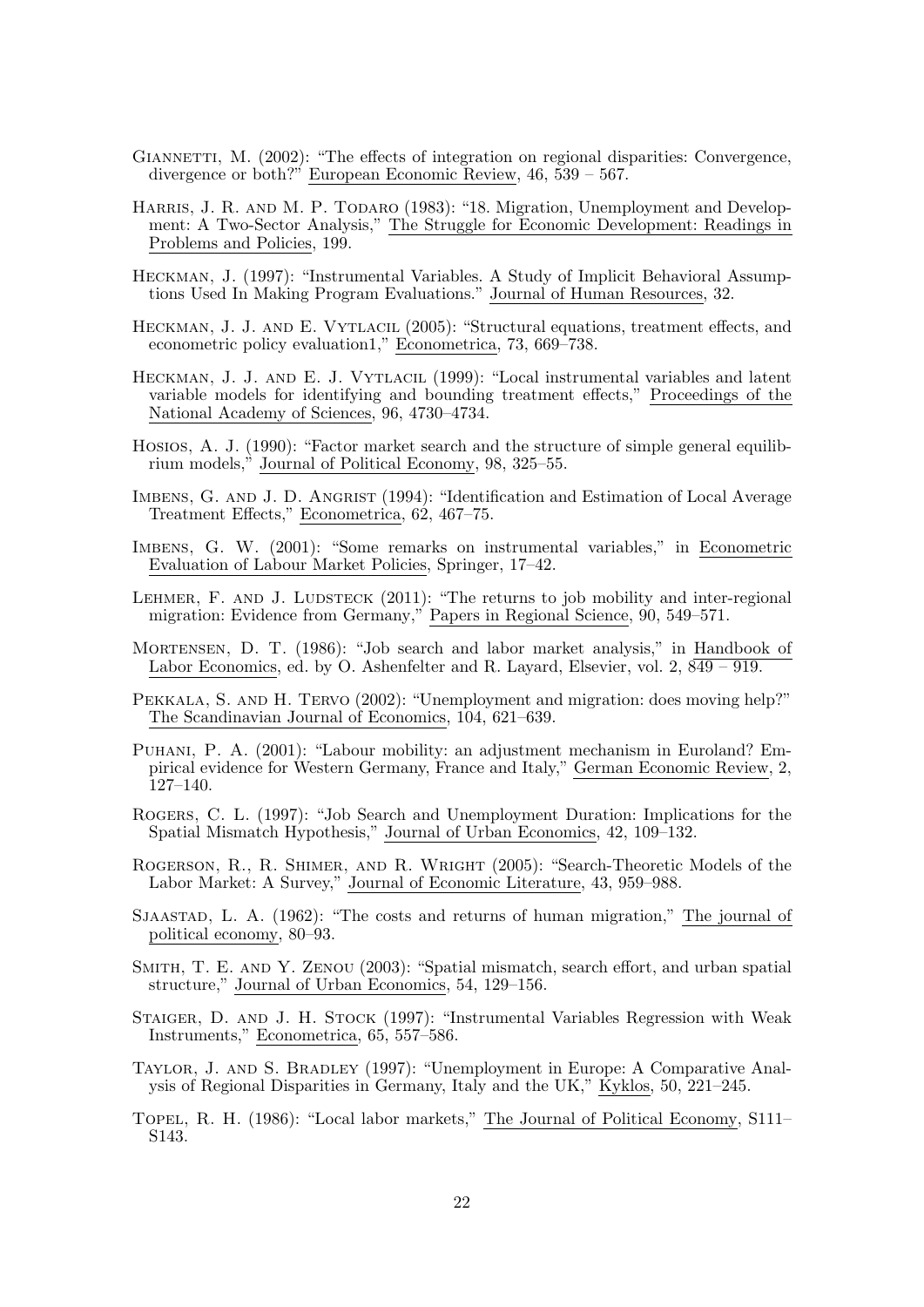- YANKOW, J. J. (2003): "Migration, job change, and wage growth: a new perspective on the pecuniary return to geographic mobility," Journal of Regional Science, 43, 483–516.
- ZAICEVA, A. AND K. F. ZIMMERMANN (2008): "Scale, diversity, and determinants of labour migration in Europe," Oxford Review of Economic Policy, 24, 427–451.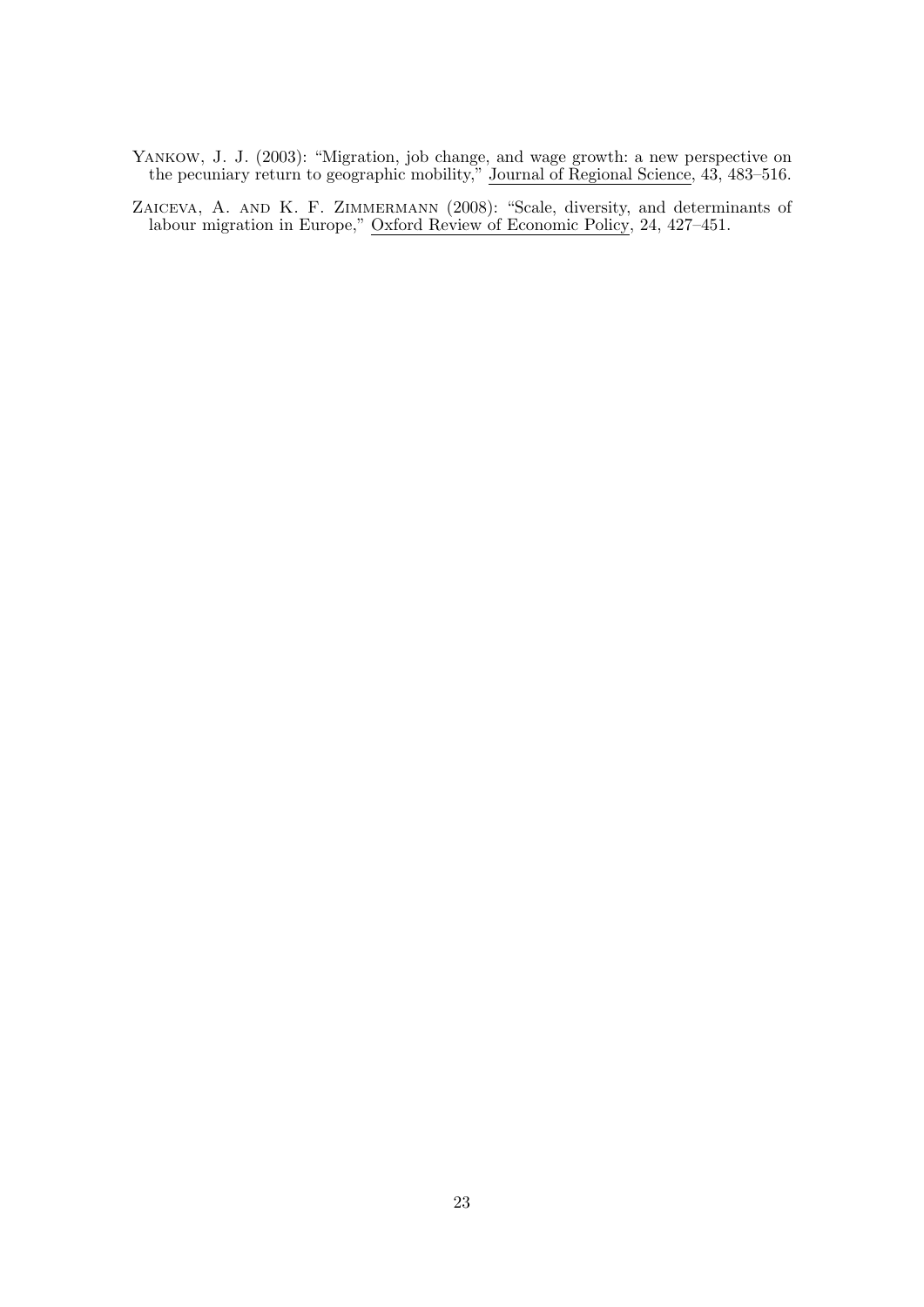# Tables and Figures

|                             | 2005  | 2006  | 2007  | 2008  |
|-----------------------------|-------|-------|-------|-------|
| Entries into unemployment   | 8,427 | 8,129 | 8,155 | 8,302 |
| Entries into ALMP programs  |       |       |       |       |
| Mobility assistance (total) | 221   | 281   | 352   | 375   |
| Equipment assistance        | 32    | 37    | 42    | 42    |
| Transition assistance       | 14    | 20    | 31    | 40    |
| Travel cost assistance      | 37    | 47    | 54    | 52    |
| Commuting assistance        | 91    | 117   | 156   | 172   |
| Separation assistance       | 23    | 26    | 30    | 26    |
| Relocation assistance       | 23    | 29    | 38    | 41    |
| Vocational training         | 152   | 265   | 360   | 447   |
| Job creation schemes        | 78    | 79    | 66    | 67    |
| Wage subsidies              | 144   | 226   | 262   | 264   |
| Start-up subsidies          | 91    | 76    | 126   | 119   |

Table 1: Entries into Mobility Programs in 1,000

Source: Statistic of the German Federal Employment Agency.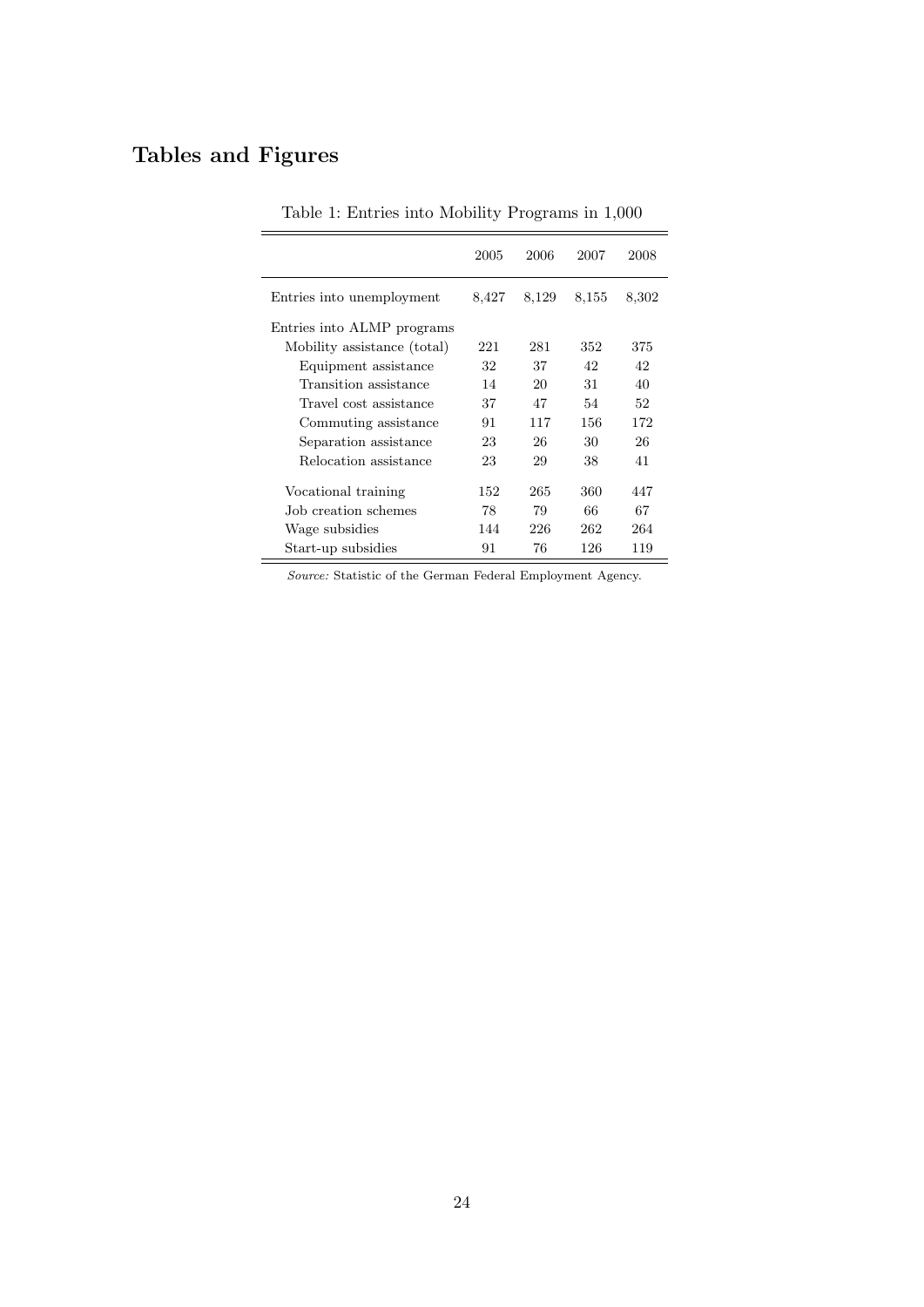| Category                             | Control variables                                                                                                                                                                                                                                                                                                                                                                                                                                                          |
|--------------------------------------|----------------------------------------------------------------------------------------------------------------------------------------------------------------------------------------------------------------------------------------------------------------------------------------------------------------------------------------------------------------------------------------------------------------------------------------------------------------------------|
| 1) Baseline variables                | Socio-demographic characteristics<br>Gender, Marital status, German citizenship, Migration background,<br>Number of children, Searching for full- or part-time employment                                                                                                                                                                                                                                                                                                  |
|                                      | Labor market history<br>Month of entry into unemployment, Time between entry into un-<br>employment and interview, Unemployment benefit recipient, Level<br>of unemployment benefits, Lifetime months in unemployment (div.<br>by age-18), Lifetime months in employment (div. by age-18), Em-<br>ployment status before unemployment                                                                                                                                      |
|                                      | Regional characteristics<br>Living in West-Germany, Local unemployment rate, GDP (real) per<br>capita, Local vacancy rate, Share of working population in different<br>sectors (agriculture, service and industry), No. of inhabitants in<br>local employment agency district                                                                                                                                                                                              |
| 2) Personality traits                | Openness, Conscientiousness, Extraversion, Neuroticism, Locus of<br>control                                                                                                                                                                                                                                                                                                                                                                                                |
| 3) Socio-cultural characteristics    | Number of good friends outside the family, Father has A-level qual-<br>ification, Employment status of partner, Problems with child care,<br>Life satisfaction, Writing and language skills in German/English                                                                                                                                                                                                                                                              |
| 4) Job search and employment outlook | Expected income from next job, Expected probability to find a job<br>in next six months, Expected probability of program participation,<br>Usage of different job search channels (posting an advertisement<br>myself, using job information system, contacting friends or acquain-<br>tances, contacting an agent of the unemployment agency, contacting<br>a private agent with/without agency voucher, research on the inter-<br>net, direct applications at companies) |

# Table 2: Overview - Control Variables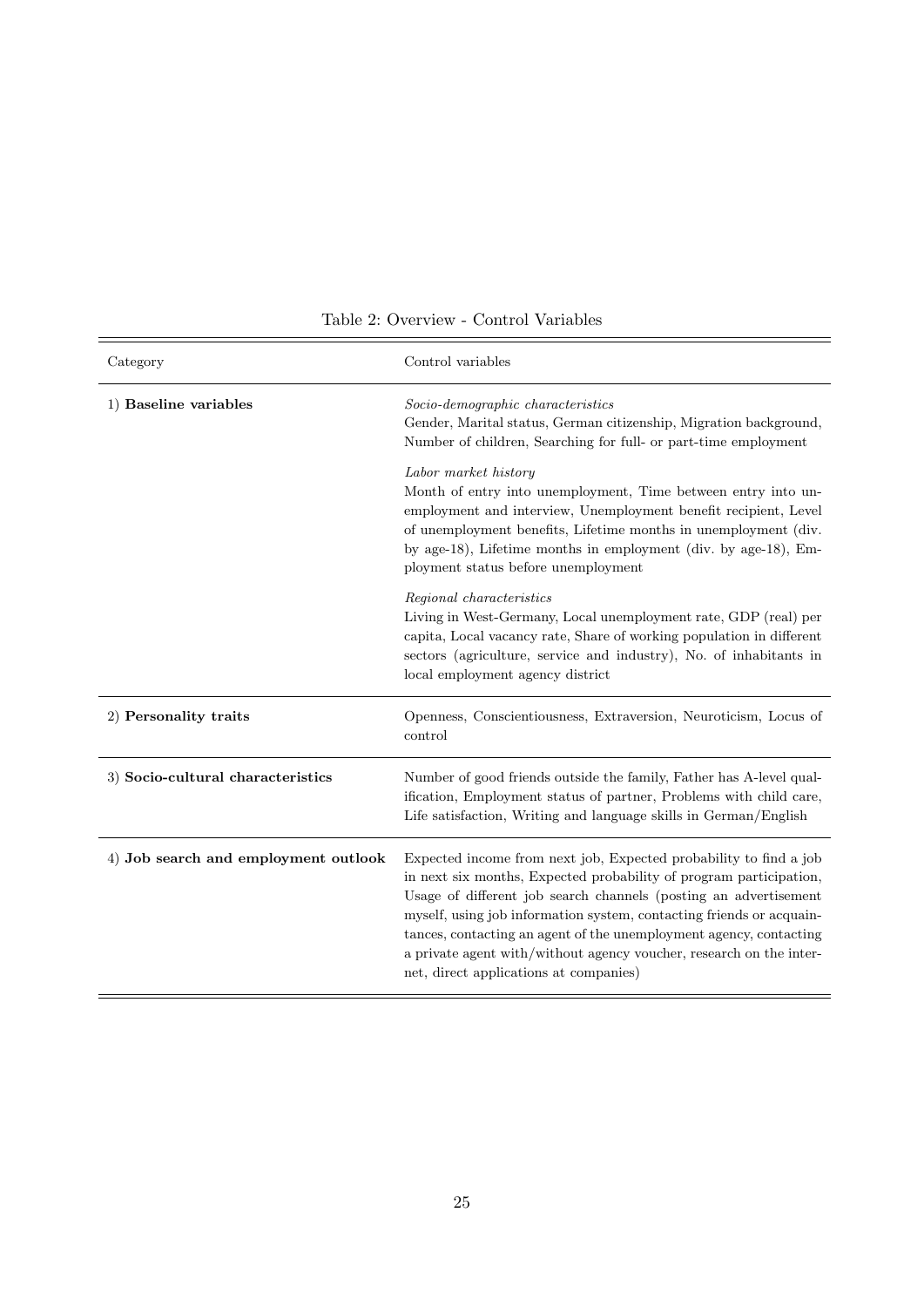|                                                         | Local       | Distant     |          |
|---------------------------------------------------------|-------------|-------------|----------|
|                                                         | job seekers | job seekers | P-value  |
| No. of observations                                     | 5,016       | 1,823       |          |
| Labor market outcomes                                   |             |             |          |
| Relocation between wave 1 and wave 2 (on county level)  | 0.03        | 0.12        | 0.00     |
| Regular employed at wave 2                              | 0.49        | 0.54        | 0.00     |
| Local employment                                        | 0.48        | 0.45        | 0.08     |
| Distant employment                                      | 0.01        | 0.09        | 0.00     |
| Self-employed at wave 2                                 | 0.07        | 0.09        | 0.00     |
| Average weekly number of total applications             | 1.25        | 2.15        | 0.00     |
| Average weekly number of distant applications           | 0.00        | 0.91        | 0.00     |
| Socio-demographic characteristics                       |             |             |          |
| Specialized upper secondary school                      | 0.25        | 0.40        | 0.00     |
| Technical college or university degree                  | 0.17        | 0.35        | 0.00     |
| Female                                                  | 0.54        | 0.39        | 0.00     |
| Living in West Germany                                  | 0.71        | 0.65        | 0.00     |
| Age in years                                            | 37.18       | 31.57       | 0.00     |
| Married (or cohabiting)                                 | 0.46        | 0.21        | 0.00     |
| Two (or more) children                                  | 0.17        | 0.07        | 0.00     |
| Searching for for part-time employment                  | 0.19        | 0.01        | 0.00     |
| Labor market history                                    |             |             |          |
| Unemployment benefit recipient $(1=yes)$                | 0.76        | 0.74        | 0.09     |
| Level of UB (missings=0)                                | 479.21      | 494.29      | 0.24     |
| Months in employment (div. by age-18)                   | 8.34        | 6.96        | 0.00     |
| Regional characteristics                                |             |             |          |
| Local unemployment rate in $%$                          | 8.99        | 9.45        | 0.00     |
| GDP (real) per capita in $\epsilon$ 1000                | 26.30       | 26.56       | 0.43     |
| Local vacancy rate in $%$                               | 11.37       | 11.08       | 0.11     |
| Share of working population in $%$                      |             |             |          |
| in industry sector                                      | 26.37       | 25.48       | 0.00     |
| in service sector                                       | 71.55       | 72.56       | 0.00     |
| Personality traits                                      |             |             |          |
| Openness                                                | 4.97        | 5.23        | 0.00     |
| Conscientiousness                                       | 6.21        | 6.20        | 0.61     |
| Extraversion                                            | 5.14        | 5.21        | 0.01     |
| Neuroticism                                             | 3.82        | 3.60        | 0.00     |
| Locus of control                                        | 4.99        | 5.13        | 0.00     |
| Socio-cultural characteristics                          |             |             |          |
| Number of good friends outside the family               | 4.73        | 5.11        | 0.01     |
| Father has A-level qualifications $(1=yes)$             | 0.15        | 0.23        | 0.00     |
| Partner is full-time employed                           | 0.50        | 0.30        | 0.00     |
| Big problems with child care                            | 0.04        | 0.01        | 0.00     |
| High language skills English                            | 0.24        | 0.45        | 0.00     |
| Homeowner $(1 = yes)$                                   | 0.42        | 0.30        | 0.00     |
| Expectations and employment outlook                     |             |             |          |
| Subjective (overall) probability of treatment           |             |             |          |
| $_{\text{low}}$                                         | 0.25        | 0.24        | 0.44     |
| high                                                    | 0.24        | 0.24        | 0.65     |
| Expected probability to find a job in the next 6 months |             |             |          |
| improbable                                              | 0.10        | 0.06        | 0.00     |
| very probable                                           | 0.30        | 0.36        | 0.00     |
| Expected monthly net income                             |             |             |          |
| $> 75\%$ -Quantil                                       | 0.13        | 0.25        | $0.00\,$ |
| Job search characteristics                              |             |             |          |
| Number of own applications (mean)                       | 12.21       | 21.36       | 0.00     |
| Use of search channel                                   |             |             |          |
| posting an advertisement myself                         | 0.10        | 0.16        | 0.00     |
| research on the internet                                | 0.81        | 0.91        | 0.00     |
| contacting a private agent without agency voucher       | 0.12        | 0.19        | 0.00     |
| direct application at companies                         | 0.61        | 0.68        | 0.00     |

l,

Note: All numbers are percentages unless otherwise indicated. Personality traits are measured with different items on a 7-Point Likert-Scale. P-values are based on two-tailed t-tests on equal means between local and distant job seekers.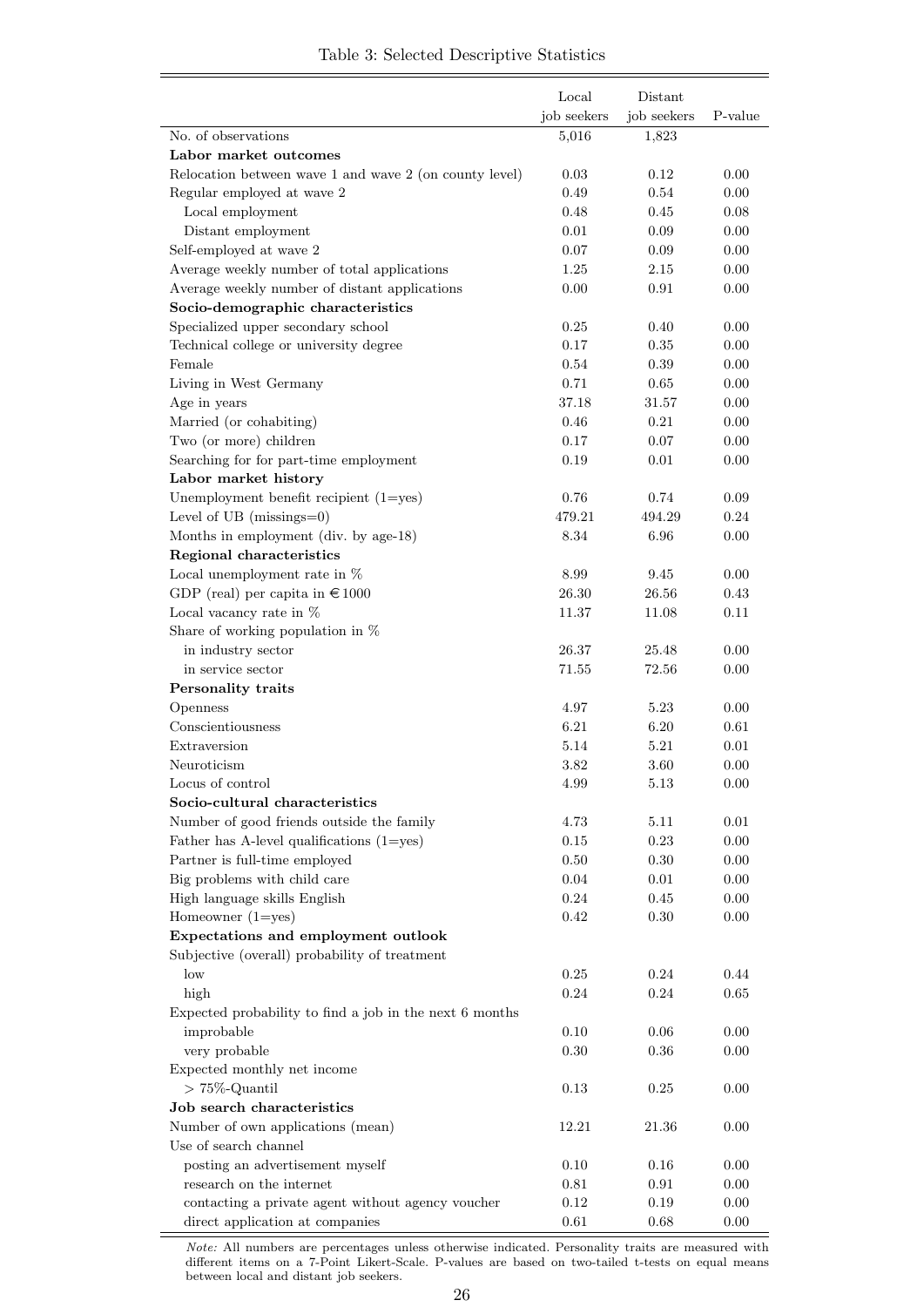| Treatment intensity                |            |                |                |                                                                                             |  |  |
|------------------------------------|------------|----------------|----------------|---------------------------------------------------------------------------------------------|--|--|
| Mobility programs                  | Type I     | Type II        | Type III       | Description                                                                                 |  |  |
| Equipment assistance               | Yes        | Yes            | Yes            | Financial support of work equipment and<br>work clothes up to $\in 260$                     |  |  |
| Transition assistance              | <b>Yes</b> | Yes            | Yes            | Interest-free loan up to $\in$ 1000 for transi-<br>tion period until the first wage payment |  |  |
| Travel cost assistance             | <b>Yes</b> | Yes            | No.            | Supports travel expenses for distant job in-<br>terviews up to $\in$ 300                    |  |  |
| Commuting assistance               | Yes        | Yes            | No             | Supports daily commuting to work with 20<br>cent per km for the first six months            |  |  |
| Separation assistance              | Yes        | N <sub>0</sub> | N <sub>0</sub> | Supports double house keeping up to $\in 260$<br>for the first six months                   |  |  |
| Relocation assistance <sup>1</sup> | Yes        | N <sub>0</sub> | N <sub>0</sub> | Coverage of full transportation costs when<br>permanent movement is necessary               |  |  |

Table 4: Mobility Programs and the Treatment Intensity as Instrumental Variable

÷

Ė

Note: Depicted are descriptions of the six types of mobility assistance and the corresponding definitions of three types of instrumental variables.

<sup>1</sup>Separation and relocation assistance require that the daily commuting distance to the new workplace would exceed 2.5 hours.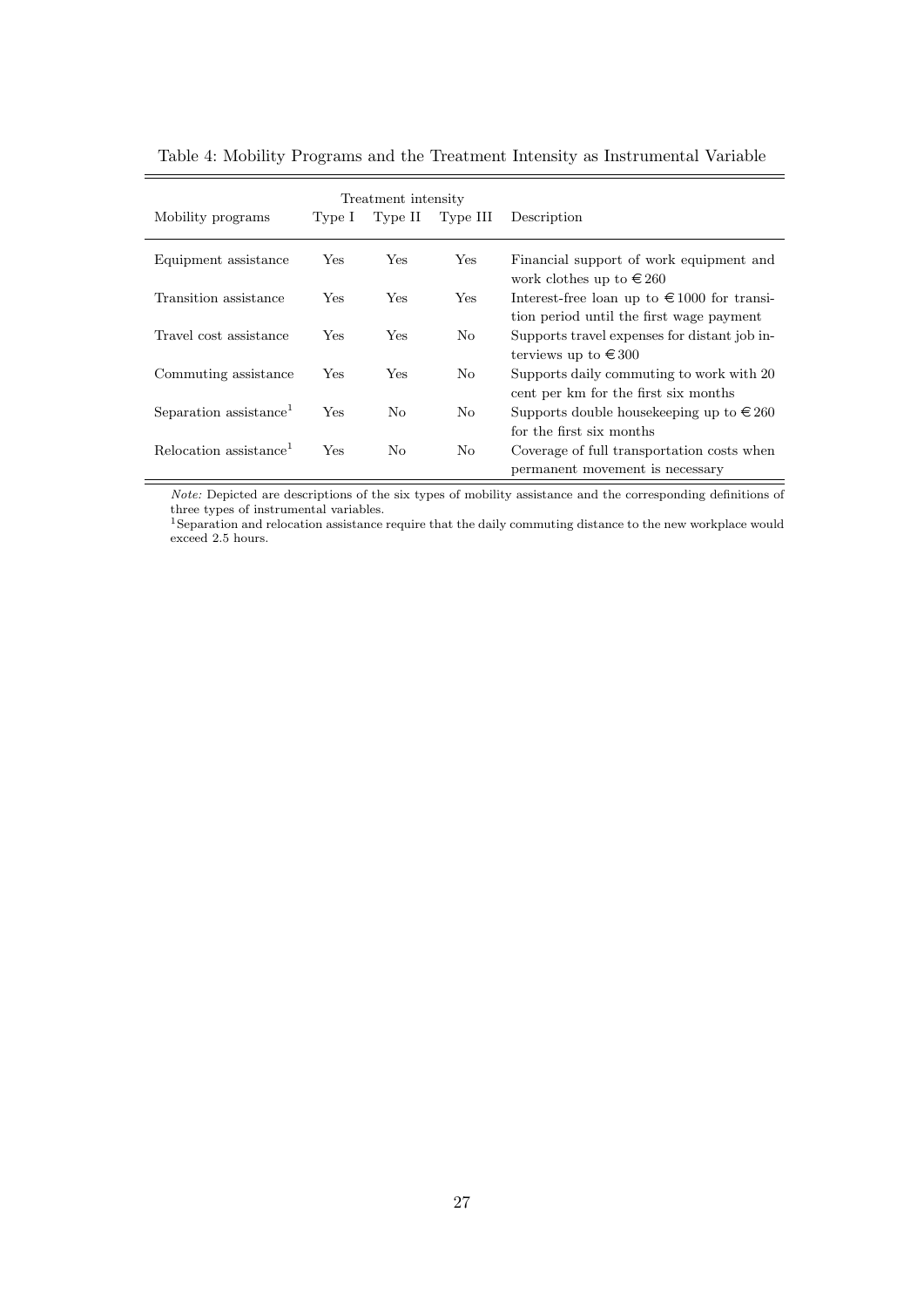|                                                                                         | <b>OLS</b><br>(1)     | <b>OLS</b><br>(2)     | 2SLS<br>(3)           | 2SLS<br>(4)           | $2{\rm SLS}$<br>(5)   | $2{\rm SLS}$<br>(6)   | 2SLS<br>(7)           | 2SLS<br>(8)           |
|-----------------------------------------------------------------------------------------|-----------------------|-----------------------|-----------------------|-----------------------|-----------------------|-----------------------|-----------------------|-----------------------|
|                                                                                         |                       |                       |                       |                       |                       |                       |                       |                       |
| First stage estimation: The effect of local treatment intensities on distant job search |                       |                       |                       |                       |                       |                       |                       |                       |
| Log treatment intensity                                                                 |                       |                       |                       |                       |                       |                       |                       |                       |
| Type I                                                                                  |                       |                       | $0.041***$<br>(0.009) |                       |                       | $0.039***$<br>(0.013) |                       |                       |
| Type II                                                                                 |                       |                       |                       | $0.035***$<br>(0.008) |                       |                       | $0.034***$<br>(0.01)  |                       |
| Type III                                                                                |                       |                       |                       |                       | $0.028***$<br>(0.007) |                       |                       | $0.022**$<br>(0.009)  |
| Second stage estimation: The effect of distant job search on outcome variables          |                       |                       |                       |                       |                       |                       |                       |                       |
| Average weekly number of job applications (wave 1)                                      |                       |                       |                       |                       |                       |                       |                       |                       |
| Distant jobs                                                                            | $0.905***$<br>(0.029) | $0.824***$<br>(0.025) | $1.628***$<br>(0.126) | $1.618***$<br>(0.123) | $1.605***$<br>(0.126) | $1.571***$<br>(0.123) | $1.565***$<br>(0.12)  | $1.564***$<br>(0.123) |
| Local jobs                                                                              | 0.025<br>(0.068)      | $-.131*$<br>(0.068)   | $-.570**$<br>(0.285)  | $-.552**$<br>(0.275)  | $-.544*$<br>(0.287)   | $-.470*$<br>(0.242)   | $-.452*$<br>(0.237)   | $-.453*$<br>(0.256)   |
| Overall                                                                                 | $0.930***$<br>(0.077) | $0.693***$<br>(0.076) | $1.058***$<br>(0.306) | $1.066***$<br>(0.297) | $1.062***$<br>(0.305) | $1.101***$<br>(0.269) | $1.113***$<br>(0.263) | $1.111***$<br>(0.279) |
| Employment status (wave 2)                                                              |                       |                       |                       |                       |                       |                       |                       |                       |
| Regular employed                                                                        | $0.049***$<br>(0.013) | $-.006$<br>(0.014)    | $0.172**$<br>(0.071)  | $0.173***$<br>(0.071) | $0.191***$<br>(0.072) | $0.168***$<br>(0.074) | $0.17***$<br>(0.073)  | $0.194***$<br>(0.074) |
| Marginal employed                                                                       | $-.045***$<br>(0.006) | $-.009$<br>(0.006)    | $0.155***$<br>(0.05)  | $0.154***$<br>(0.05)  | $0.165***$<br>(0.05)  | $0.162***$<br>(0.05)  | $0.161***$<br>(0.05)  | $0.168***$<br>(0.051) |
| Subsidized self-employed                                                                | $0.009*$<br>(0.005)   | 0.006<br>(0.006)      | $-.067**$<br>(0.031)  | $-.065***$<br>(0.031) | $-.065***$<br>(0.031) | $-.071**$<br>(0.031)  | $-.068**$<br>(0.03)   | $-.069**$<br>(0.032)  |
| Unsubsidized self-employed                                                              | $0.014***$<br>(0.006) | 0.01<br>(0.006)       | $-.017$<br>(0.032)    | $-.020$<br>(0.032)    | $-.014$<br>(0.033)    | $-.016$<br>(0.033)    | $-.018$<br>(0.033)    | $-.021$<br>(0.034)    |
| Log household income (wave $2$ )                                                        | $-.114***$<br>(0.023) | $-.050**$<br>(0.025)  | $0.275***$<br>(0.119) | $0.267**$<br>(0.120)  | $0.271***$<br>(0.121) | $0.302***$<br>(0.116) | $0.298***$<br>(0.116) | $0.302***$<br>(0.117) |
| Including control variables                                                             | $\rm No$              | Yes                   | Yes                   | Yes                   | Yes                   | Yes                   | Yes                   | Yes                   |
| Including federal state fixed effects                                                   | No                    | $\rm No$              | $\rm No$              | $\rm No$              | $\rm No$              | $\operatorname{Yes}$  | $\operatorname{Yes}$  | Yes                   |
| Instrumental variable                                                                   |                       |                       | Type I                | Type II               | Type III              | Type I                | Type II               | Type III              |
| F-statistic for weak identification<br>No. of observations                              | 6,839                 | 6,839                 | 20.29<br>6,839        | 21.46<br>6,839        | 15.10<br>6,839        | 9.06<br>6,839         | 10.41<br>6,839        | 6.50<br>6,839         |
|                                                                                         |                       |                       |                       |                       |                       |                       |                       |                       |

Table 5: Baseline Estimation Results: Distant vs. Local Job Seekers

Note: Depicted are estimated differences between distant and local job seekers for several outcome variables using OLS (column 1-2) and 2SLS (column 3-8), as well as first stage estimation results for the 2SLS estimates. Standard errors are shown in parenthesis and are clustered at the regional level (LEA district). \*\*\*/\*\*/\* indicate statistically significance at the  $1\%/5\%/10\%$ -level. The set of control variables includes socio-demographic characteristics, labor market histories, regional information, personality traits, sociocultural characteristic, expectations and job search characteristics (see Table 2).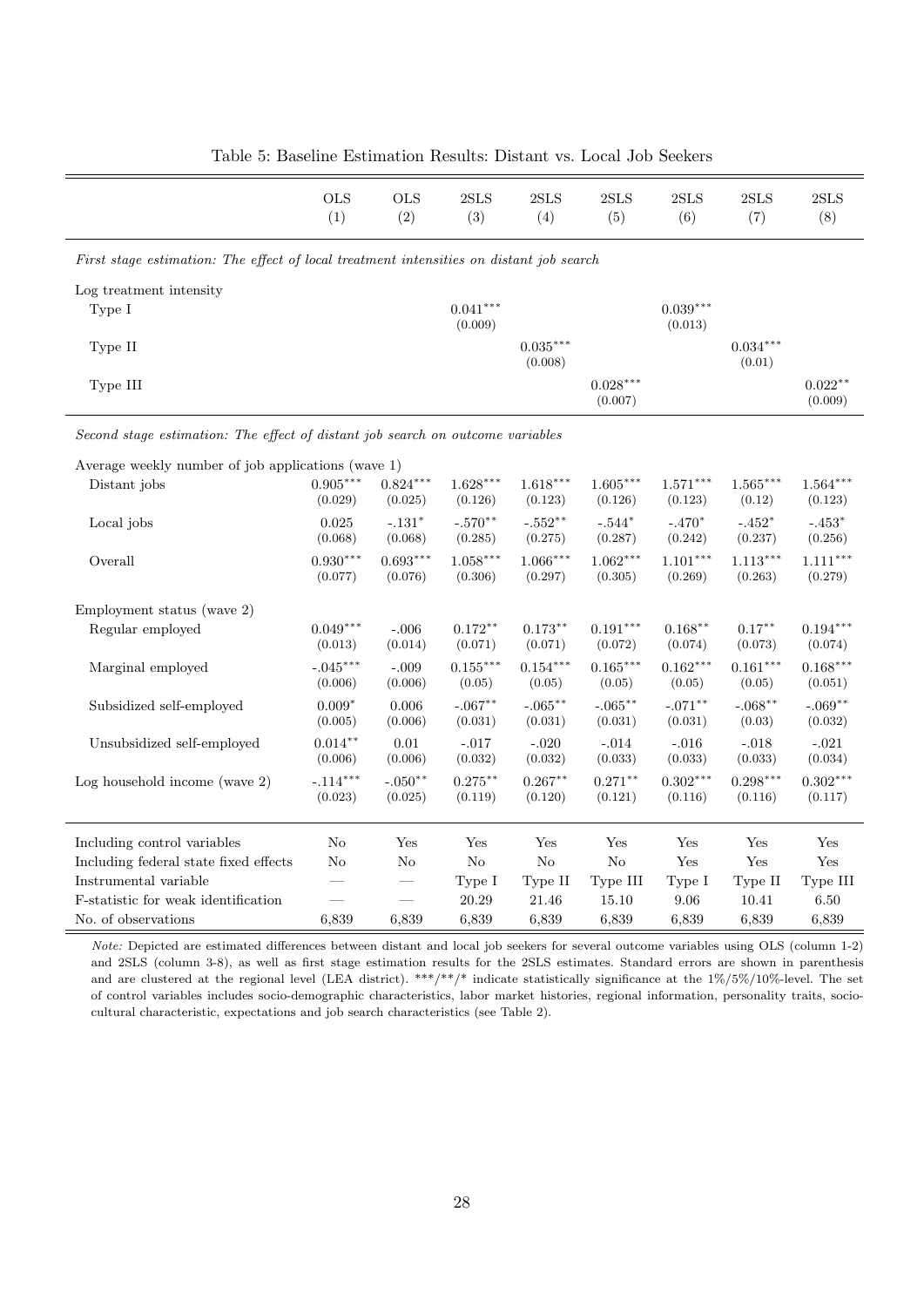|                                                                                                                                  | <b>OLS</b>        | <b>OLS</b>         | 2SLS                                     | 2SLS                          | 2SLS                           | 2SLS                           |
|----------------------------------------------------------------------------------------------------------------------------------|-------------------|--------------------|------------------------------------------|-------------------------------|--------------------------------|--------------------------------|
|                                                                                                                                  | (1)               | (2)                | (3)                                      | (4)                           | (5)                            | (6)                            |
| Exit rate from unemployment to                                                                                                   |                   |                    |                                          |                               |                                |                                |
| Any employment                                                                                                                   | $0.022***$        | 0.004              | $-.015$                                  | $-.015$                       | $-.014$                        | $-.011$                        |
|                                                                                                                                  | (0.004)           | (0.005)            | (0.022)                                  | (0.022)                       | (0.023)                        | (0.022)                        |
| Regular employment                                                                                                               | $0.01***$         | $-.001$            | $0.036^{\ast\ast}$                       | $0.036***$                    | $0.039**$                      | $0.036***$                     |
|                                                                                                                                  | (0.003)           | (0.004)            | (0.017)                                  | (0.017)                       | (0.017)                        | (0.017)                        |
| Marginal employment                                                                                                              | $-.001***$        | $-.0001$           | 0.0003                                   | 0.0003                        | 0.0002                         | 0.0002                         |
|                                                                                                                                  | (0.0003)          | (0.0003)           | (0.002)                                  | (0.002)                       | (0.002)                        | (0.002)                        |
| Subsidized self-employment                                                                                                       | $0.0006*$         | 0.0006             | $-.004**$                                | $-.004**$                     | $-.004**$                      | $-.006***$                     |
|                                                                                                                                  | (0.0003)          | (0.0004)           | (0.002)                                  | (0.002)                       | (0.002)                        | (0.002)                        |
| Unsubsidized self-employment                                                                                                     | $0.0005*$         | 0.0002             | 0.0002                                   | 0.00007                       | 0.0003                         | $-.00002$                      |
|                                                                                                                                  | (0.0003)          | (0.0003)           | (0.002)                                  | (0.002)                       | (0.002)                        | (0.002)                        |
| Including standard control variables<br>Controlling for other ALMP participation<br>Instrumental Variable<br>No. of observations | No<br>No<br>6,839 | Yes<br>No<br>6,839 | Yes<br>N <sub>0</sub><br>Type I<br>6,839 | Yes<br>No<br>Type II<br>6,839 | Yes<br>No<br>Type III<br>6,839 | Yes<br>Yes<br>Type II<br>6,839 |
|                                                                                                                                  |                   |                    |                                          |                               |                                |                                |

## Table 6: Discrete Time Duration Model: Exit Rates from Unemployment

Note: Depicted are estimated effects of distant job search on hazard rates to regular employment and self-employment using linear probability models. Standard errors are shown in parenthesis and are clustered at the individual level. \*\*/\*\*/\* indicate statistically significance at the  $1\%/5\%/10\%$ -level. The set of control variables includes sociodemographic characteristics, labor market histories, regional information, personality traits, socio-cultural characteristic, expectations, job search characteristics (see Table 2) and participation in other active labor market policy programs during the unemployment spell (only column 6). Additionally, we control in each specification for duration dependence.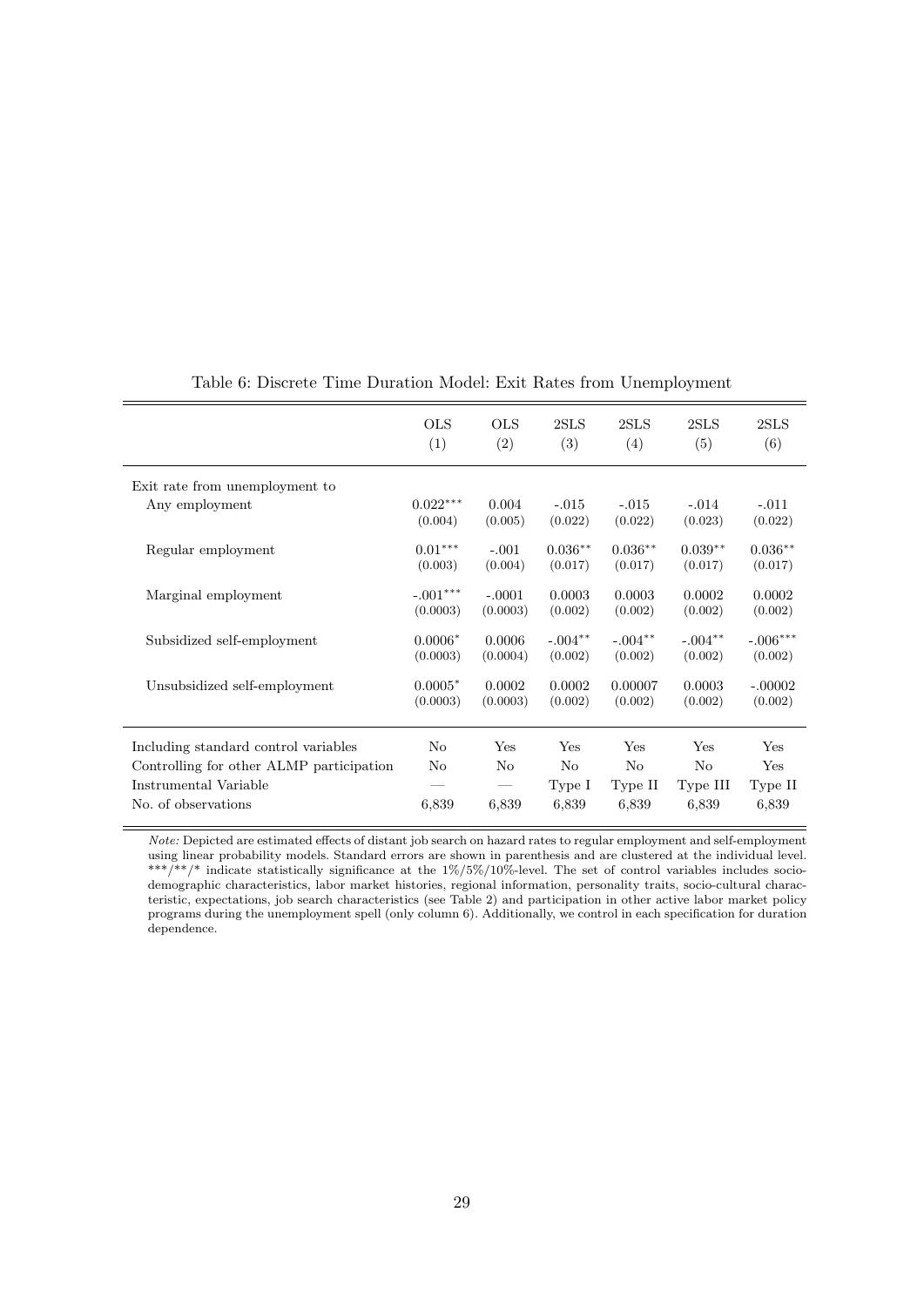| Table 7: Sensitivity Analysis: High Effort Distant vs. Local Job Seekers |  |  |
|--------------------------------------------------------------------------|--|--|
|--------------------------------------------------------------------------|--|--|

|                                                                                         | <b>OLS</b><br>(1) | <b>OLS</b><br>$\rm(2)$ | 2SLS<br>$\left( 3\right)$ | 2SLS<br>$\left( 4\right)$ | 2SLS<br>(5) |
|-----------------------------------------------------------------------------------------|-------------------|------------------------|---------------------------|---------------------------|-------------|
| First stage estimation: The effect of local treatment intensities on distant job search |                   |                        |                           |                           |             |
| Log treatment intensity                                                                 |                   |                        |                           |                           |             |
| Type I                                                                                  |                   |                        | $0.031***$                |                           |             |
|                                                                                         |                   |                        | (0.007)                   |                           |             |
| Type II                                                                                 |                   |                        |                           | $0.028***$                |             |
|                                                                                         |                   |                        |                           | (0.006)                   |             |
| Type III                                                                                |                   |                        |                           |                           | $0.023***$  |

(0.006)

Second stage estimation: The effect of distant job search on outcome variables

| Average weekly number of job applications (wave 1) |            |            |            |            |                |
|----------------------------------------------------|------------|------------|------------|------------|----------------|
| Local jobs                                         | 0.153      | $-.103$    | $-.457*$   | $-.427$    | $-.438*$       |
|                                                    | (0.129)    | (0.123)    | (0.262)    | (0.263)    | (0.259)        |
| Overall                                            | $2.707***$ | $2.438***$ | $2.219***$ | $2.238***$ | $2.209***$     |
|                                                    | (0.155)    | (0.15)     | (0.286)    | (0.285)    | (0.278)        |
| Employment status (wave 2)                         |            |            |            |            |                |
| Regular employed                                   | $0.095***$ | 0.045      | $0.25***$  | $0.254***$ | $0.256***$     |
|                                                    | (0.027)    | (0.028)    | (0.066)    | (0.066)    | (0.068)        |
| Marginal employed                                  | $-.046***$ | $-.005$    | 0.036      | 0.037      | 0.045          |
|                                                    | (0.011)    | (0.012)    | (0.037)    | (0.037)    | (0.038)        |
| Subsidized self-employed                           | 0.006      | 0.0008     | $-.084***$ | $-.086***$ | $-085^{***}\,$ |
|                                                    | (0.01)     | (0.011)    | (0.026)    | (0.026)    | (0.026)        |
| Unsubsidized self-employed                         | $0.022**$  | 0.013      | 0.0009     | $-.001$    | 0.001          |
|                                                    | (0.011)    | (0.011)    | (0.035)    | (0.035)    | (0.036)        |
| Log household income (wave $2$ )                   | $-.096*$   | $-.065$    | $0.357***$ | $0.362***$ | $0.34***$      |
|                                                    | (0.056)    | (0.06)     | (0.113)    | (0.112)    | (0.112)        |
| Including control variables                        | No         | Yes        | Yes        | Yes        | Yes            |
| Instrumental variable                              |            |            | Type I     | Type II    | Type III       |
| F-statistic for weak identification                |            |            | 17.54      | 18.72      | 16.28          |
| No. of observations                                | 5,444      | 5,444      | 5,444      | 5,444      | 5,444          |

Note: Depicted are estimated differences between distant job seeker, in the upper quartile of the effort distribution, and local job seekers for several outcome variables using OLS (column 1-2) and 2SLS (column 3-5), as well as first stage estimation results for the 2SLS estimates. Standard errors are shown in parenthesis and are clustered at the regional level (LEA district). \*\*\*/\*\*/\* indicate statistically significance at the 1%/5%/10%-level. The set of control variables includes socio-demographic characteristics, labor market histories, regional information, personality traits, socio-cultural characteristic, expectations and job search characteristics (see Table 2).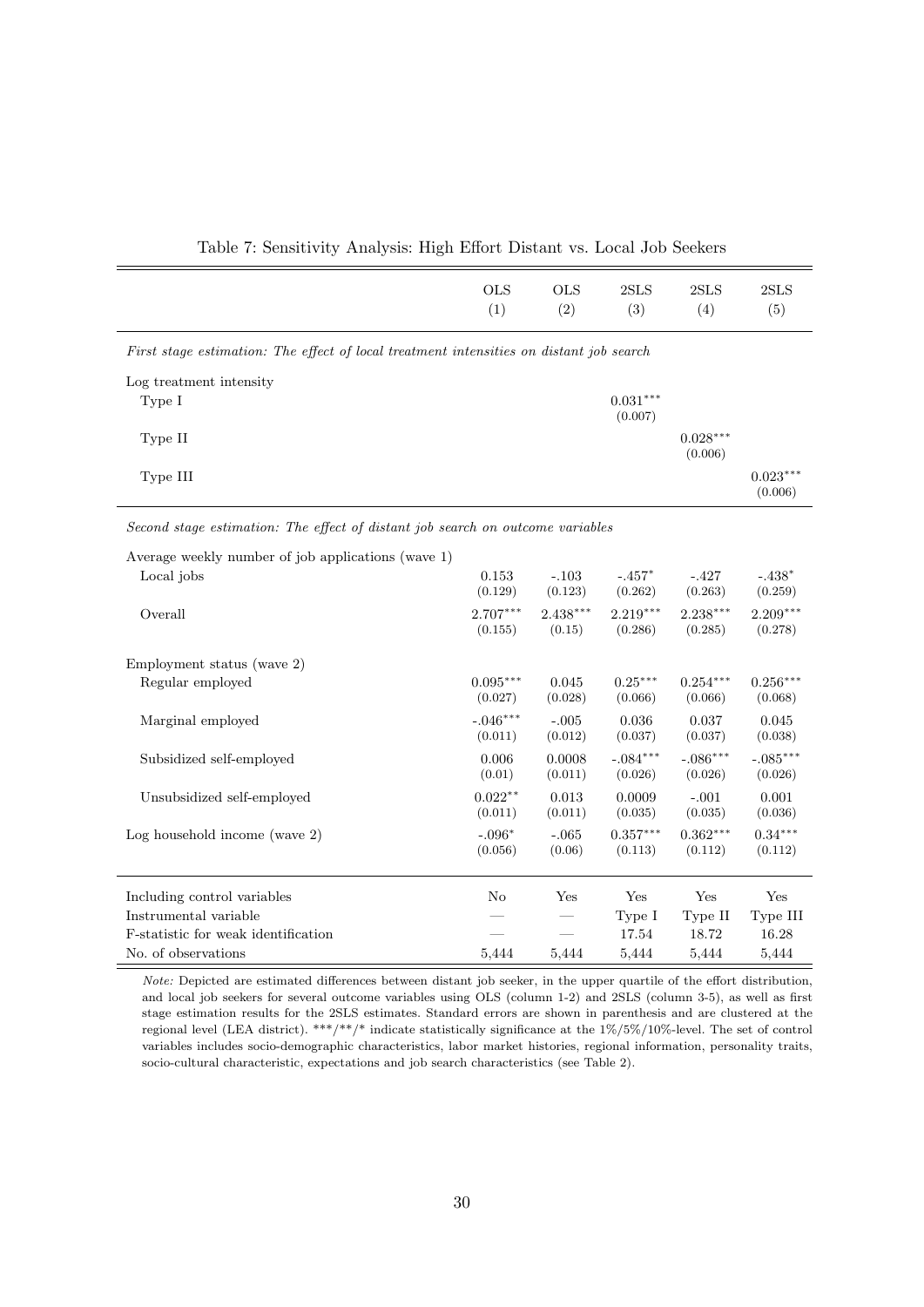|                                                                                         | <b>OLS</b><br>(1) | <b>OLS</b><br>(2) | 2SLS<br>(3) | 2SLS<br>(4) | 2SLS<br>(5) |
|-----------------------------------------------------------------------------------------|-------------------|-------------------|-------------|-------------|-------------|
| First stage estimation: The effect of local treatment intensities on distant job search |                   |                   |             |             |             |
| Log treatment intensity                                                                 |                   |                   |             |             |             |

| $\sim$<br>$\cdot$<br>Type I | $0.028***$<br>(0.008) |
|-----------------------------|-----------------------|
| Type II                     | $0.025***$<br>(0.007) |
| Type III                    | $0.020***$<br>(0.007) |

Second stage estimation: The effect of distant job search on outcome variables

| Average weekly number of job applications (wave 1) |                        |            |           |            |            |
|----------------------------------------------------|------------------------|------------|-----------|------------|------------|
| Local jobs                                         | $-.014$                | $-.162**$  | $-.578*$  | $-.580*$   | $-.522$    |
|                                                    | (0.079)                | (0.082)    | (0.327)   | (0.316)    | (0.329)    |
| Overall                                            | $0.385^{\ast\ast\ast}$ | $0.228***$ | $-.044$   | $-.045$    | 0.016      |
|                                                    | (0.08)                 | (0.083)    | (0.329)   | (0.318)    | (0.332)    |
| Employment status (wave 2)                         |                        |            |           |            |            |
| Regular employed                                   | $0.035***$             | $-.013$    | 0.142     | 0.143      | $0.156*$   |
|                                                    | (0.014)                | (0.014)    | (0.088)   | (0.087)    | (0.089)    |
| Marginal employed                                  | $-.044***$             | $-.008$    | $0.21***$ | $0.207***$ | $0.216***$ |
|                                                    | (0.007)                | (0.007)    | (0.059)   | (0.059)    | (0.06)     |
| Subsidized self-employed                           | $0.009*$               | 0.006      | $-.059$   | $-.056$    | $-.056$    |
|                                                    | (0.005)                | (0.006)    | (0.038)   | (0.037)    | (0.038)    |
| Unsubsidized self-employed                         | $0.011*$               | 0.008      | $-.036$   | $-.037$    | $-.029$    |
|                                                    | (0.007)                | (0.007)    | (0.037)   | (0.036)    | (0.037)    |
| Log household income (wave $2$ )                   | $-.119***$             | $-.046*$   | $0.300**$ | $0.289*$   | $0.299*$   |
|                                                    | (0.027)                | (0.027)    | (0.153)   | (0.151)    | (0.153)    |
| Including control variables                        | No                     | Yes        | Yes       | Yes        | Yes        |
| Instrumental variable                              |                        |            | Type I    | Type II    | Type III   |
| F-statistic for weak identification                |                        |            | 11.76     | 12.78      | 8.47       |
| No. of observations                                | 6,411                  | 6,411      | 6,411     | 6,411      | 6,411      |

Note: Depicted are estimated differences between distant job seeker, in the lower three quartiles of the effort distribution, and local job seekers for several outcome variables using OLS (column 1-2) and 2SLS (column 3-5), as well as first stage estimation results for the 2SLS estimates. Standard errors are shown in parenthesis and are clustered at the regional level (LEA district). \*\*\*/\*\*/\* indicate statistically significance at the 1%/5%/10%-level. The set of control variables includes socio-demographic characteristics, labor market histories, regional information, personality traits, socio-cultural characteristic, expectations and job search characteristics (see Table 2).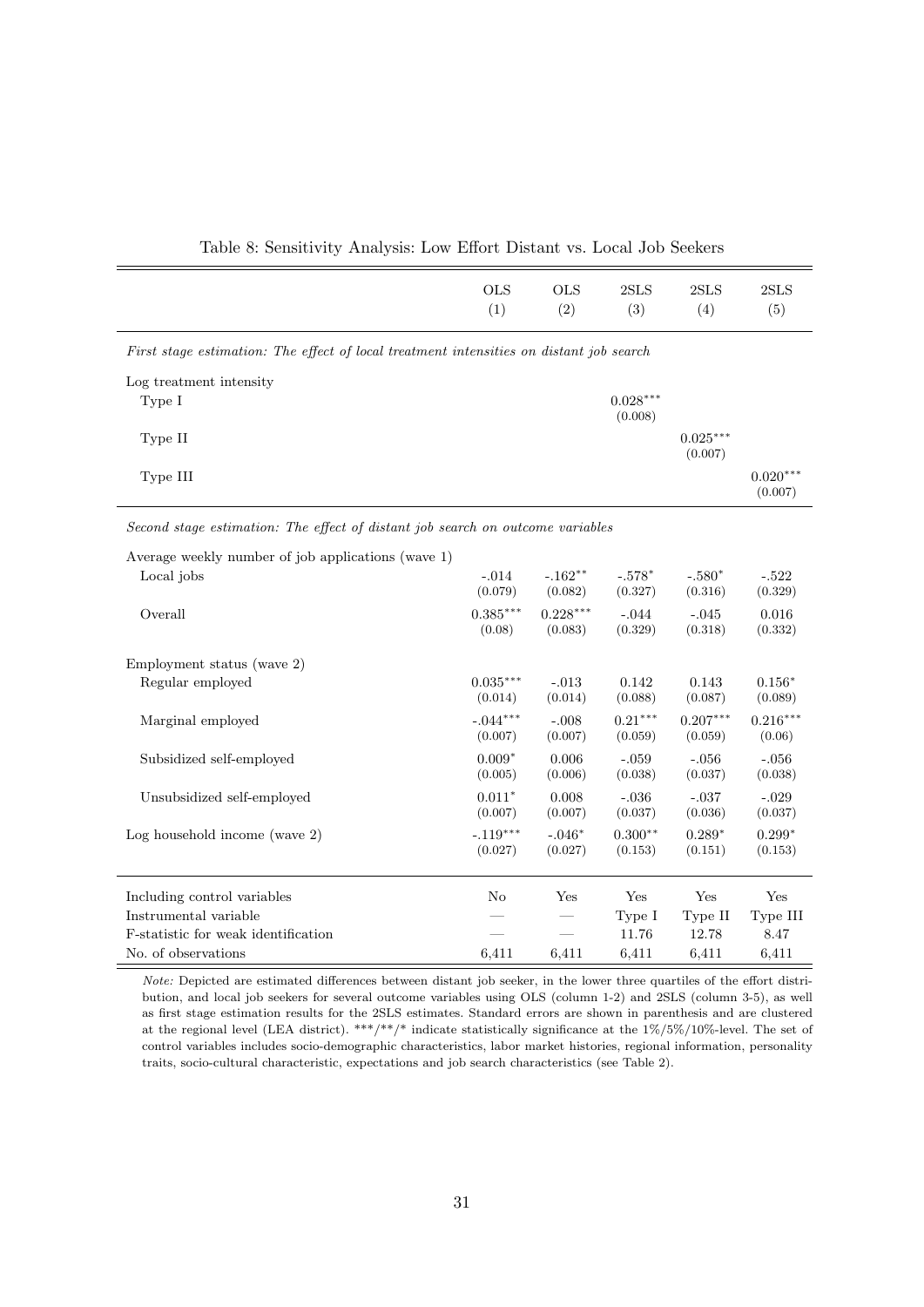|                                                   | <b>OLS</b>     | <b>OLS</b>                      | 2SLS                   | 2SLS            | 2SLS       | 2SLS                  | 2SLS       | 2SLS       |
|---------------------------------------------------|----------------|---------------------------------|------------------------|-----------------|------------|-----------------------|------------|------------|
|                                                   | (1)            | (2)                             | (3)                    | (4)             | (5)        | (6)                   | (7)        | (8)        |
| Advertisement in a newspaper                      | $-.017**$      | $-.016***$                      | $-.061$                | $-.062*$        | $-.061$    | $-.047$               | $-.049$    | $-.048$    |
|                                                   | (0.007)        | (0.008)                         | (0.038)                | (0.038)         | (0.038)    | (0.038)               | (0.038)    | (0.039)    |
| Posting an advertisement myself                   | 0.001          | 0.0002                          | 0.007                  | 0.006           | 0.004      | 0.003                 | 0.002      | 0.0006     |
|                                                   | (0.002)        | (0.002)                         | (0.009)                | (0.009)         | (0.009)    | (0.009)               | (0.009)    | (0.009)    |
| Using job information system (SIS)                | $-.003$        | $-.008**$                       | $-.011$                | $-.011$         | $-.010$    | $-.016$               | $-.016$    | $-.014$    |
|                                                   | (0.003)        | (0.004)                         | (0.019)                | (0.019)         | (0.019)    | (0.019)               | (0.019)    | (0.019)    |
| Contacting friends, acquaintances, family etc.    | $-.010$        | $-.005$                         | 0.073                  | 0.074           | 0.073      | $0.088*$              | $0.088*$   | $0.095*$   |
|                                                   | (0.009)        | (0.01)                          | (0.053)                | (0.052)         | (0.053)    | (0.051)               | (0.051)    | (0.052)    |
| Contacting an agent of the unemployment agency    | 0.005          | 0.003                           | $-.040$                | $-.037$         | $-.035$    | $-.053$               | $-.049$    | $-.046$    |
|                                                   | (0.006)        | (0.007)                         | (0.033)                | (0.033)         | (0.034)    | (0.034)               | (0.033)    | (0.034)    |
| Research on the internet                          | $0.069***$     | $0.028^{\ast\ast\ast}$          | $0.199^{\ast\ast\ast}$ | $0.204^{***}\,$ | $0.212***$ | $0.21^{\ast\ast\ast}$ | $0.215***$ | $0.218***$ |
|                                                   | (0.009)        | (0.009)                         | (0.04)                 | (0.04)          | (0.041)    | (0.039)               | (0.039)    | (0.04)     |
| Contacting a private agent without agency voucher | $0.005***$     | 0.0007                          | $0.028**$              | $0.025*$        | $0.029**$  | 0.022                 | 0.019      | $0.025*$   |
|                                                   | (0.003)        | (0.003)                         | (0.014)                | (0.013)         | (0.014)    | (0.013)               | (0.013)    | (0.013)    |
| Contacting a private agent with agency voucher    | 0.003          | 0.003                           | 0.016                  | 0.016           | 0.014      | 0.013                 | 0.013      | 0.011      |
|                                                   | (0.003)        | (0.003)                         | (0.014)                | (0.014)         | (0.013)    | (0.014)               | (0.014)    | (0.013)    |
| Direct application at companies                   | $-.006$        | $-.012*$                        | $-.024$                | $-.026$         | $-.020$    | $-.041$               | $-.041$    | $-.035$    |
|                                                   | (0.007)        | (0.007)                         | (0.034)                | (0.034)         | (0.034)    | (0.034)               | (0.034)    | (0.034)    |
| Including control variables                       | N <sub>o</sub> | Yes                             | Yes                    | Yes             | Yes        | Yes                   | Yes        | Yes        |
| Including federal state fixed effects             | No             | No                              | No                     | N <sub>o</sub>  | No         | Yes                   | Yes        | Yes        |
| Instrumental variable                             |                | $\hspace{0.1mm}-\hspace{0.1mm}$ | Type I                 | Type II         | Type III   | Type I                | Type II    | Type III   |
| F-statistic for weak identification               |                | $\overline{\phantom{m}}$        | 20.29                  | 21.46           | 15.10      | 9.06                  | 10.41      | 6.50       |
| No. of observations                               | 6,839          | 6,839                           | 6,839                  | 6,839           | 6,839      | 6,839                 | 6,839      | 6,839      |

Table 9: Baseline Estimation Results: Distant vs. Local Job Seekers

Note: Depicted are estimated differences between distant and local job seekers for several outcome variables using OLS (column 1-2) and 2SLS (column 3-8), as well as first stage estimation results for the 2SLS estimates. Standard errors are shown in parenthesis and are clustered at the regional level (LEA district). \*\*\*/\*\*/\* indicate statistically significance at the 1%/5%/10%-level. The set of control variables includes socio-demographic characteristics,labor market histories, regional information, personality traits, socio-cultural characteristic, expectations and job search characteristics (see Table 2).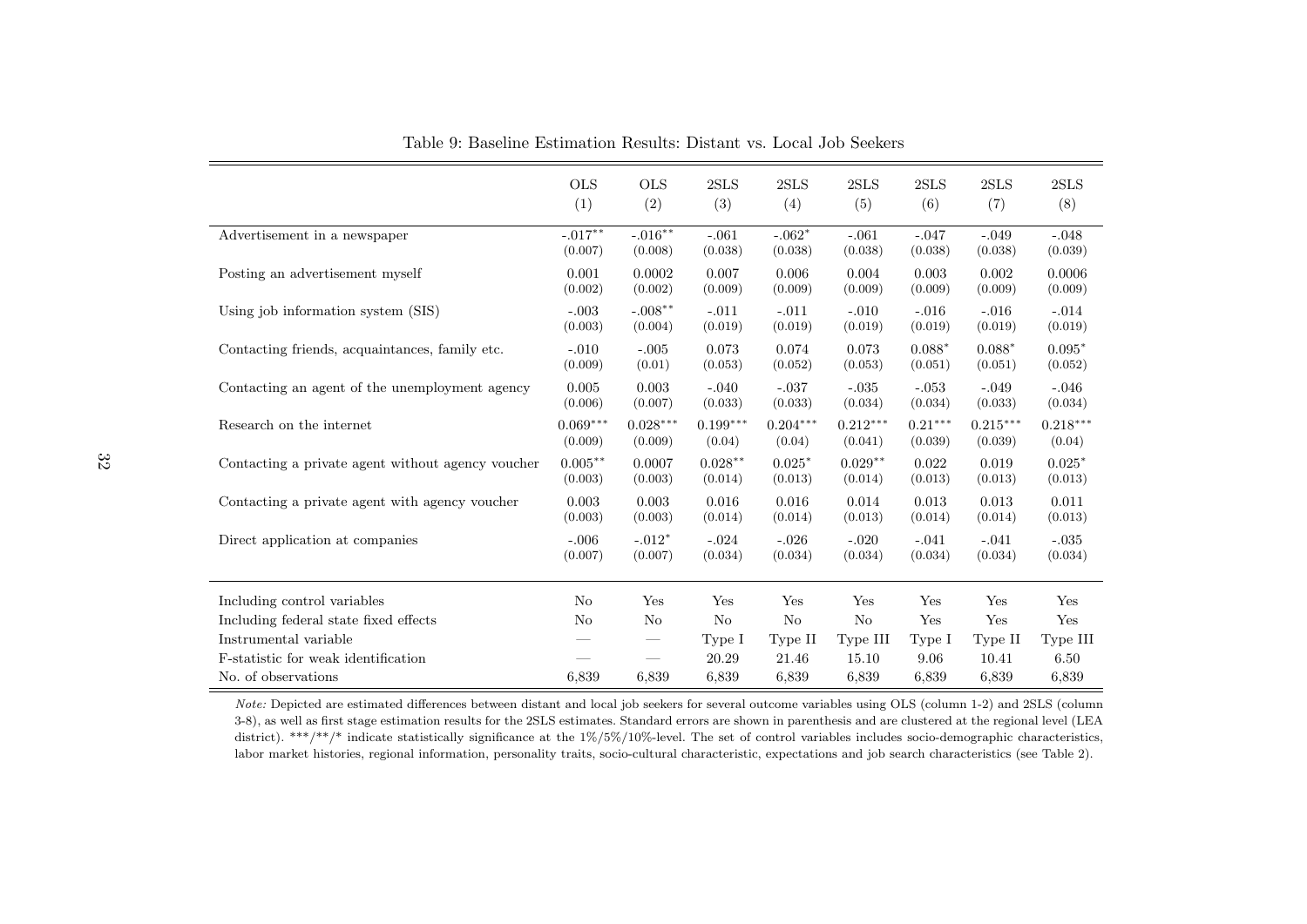

Note: Depicted are the distributions of the average weekly number of job applications in local job for all individuals ( $N=6,839$ ) and distant jobs only for distant job seekers ( $N=1,823$ ).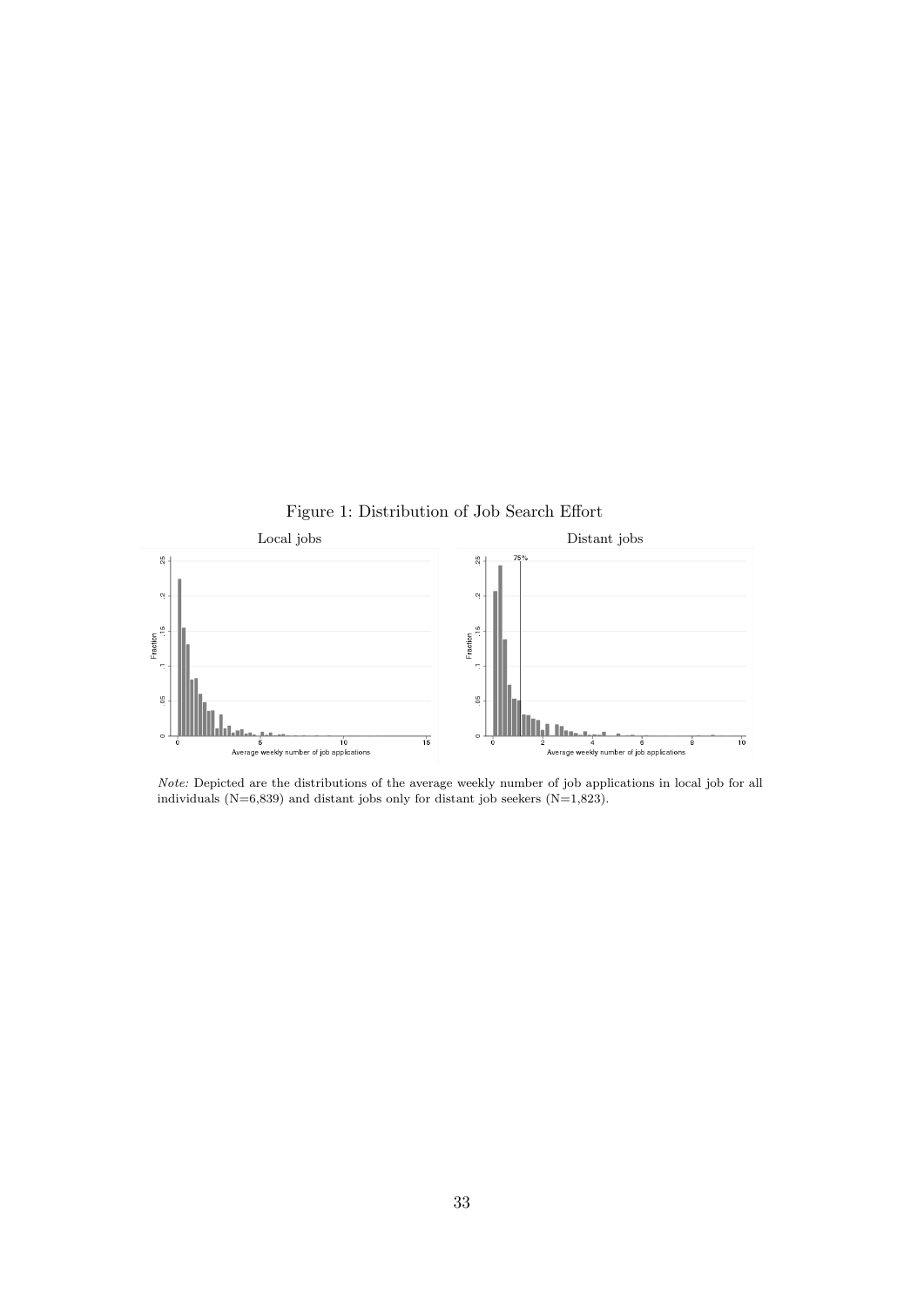# A Appendix

### A.1 Notes on the Spatial Job Search Model

For condition 5 being a maximum, it must be true that:

$$
\frac{\partial^2 \phi}{\partial e_d^2} \frac{\partial^2 \phi}{\partial e_l^2} - \frac{\partial^2 \phi}{\partial e_d e_l} = \left( R_d \frac{\partial^2 \alpha_d}{\partial e_d^2} - \lambda^2 \frac{\partial^2 c}{\partial e_d^2} \right) \left( R_l \frac{\partial^2 \alpha_l}{\partial e_l^2} - \frac{\partial^2 c}{\partial e_l^2} \right) - \lambda \frac{\partial^2 c}{\partial e_l \partial e_d} > 0 \tag{11}
$$

and 
$$
\frac{\partial^2 \phi}{\partial e_d^2} = R_d \frac{\partial^2 \alpha_d}{\partial e_d^2} - \lambda^2 \frac{\partial^2 c}{\partial e_d^2} < 0. \tag{12}
$$

The effect of  $\lambda$ , respectively  $\kappa$ , on  $e_d$  and  $e_l$  can be derived by taking the total differential of equation 5, which is given as:

$$
\left(R_d \frac{\partial^2 \alpha_d}{\partial e_d^2} - \lambda^2 \frac{\partial^2 c}{\partial e_d^2} + \lambda \frac{\partial^2 c}{\partial e_l^2 \partial e_d^2}\right) de_d - \frac{\partial R_d}{\partial \kappa} \frac{\partial \alpha_d}{\partial e_d} d\kappa\tag{13}
$$

$$
= \left(R_l \frac{\partial^2 \alpha_l}{\partial e_l^2} - \frac{\partial^2 c}{\partial e_l^2} + \lambda \frac{\partial^2 c}{\partial e_l^2 \partial e_d^2}\right) de_l - \left(e_d \lambda \frac{\partial^2 c}{\partial e_d^2} + \frac{\partial c}{\partial e_d}\right) d\lambda. \tag{14}
$$

By assuming that  $d\kappa = 0$  and  $de_l = 0$ , respectively  $de_d = 0$ , we can derive the derivative of  $e_d$ , respectively  $e_l$ , with respect to  $\lambda$ :

$$
\frac{\partial e_d}{\partial \lambda} = e_d \frac{\lambda \frac{\partial^2 c}{\partial e_d^2} + \frac{\partial c}{\partial e_d} \frac{1}{e_d}}{R_d \frac{\partial^2 \alpha_d}{\partial e_d^2} - \lambda^2 \frac{\partial^2 c}{\partial e_d^2} + \lambda \frac{\partial^2 c}{\partial e_l^2 \partial e_d^2}}\tag{15}
$$

$$
\frac{\partial e_l}{\partial \lambda} = -e_d \frac{\lambda \frac{\partial^2 c}{\partial e_d^2} + \frac{\partial c}{\partial e_d} \frac{1}{e_d}}{R_l \frac{\partial^2 \alpha_l}{\partial e_l^2} - \frac{\partial^2 c}{\partial e_l^2} + \lambda \frac{\partial^2 c}{\partial e_l^2 \partial e_d^2}}\tag{16}
$$

Moreover, we can derive the effect of  $\kappa$  on  $e_d$ , respectively  $e_l$ , in a similar way:

$$
\frac{\partial e_d}{\partial \kappa} = -\frac{\frac{\partial R_d}{\partial \kappa} \frac{\partial \alpha_d}{\partial e_d}}{R_d \frac{\partial^2 \alpha_d}{\partial e_d^2} - \lambda^2 \frac{\partial^2 c}{\partial e_d^2} + \lambda \frac{\partial^2 c}{\partial e_l^2 \partial e_d^2}}
$$
(17)

$$
\frac{\partial e_l}{\partial \kappa} = \frac{\frac{\partial R_d}{\partial \kappa} \frac{\partial \alpha_d}{\partial e_d}}{R_l \frac{\partial^2 \alpha_l}{\partial e_l^2} - \frac{\partial^2 c}{\partial e_l^2} + \lambda \frac{\partial^2 c}{\partial e_l^2 \partial e_d^2}}\tag{18}
$$

Assuming that the marginal costs of job search increases with respect to the level of effort:  $\frac{\partial^2 c}{\partial e_d^2} > 0$  and  $\frac{\partial^2 c}{\partial e_d^2} > 0$ , the numerator of equation 15 and 16 becomes positive. Moreover, the numerator of 17 and 18 is negative without any further assumptions. Therefore, assuming

$$
\lambda^2 \frac{\partial^2 c}{\partial e_d^2} - R_d \frac{\partial^2 \alpha_d}{\partial e_d^2} > \lambda \frac{\partial^2 c}{\partial e_l \partial e_d} \quad \text{and} \tag{19}
$$

$$
\frac{\partial^2 c}{\partial e_l^2} - R_l \frac{\partial^2 \alpha_l}{\partial e_l^2} > \lambda \frac{\partial^2 c}{\partial e_l \partial e_d},\tag{20}
$$

ensures that

$$
\frac{\partial e_d}{\partial \lambda} < 0 \quad \text{and} \quad \frac{\partial e_d}{\partial \kappa} < 0, \quad \text{respectively} \tag{21}
$$

$$
\frac{\partial e_l}{\partial \lambda} > 0 \quad \text{and} \quad \frac{\partial e_l}{\partial \kappa} > 0. \tag{22}
$$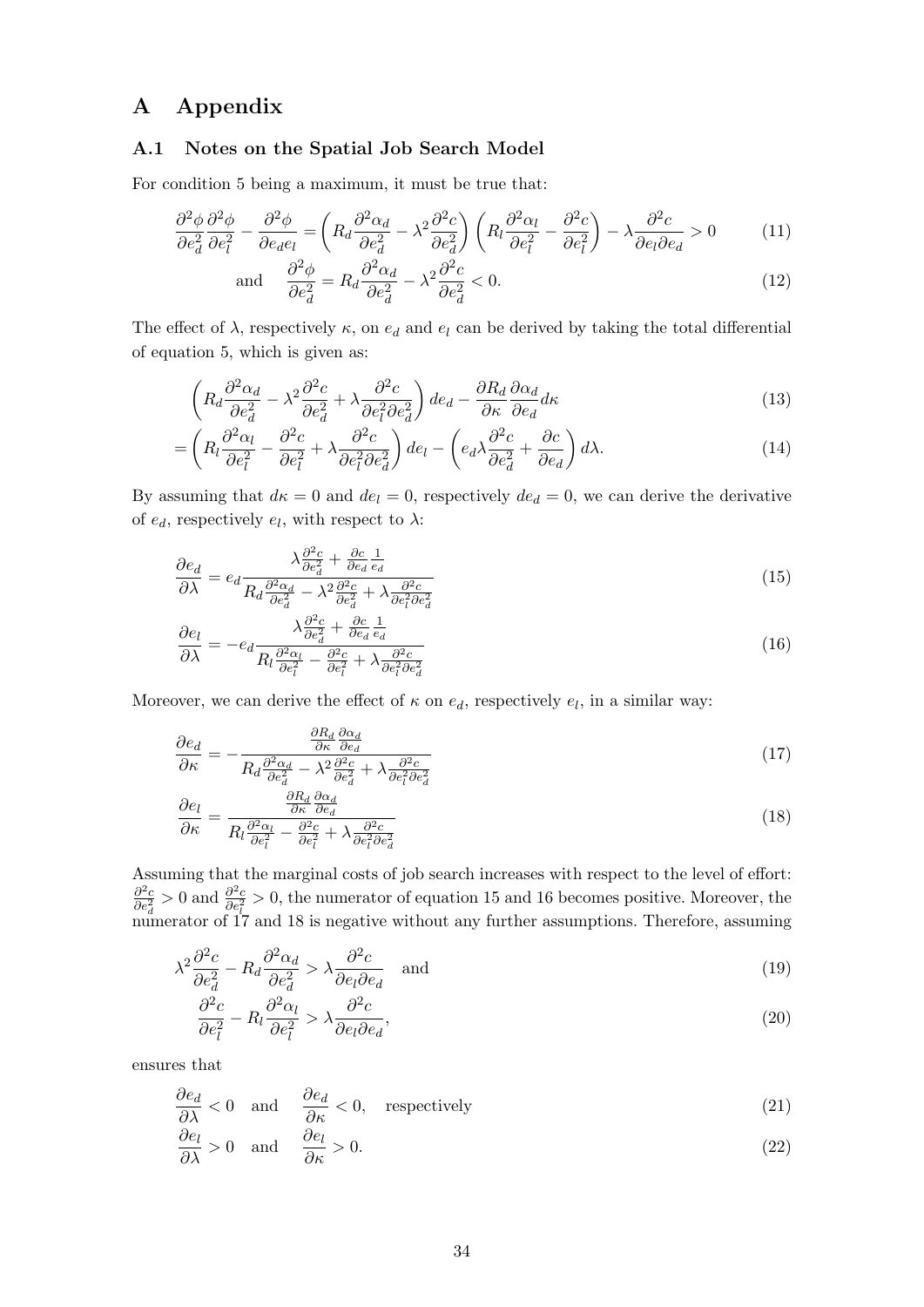#### A.2 Verifying the Exogeneity of the Treatment Intensity

In order to provide evidence for the plausibility of the exogeneity assumption, we apply an estimation strategy which analyzes the correlation between the observed individual characteristics and the instrument as an indicator for potential correlation between unobserved characteristics and the instrument (see for example Altonji et al., 2005, who compare individual control variables based on different values of the instrument). As mentioned before, the treatment intensity is clearly correlated with regional characteristics included in our set of control variables. Therefore, we regress in a first step the instrument on these regional characteristics  $X_i^{rc}$ . In second step we regress the predicted residual  $\hat{V}_i$  from this estimation on the individual characteristics  $X_i^{ind}$ :

$$
Z_i = \alpha_1 X_i^{rc} + V_i \tag{23}
$$

$$
\hat{V}_i = \alpha_2 X_i^{ind} + U_i \tag{24}
$$

The idea is that  $\hat{V}_i$  reflects the variation of the instrument adjusted for regional economic conditions which can be translated into the exogenous preferences of the local employment agency for mobility programs. Table A.2 shows that only a few of the observed individual characteristics have a significant influence on the IV residuals conditioned on regional characteristics. In total, we observe 67 individual level characteristics, while only between 8 (type III instrument) and 12 (type I instrument) significant characteristics at the 10% level, between 5(type III instrument) and 6 (type I and II instrument) at the 5%-level, while non of the variables has any significant impact at the 1%-level.

#### [INSERT TABLE A.2 AND A.1 ABOUT HERE]

Moreover, it can be seen that additionally including federal state fixed effects reduces the number of significant variables and the F-test that there is no longer a joint significant impact on the IV residuals. However, when we include LEA fixed effects, which are assumed to control for any form of potential unobserved regional differences, we can not see any further improvement of the results. Assuming that the influence of the unobserved characteristics on the instrument is similar to the influence of the observed characteristics these results can be interpreted as evidence that controlling for regional characteristics is sufficient to eliminate potential bias due to unobserved heterogeneity. This evidence is even more convincing considering the large set of control variables, like education, other socio-demographic characteristics, labor market histories, personality traits, job search behavior and some expectations.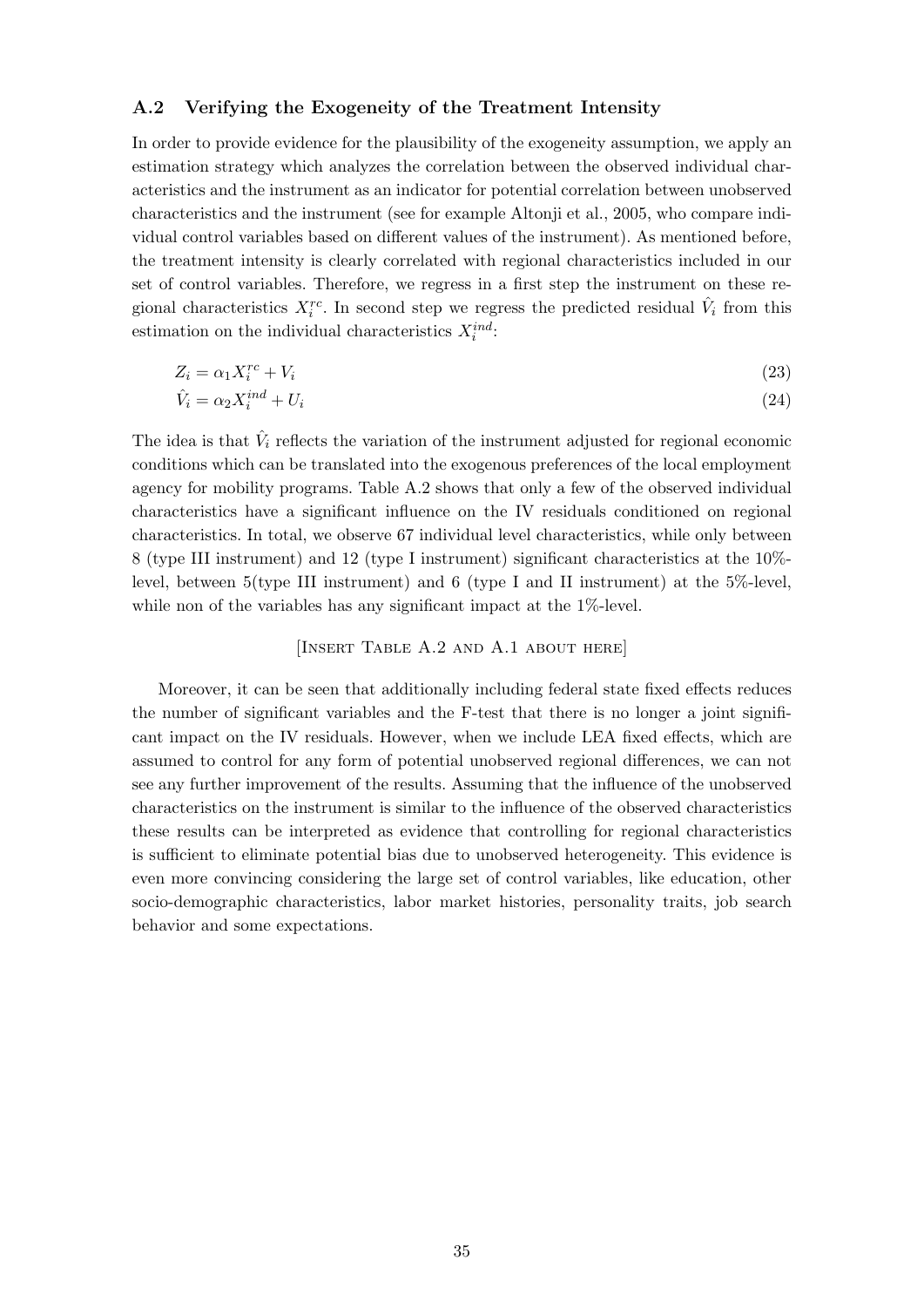| Specification                | $\left( 1\right)$ | $\left( 2\right)$ | (3)      | $\left( 4\right)$ | (5)     | (6)            | $\left( 7\right)$ | (8)            | (9)          |
|------------------------------|-------------------|-------------------|----------|-------------------|---------|----------------|-------------------|----------------|--------------|
| Level of significance        |                   |                   |          |                   |         |                |                   |                |              |
| $10\%$ (*)                   | 12                | 10                | 8        | 3                 | 6       | $\overline{4}$ | 9                 | 7              | 10           |
| $5\%$ (**)                   | 6                 | 6                 | 5        | 1                 | 3       | 3              | $\overline{5}$    | 5              | 3            |
| $1\%$ (***)                  |                   |                   |          |                   |         |                | $\overline{2}$    | $\overline{2}$ |              |
| F-test of joint significance | 1.71              | 1.81              | 1.65     | 0.98              | 1.06    | 1.15           | 1.26              | 1.21           | 1.93         |
| $P$ -value                   | 0.000             | 0.000             | 0.001    | 0.524             | 0.352   | 0.191          | 0.071             | 0.117          | 0.133        |
| $R^2$                        | 0.017             | 0.018             | 0.016    | 0.010             | 0.011   | 0.011          | 0.013             | 0.012          | 0.012        |
| Adjusted $R^2$               | 0.007             | 0.008             | 0.006    | $-.0002$          | 0.0006  | 0.001          | 0.003             | 0.002          | 0.002        |
| Instrumental variable        | Type I            | Type II           | Type III | Type I            | Type II | Type III       | Type I            | Type II        | Type III     |
| Federal state fixed effects  | No                | No                | No       | Yes               | Yes     | Yes            | No                | No             | No           |
| LEA fixed effects            | No                | No                | No       | No                | No      | No             | Yes               | Yes            | $_{\rm Yes}$ |

Table A.1: Summary: Observed Characteristics and IV Residuals

Note: Depicted are the number of statistically significant variables at the 10%/5%/1%-level, when estimating the effect of observed individual characteristics on predicted residuals after regressing the instrumental variable on regional characteristics.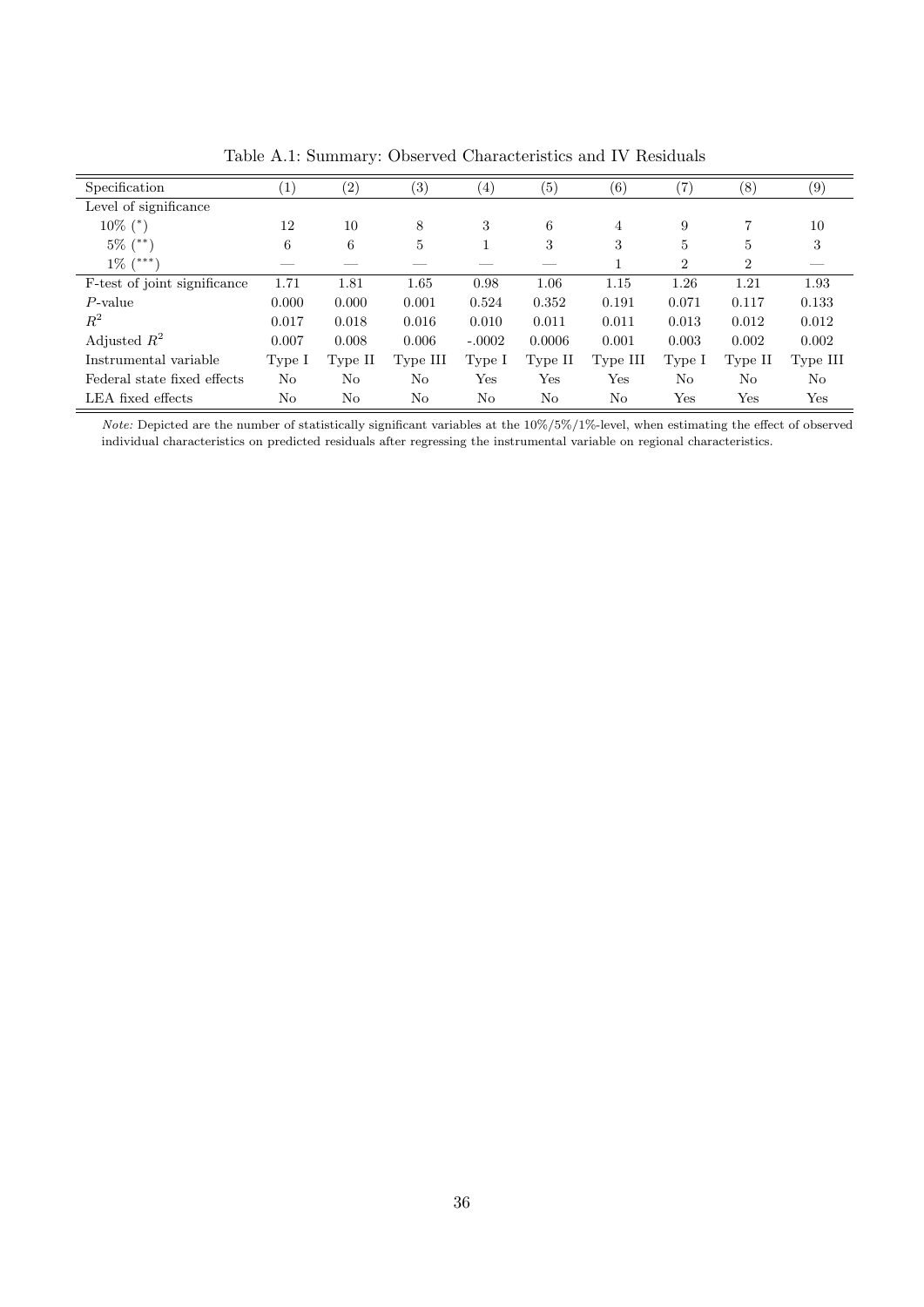|                                             | (1)            | (2)                | (3)         | (4)         | (5)         | (6)         | (7)         | (8)                | (9)            |
|---------------------------------------------|----------------|--------------------|-------------|-------------|-------------|-------------|-------------|--------------------|----------------|
| School leaving degree (None ref.)           |                |                    |             |             |             |             |             |                    |                |
| Lower secondary school                      | $-.076*$       | $-.087*$           | $-.067$     | $-.059*$    | $-.069*$    | $-.053$     | $0.023*$    | $0.025*$           | 0.023          |
| Middle secondary school                     | $-.047$        | $-.056$            | $-.060$     | $-.049$     | $-.061$     | $-.059$     | $0.029**$   | $0.031^{\ast\ast}$ | $0.027*$       |
| Specialized upper secondary school          | $-.084*$       | $-.101**$          | $-.103*$    | $-.043$     | $-.060$     | $-.039$     | $0.036***$  | $0.039***$         | $0.027*$       |
| Higher Education (None ref.)                |                |                    |             |             |             |             |             |                    |                |
| Int. or ext. prof. training, others         | 0.03           | $\rm 0.03$         | $0.05*$     | $-.006$     | $-.008$     | 0.005       | $-.008$     | $-.008$            | $-.009$        |
| Technical college or university degree      | $0.054***$     | $0.056*$           | $0.079**$   | $-.003$     | $-.006$     | $0.005\,$   | $-.011$     | $-.013$            | $\text{-}.015$ |
| German citizenship                          | 0.048          | $0.088**$          | $0.095***$  | 0.037       | $0.071**$   | $0.093***$  | $0.014\,$   | 0.018              | $0.022*$       |
| Migration background $(1 = yes)$            | $-.050**$      | $-.048*$           | $-.053*$    | 0.0005      | 0.008       | 0.006       | $0.004\,$   | 0.007              | 0.001          |
| Female                                      | 0.019          | $\rm 0.02$         | 0.015       | 0.007       | 0.007       | 0.0005      | $-.001$     | $-.0008$           | $-.002$        |
| Age                                         |                |                    |             |             |             |             |             |                    |                |
| $17-24$ years                               |                |                    |             |             |             |             |             |                    |                |
| $25-34$ years                               | $0.036*$       | 0.037              | 0.026       | 0.023       | 0.023       | 0.017       | $-.003$     | $-.006$            | 0.001          |
| $35-44$ years                               | $0.007\,$      | 0.003              | $-.011$     | 0.005       | 0.0001      | $-.008$     | $-.002$     | $-.006$            | $-.002$        |
| $45-55$ years                               | $0.006\,$      | 0.006              | $-.023$     | 0.008       | 0.005       | $-.011$     | $-.0007$    | $-.003$            | 0.003          |
| Married (or cohabiting)                     | $0.017\,$      | 0.019              | 0.008       | 0.005       | 0.003       | 0.0005      | 0.005       | $\,0.005\,$        | 0.004          |
| Children (Ref.: No children)                |                |                    |             |             |             |             |             |                    |                |
| One child                                   | $-.025$        | $-.024$            | $-.032$     | $-.007$     | $-.006$     | $-.006$     | $-.002$     | $-.003$            | $-.002$        |
| Two (or more) children                      | $-.003$        | $-.008$            | $-.011$     | $-.011$     | $-.016$     | $-.011$     | $0.007\,$   | 0.008              | $0.015***$     |
| Unemployment Benefit Recipient (yes)        | $0.009\,$      | 0.012              | $\,0.015\,$ | 0.018       | $\,0.022\,$ | 0.017       | $0.028***$  | $0.032***$         | $0.022**$      |
| Level of Unemployment Benefit in Euro/month | $-.00002$      | $-.00003$          | $-.00005$   | $-.00003$   | $-.00003$   | $-.00005**$ | $-9.89e-07$ | 1.91e-07           | $-1.00e-05$    |
| Level of UB in Euro/month                   | 0.004          | $0.004\,$          | 0.005       | 0.002       | 0.001       | $\,0.003\,$ | $-.004**$   | $-.004**$          | $-.002$        |
| Months in unemployment (div. by age-18)     | $0.011**$      | $0.013^{\ast\ast}$ | 0.009       | 0.003       | $\,0.003\,$ | 0.001       | $0.001\,$   | 0.001              | 0.0008         |
| Months in employment (div. by age-18)       | $-.001$        | $-.001$            | $-.001$     | $-.0008$    | $-.0009$    | $-.0007$    | $-.00004$   | $-.00004$          | 0.00004        |
| Employment status before Unemployment       |                |                    |             |             |             |             |             |                    |                |
| Employed (ref.)                             | $-.005$        | $-.015$            | $-.019$     | $-.013$     | $-.021$     | $-.024$     | $-.003$     | $-.003$            | $-.0007$       |
| Subsidized employment                       | $0.004\,$      | $-.011$            | 0.007       | $-.041*$    | $-.059**$   | $-.049$     | $-.006$     | $-.007$            | 0.0005         |
| School, apprentice, military, etc.          | $0.052*$       | $0.055*$           | 0.049       | 0.005       | 0.004       | $-.004$     | $0.004\,$   | 0.004              | $0.009\,$      |
| Maternity leave                             | $-.024$        | $-.032$            | $-.054$     | 0.005       | 0.009       | $-.025$     | 0.004       | 0.004              | $\,0.002\,$    |
| Personality traits                          |                |                    |             |             |             |             |             |                    |                |
| Openness (standardized)                     | 0.006          | 0.006              | 0.01        | 0.005       | 0.004       | 0.006       | 0.002       | 0.003              | $0.002\,$      |
| Conscientiousness (standardized)            | $1.00e-05$     | $\rm 0.002$        | 0.006       | 0.004       | 0.006       | 0.009       | $-.00004$   | 0.0003             | $0.001\,$      |
| Extraversion (standardized)                 | $-.008$        | $-.009$            | $-.019**$   | $-.001$     | $-.002$     | $-.007$     | $-.002$     | $-.002$            | 0.0002         |
| Neuroticism (standardized)                  | $-.009$        | $-.010$            | $-.009$     | $-.006$     | $-.005$     | $-.006$     | $-.003$     | $-.003$            | $-.004$        |
| Locus of control (standardized)             | $-.002$        | $-.006$            | $-.005$     | $-.012**$   | $-.015***$  | $-.017**$   | $-.002$     | $-.003$            | $-.004*$       |
| Number of good friends                      | $-.0008$       | $-.001$            | $-.001$     | $-.001$     | $-.002*$    | $-.002$     | $-.0006*$   | $-.0006$           | $-.0007*$      |
| Some problems                               | 0.028          | 0.038              | $\,0.038\,$ | $\,0.015\,$ | $\,0.022\,$ | 0.017       | $-.005$     | $-.004$            | $-.010$        |
| Big problems                                | $0.058^{\ast}$ | 0.052              | 0.043       | 0.02        | $\,0.009\,$ | 0.003       | 0.001       | 0.002              | $-.007$        |
| Father: A-level qualifications $(1 = yes)$  | $-.020$        | $-.031$            | $-.030$     | $-.005$     | $-.011$     | $-.018$     | 0.0005      | $-.0009$           | $0.001\,$      |
| Full-time employed                          | $-.004$        | $-.0003$           | $0.007\,$   | $-.0004$    | 0.004       | 0.011       | $0.003\,$   | 0.003              | $0.005\,$      |
| Part-time employed                          | $-.009$        | $-.007$            | $\,0.021\,$ | $-.005$     | $0.006\,$   | $\,0.013\,$ | $-.014*$    | $-.015$            | $-.014$        |
| ${\bf Education}$                           | $0.014\,$      | $\,0.022\,$        | $0.006\,$   | 0.005       | $0.01\,$    | $\,0.003\,$ | $-.005$     | $-.006$            | $-.005$        |

Table A.2: OLS Estimation: The Effect of Observed Characteristics on IV Residuals

Continued on next page.